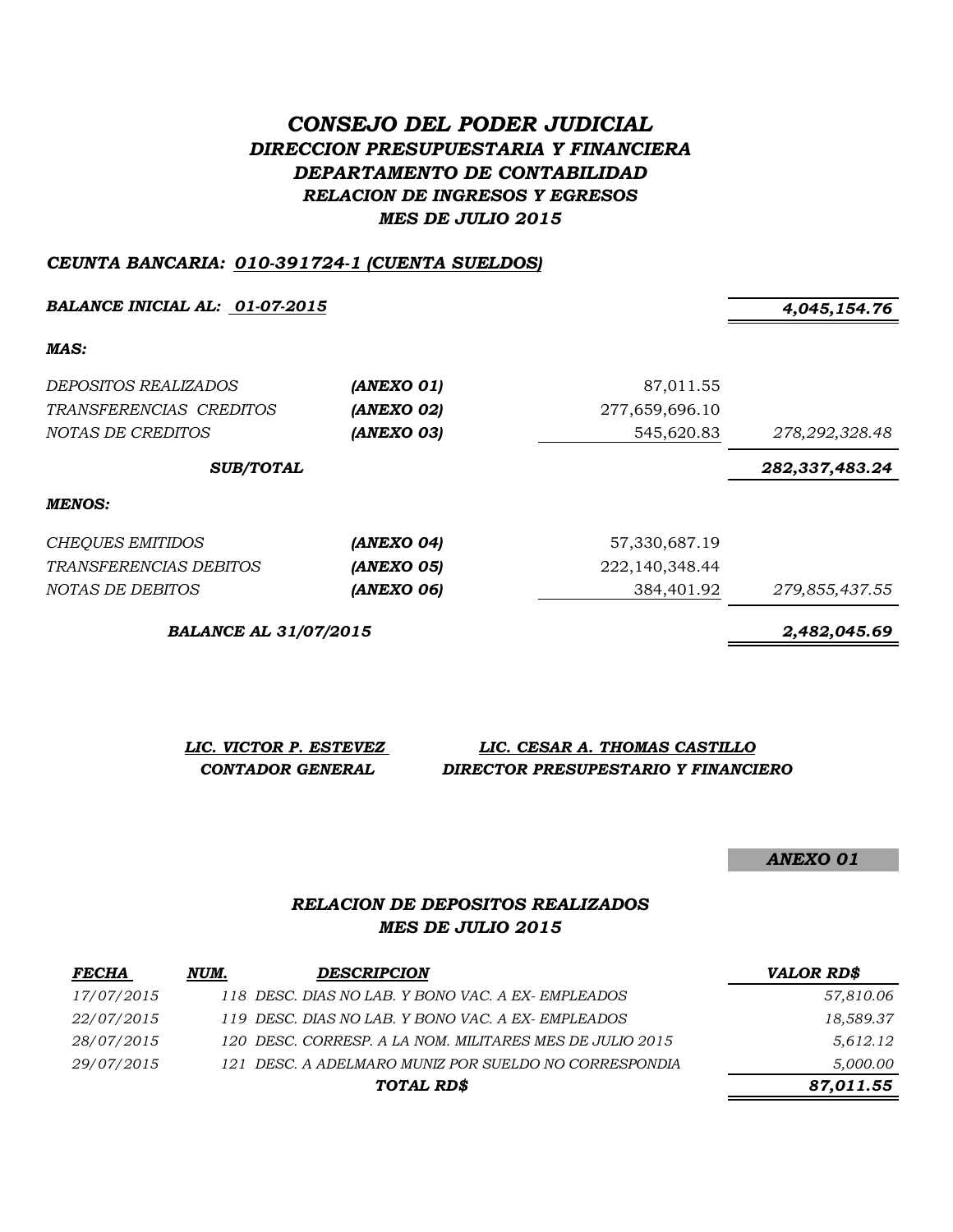## *RELACION DE TRANSFERENCIAS CREDITOS MES DE JULIO 2015*

| <i>FECHA</i>      | NUM. | <b>DESCRIPCION</b>                                  | <b>VALOR RD\$</b> |
|-------------------|------|-----------------------------------------------------|-------------------|
| <i>09/07/2015</i> |      | 42 PAGO REEMB. SUELDOS Y BONO VACACIONAL JUNIO 2015 | 346,340.26        |
| <i>20/07/2015</i> |      | 43 TRANSF. DE FONDO DE LA CTA. OPER. A LA C         | 277,276,794.78    |
| 29/07/2015        |      | 44 TRANSF. DE FONDO DE LA CTA. OPER. A LA C         | 36,561.06         |
|                   |      | TOTAL RD\$                                          | 277,659,696.10    |

# *ANEXO 03*

*ANEXO 02*

## *RELACION NOTAS DE CREDITOS MES DE JULIO 2015*

| <b>FECHA</b> | NUM. | <b>DESCRIPCION</b>                                    | <b>VALOR RD\$</b> |
|--------------|------|-------------------------------------------------------|-------------------|
| 31/07/2015   |      | 359 CARGO POR EMPLEADOS EXCLUIDOS NOM. ELECTRONICA    | 405,428.82        |
| 31/07/2015   |      | 360 CARGO POR EMPLEADOS EXCLUIDOS DEL BONO VACACIONAL | 65,362.56         |
| 03/07/2015   |      | 349 REINTEGRO CHQ77001                                | 2,243.39          |
| 03/07/2015   |      | 350 REINTEGRO CHO78527                                | 33,650.88         |
| 16/07/2015   |      | 351 REINTEGRO CHO78264                                | 7,000.00          |
| 27/07/2015   |      | 352 REINTEGRO CHO70273                                | 586.5             |
| 27/07/2015   |      | 353 REINTEGRO CHQ70305                                | 6,018.18          |
| 27/07/2015   |      | 354 REINTEGRO CHO78663                                | 8,043.54          |
| 27/07/2015   |      | 355 REINTEGRO CHO78786                                | 6,018.18          |
| 29/07/2015   |      | 356 REINTEGRO CHO79206                                | 5,000.00          |
| 30/07/2015   |      | 357 REINTEGRO CHO71602                                | 6,268.78          |
|              |      | TOTAL RD\$                                            | 545,620.83        |

#### *ANEXO 04*

# *RELACION DE CHEQUES EMITIDOS MES DE JULIO 2015*

| <b>FECHA</b> | NUM. | <b>BENEFICIARIO</b>                     | <b>VALOR RD\$</b> |
|--------------|------|-----------------------------------------|-------------------|
| 10/07/2015   |      | 78584 BODY SHOP ATHLETIC CLUB SRL       | 82,935.00         |
| 13/07/2015   |      | 78585 CABO WILLIS MONTERO ENCARNACION   | 3,166.67          |
| 15/07/2015   |      | 78586 BODY SHOP ATHLETIC CLUB SRL       | 2,085.25          |
| 16/07/2015   |      | 78587 YOKARY I. GAUTREAUX DE LA CRUZ    | 20,190.52         |
| 16/07/2015   |      | 78588 1ER. TTE, FRANCISCO REYES HILARIO | 3,250.00          |
| 16/07/2015   |      | 78589 CONSEJO DEL PODER JUDICIAL        | 11,460.40         |
| 16/07/2015   |      | 78590 CONSEJO DEL PODER JUDICIAL        | 36,914.67         |
| 16/07/2015   |      | 78591 COOPNASEJU                        | 131,095.67        |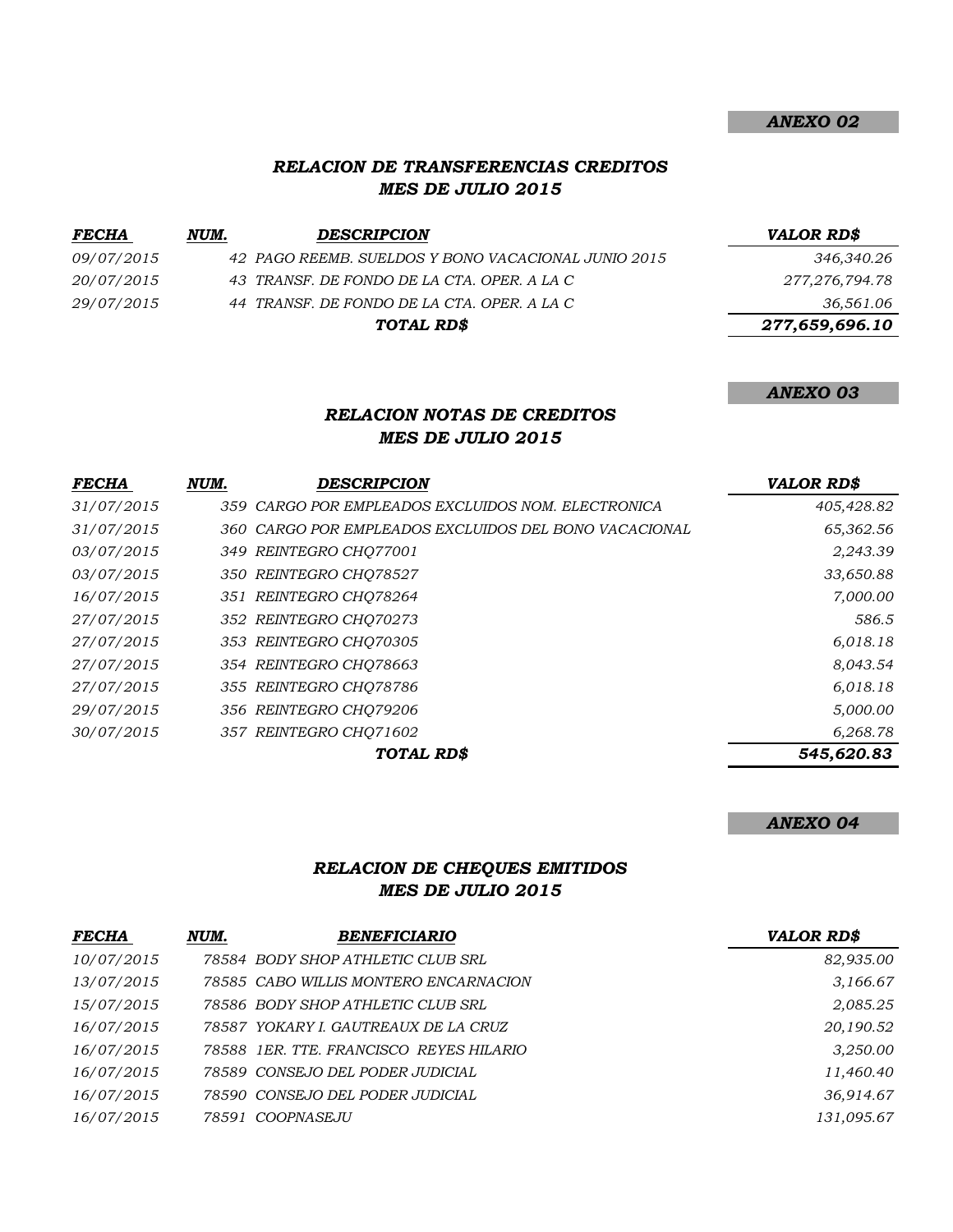| 17/07/2015 | 78592 MARIANO GERMAN MEJIA             | 299,706.05 |
|------------|----------------------------------------|------------|
| 17/07/2015 | 78593 MINERVA A. COCCO SUBERO          | 80,744.89  |
| 17/07/2015 | 78594 VICTOR J. CASTELLANOS ESTRELLA   | 269,521.02 |
| 17/07/2015 | 78595 JOSE A. CRUCETA ALMANZAR         | 280,464.02 |
| 17/07/2015 | 78596 FRANCISCO ANT. JEREZ MENA        | 279,386.27 |
| 17/07/2015 | 78597 EDGARDO HERNANDEZ MEJIA          | 260,889.02 |
| 17/07/2015 | 78598 SARA I. HENRIQUEZ MARIN          | 232,960.41 |
| 17/07/2015 | 78599 ROBERT C. PLACENCIA ALVAREZ      | 280,989.02 |
| 17/07/2015 | 78600 DULCE M. RODRIGUEZ BLANCO        | 280,989.02 |
| 17/07/2015 | 78601 FLABIS M. SANCHEZ CARRASCO       | 57,722.69  |
| 17/07/2015 | 78602 ARIEL A. VOLQUEZ MATOS           | 6,584.08   |
| 17/07/2015 | 78603 GLORIA A. QUERO CABRERA          | 8,667.32   |
| 17/07/2015 | 78604 NORA A. SOSA MARTINEZ            | 7,363.48   |
| 17/07/2015 | 78605 SONIA CORADIN                    | 6,018.18   |
| 17/07/2015 | 78606 CARLOS FLORES DE JESUS           | 19,903.10  |
| 17/07/2015 | 78607 LILIAN M. DIAZ GIL               | 7,682.27   |
| 17/07/2015 | 78608 LOURDES M. LORA MEJIA            | 24,152.04  |
| 17/07/2015 | 78609 ROSA REYNOSO                     | 6,018.18   |
| 17/07/2015 | 78610 SENOVIA ARIAS                    | 6,018.18   |
| 17/07/2015 | 78611 RAMONA DIAZ                      | 6,018.18   |
| 17/07/2015 | 78612 MARIA M. PIMENTEL FABIAN         | 6,018.18   |
| 17/07/2015 | 78613 LUZ DEL C. MONTANO               | 6,018.18   |
| 17/07/2015 | 78614 ELIGIA DE LA CRUZ                | 3,847.34   |
| 17/07/2015 | 78615 OLGA M. ROSARIO V.               | 4,435.53   |
| 17/07/2015 | 78616 IRIS RODRIGUEZ P.                | 6,018.18   |
| 17/07/2015 | 78617 CARMEN POLANCO                   | 6,018.18   |
| 17/07/2015 | 78618 ANA F. FELIX                     | 6,018.18   |
| 17/07/2015 | 78619 ALTAGRACIA A. RODRIGUEZ VICTORIA | 6,018.18   |
| 17/07/2015 | 78620 MILTA ANT. RODRIGUEZ SANTOS      | 6,018.18   |
| 17/07/2015 | 78621 CARMEN ALT. VASQUEZ              | 6,018.18   |
| 17/07/2015 | 78622 OLGA E. DIAZ DIAZ                | 6,018.18   |
| 17/07/2015 | 78623 JOSEFA R. BLANCO                 | 6,018.18   |
| 17/07/2015 | 78624 MARIA DEL R. CUELLO PARADIS      | 19,064.70  |
| 17/07/2015 | 78625 MELBA FCA. HENRIQUEZ GUZMAN      | 6,018.18   |
| 17/07/2015 | 78626 ESTHER M. AMOR PEÑA              | 6,018.18   |
| 17/07/2015 | 78627 FRANCIA C. MARTINEZ DRULLARD     | 21,441.25  |
| 17/07/2015 | 78628 AMELIA DEL ORBE PEÑA             | 3,018.18   |
| 17/07/2015 | 78629 BIENVENIDA BELLIARD              | 36,119.77  |
| 17/07/2015 | 78630 PACO PEREZ REYES                 | 6,018.18   |
| 17/07/2015 | 78631 ROSA J. DE LOS SANTOS G.         | 6,018.18   |
| 17/07/2015 | 78632 CARMEN L. PERALTA CASTELLANOS    | 6,018.18   |
| 17/07/2015 | 78633 FIDIAS GONZALEZ VICIOSO          | 6,018.18   |
| 17/07/2015 | 78634 ISABEL E. DE LOS SANTOS GOMEZ    | 6,018.18   |
| 17/07/2015 | 78635 LUIS E. MOREL POUERIE            | 36,642.28  |
| 17/07/2015 | 78636 YOLANDA E. DE WINDT DE GAUTREAU  | 12,993.40  |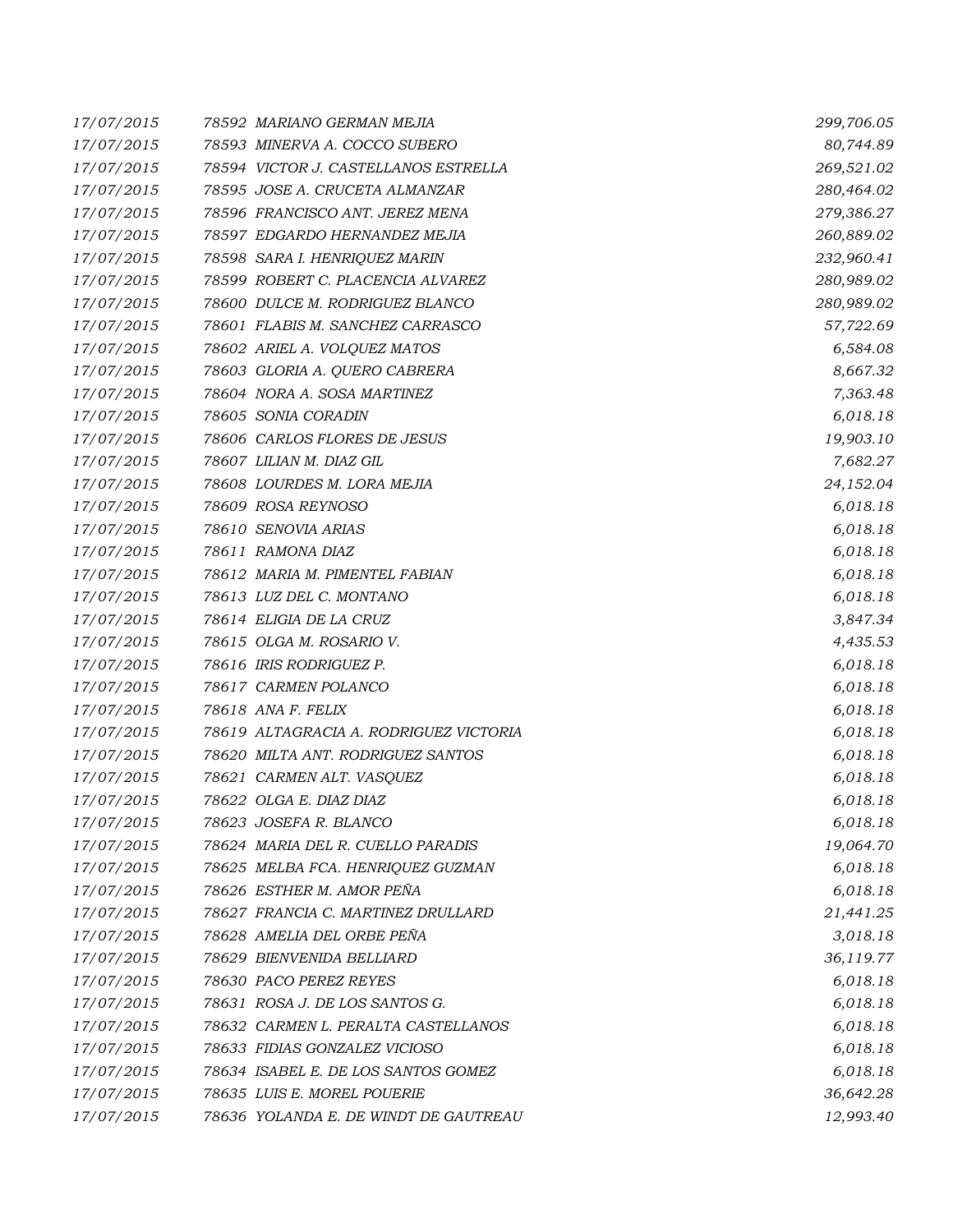| 17/07/2015 | 78637 SENAIDA A. ALVAREZ PEREZ             | 6,018.18  |
|------------|--------------------------------------------|-----------|
| 17/07/2015 | 78638 YDALIA PORTORREAL                    | 6,018.18  |
| 17/07/2015 | 78639 MARTA N. MONTAS RAMIREZ              | 6,018.18  |
| 17/07/2015 | 78640 HILDA CARRASCO PEREZ                 | 6,018.18  |
| 17/07/2015 | 78641 LUZ M. DEL CARMEN RODRIGUEZ GAUTREAU | 6,018.18  |
| 17/07/2015 | 78642 CRISTINO RODRIGUEZ                   | 6,018.18  |
| 17/07/2015 | 78643 MAXIMO S. ROSARIO RODRIGUEZ          | 6,018.18  |
| 17/07/2015 | 78644 RAFAEL CONTRERAS CONTRERAS           | 6,018.18  |
| 17/07/2015 | 78645 VIRGINIA SUERO ESPINAL               | 4,918.18  |
| 17/07/2015 | 78646 JOSEFA A. CUESTA DE MAÑON            | 6,929.81  |
| 17/07/2015 | 78647 ANA M. BAUTISTA                      | 6,018.18  |
| 17/07/2015 | 78648 MIRELLA DE LA ROSA DOMINGUEZ         | 6,018.18  |
| 17/07/2015 | 78649 DORA H. STERLING VAZQUEZ             | 6,018.18  |
| 17/07/2015 | 78650 FELIX R. CUEVAS RUFINO               | 6,018.18  |
| 17/07/2015 | 78651 JOSEFINA SUAZO ABREU                 | 32,621.32 |
| 17/07/2015 | 78652 ALTAGRACIA A. GIL NOBLE              | 6,018.18  |
| 17/07/2015 | 78653 THELMA G. GOMEZ S.                   | 6,018.18  |
| 17/07/2015 | 78654 RAFAELA DE JS. PEÑA LORA             | 3,259.92  |
| 17/07/2015 | 78655 BRIGIDA FELIZ VDA. OZUNA             | 6,018.18  |
| 17/07/2015 | 78656 MIGUEL A. POLANCO                    | 32,440.83 |
| 17/07/2015 | 78657 LEON FLORES                          | 32,440.83 |
| 17/07/2015 | 78658 MARIA A. PAULINO MARTE               | 6,018.18  |
| 17/07/2015 | 78659 CESAR A. VALLEJO NICOLAS             | 6,018.18  |
| 17/07/2015 | 78660 LUCIA M. REYES PEREZ                 | 17,301.77 |
| 17/07/2015 | 78661 MERCEDES HIRALDO                     | 6,018.18  |
| 17/07/2015 | 78662 RAMONA FLORES DE MATOS               | 5,318.18  |
| 17/07/2015 | 78663 GLOBIS P. GUZMAN SANCHEZ             | 8,043.54  |
| 17/07/2015 | 78664 ELOISA NUÑEZ DE GONZALEZ             | 11,519.20 |
| 17/07/2015 | 78665 MIREYA CAPELLAN A.                   | 6,018.18  |
| 17/07/2015 | 78666 LUZ DEL C. SANCHEZ CALDERON          | 6,018.18  |
| 17/07/2015 | 78667 INES MDES. REYES CABRERA             | 5,518.18  |
| 17/07/2015 | 78668 SILVESTRE COCO                       | 4,263.41  |
| 17/07/2015 | 78669 ELISA VIVIECA                        | 5,982.71  |
| 17/07/2015 | 78670 TERESA MORA DE LA ROSA               | 6,018.18  |
| 17/07/2015 | 78671 PEDRO A. FERNANDEZ SALCEDO           | 35,273.49 |
| 17/07/2015 | 78672 RAFAEL A. RODRIGUEZ GONZALEZ         | 29,053.05 |
| 17/07/2015 | 78673 AFRICA E. SANTOS GUZMAN              | 6,018.18  |
| 17/07/2015 | 78674 MILEDYS S. SOSA R.                   | 22,872.49 |
| 17/07/2015 | 78675 MARCIANA ALT. RAMIREZ CORONA         | 14,301.21 |
| 17/07/2015 | 78676 DAYSIR. VASQUEZ CRUZ                 | 6,018.18  |
| 17/07/2015 | 78677 CARMEN DE LOS A. LUCIANO GARCIA      | 3,221.50  |
| 17/07/2015 | 78678 NEREYDA E. JAQUEZ LOZANO             | 6,018.18  |
| 17/07/2015 | 78679 CARMEN L. SANTOS PIMENTEL            | 6,018.18  |
| 17/07/2015 | 78680 AMERICA G. ESPINAL HUED              | 6,018.18  |
| 17/07/2015 | 78681 RAMON ANT. CARABALLO ABREU           | 6,018.18  |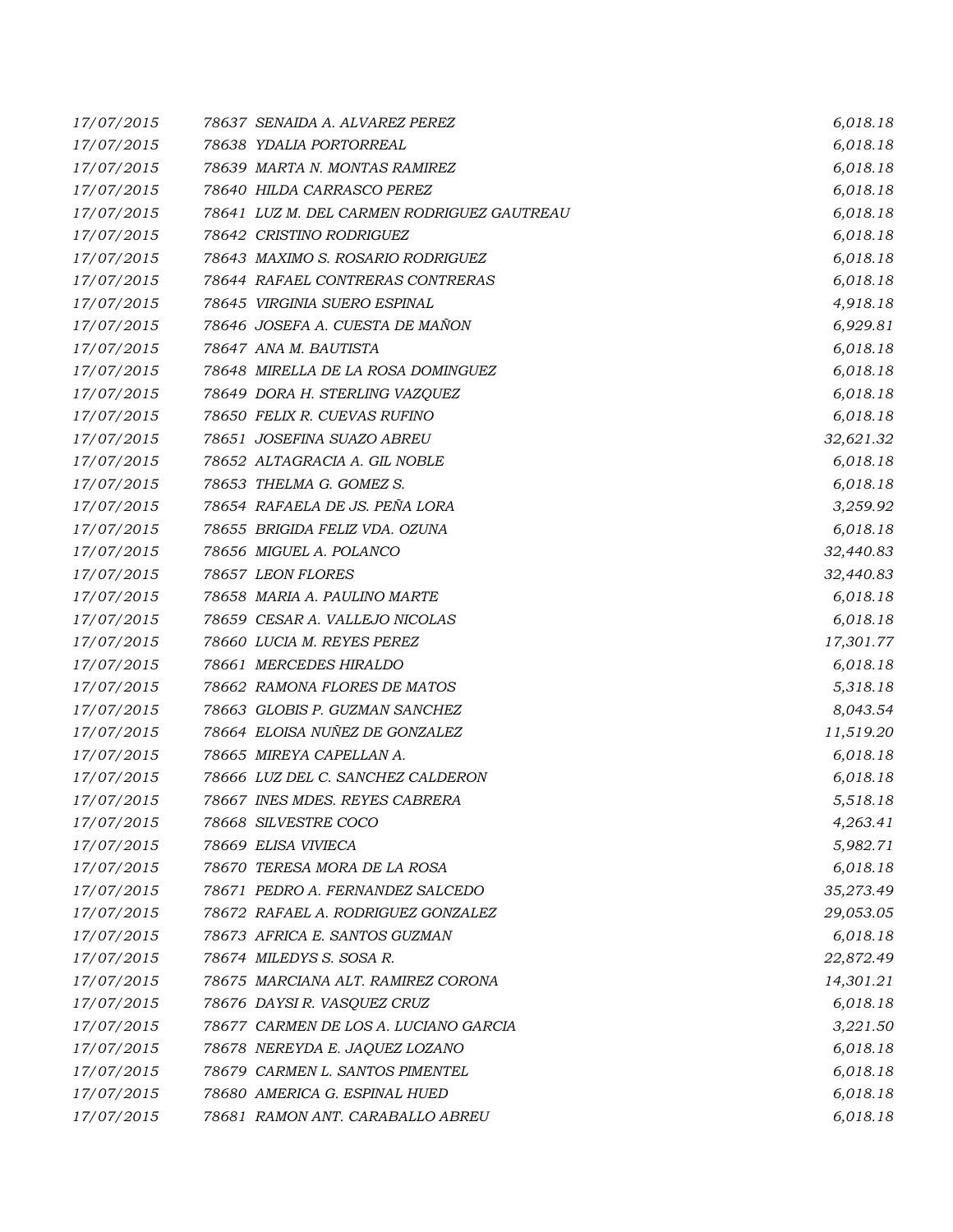| 17/07/2015 | 78682 CARLOS D. GARCIA GARCIA              | 6,018.18  |
|------------|--------------------------------------------|-----------|
| 17/07/2015 | 78683 DULCE M. ESTEVEZ                     | 6,018.18  |
| 17/07/2015 | 78684 MARIA DE LA C. CANELA CANELA         | 5,418.18  |
| 17/07/2015 | 78685 FRANCISCO J. NUÑEZ GOMEZ             | 37,742.61 |
| 17/07/2015 | 78686 MARIA G. DALMASI LORA                | 6,018.18  |
| 17/07/2015 | 78687 CARMEN L. EDUARDO ICIANO             | 6,018.18  |
| 17/07/2015 | 78688 CARMEN Y. COSME GUTIERREZ            | 3,498.67  |
| 17/07/2015 | 78689 FRANCISCA R. PEREZ PEÑA              | 6,018.18  |
| 17/07/2015 | 78690 ESPERANZA ANT. COLLADO BATISTA       | 6,018.18  |
| 17/07/2015 | 78691 ADRIANO GONZALEZ PANTALEON           | 6,018.18  |
| 17/07/2015 | 78692 ANA J. LOPEZ GERMOSEN                | 6,018.18  |
| 17/07/2015 | 78693 FELIX R. JIMENEZ RIVAS               | 1,103.33  |
| 17/07/2015 | 78694 ROSAURA JULIA JIMENEZ DAJER DE LOPEZ | 26,372.75 |
| 17/07/2015 | 78695 RAMONA DE JESUS ROSARIO              | 6,018.18  |
| 17/07/2015 | 78696 MARIA A. CASTRO AGRAMONTE            | 6,018.18  |
| 17/07/2015 | 78697 AGUSTINA MARTE                       | 5,734.18  |
| 17/07/2015 | 78698 EURIPIDES A. GARCIA GARCIA           | 36,436.81 |
| 17/07/2015 | 78699 GENOVEVA I. ROSARIO                  | 6,018.18  |
| 17/07/2015 | 78700 MARIA A. HONRADO BADIA               | 6,018.18  |
| 17/07/2015 | 78701 MARIA ALT. RAMOS GARCIA              | 6,018.18  |
| 17/07/2015 | 78702 JUAN ANT. SANCHEZ VILLA              | 5,478.70  |
| 17/07/2015 | 78703 RAMONA JIMENEZ LIZARDO               | 6,018.18  |
| 17/07/2015 | 78704 JOSEFA ALT. MEJIA MIESES             | 6,018.18  |
| 17/07/2015 | 78705 ROSA PAREDES GARCIA                  | 6,018.18  |
| 17/07/2015 | 78706 GUARIONEX BRITO TAVERAS              | 6,018.18  |
| 17/07/2015 | 78707 PEDRO HERNANDEZ CRUCEY               | 6,018.18  |
| 17/07/2015 | 78708 JUANA TRAVIESO VASQUEZ               | 6,018.18  |
| 17/07/2015 | 78709 ROSA DOMINGUEZ                       | 6,018.18  |
| 17/07/2015 | 78710 JUAN SEBASTIAN RODRIGUEZ             | 6,018.18  |
| 17/07/2015 | 78711 NELSON ITURBIDES R.                  | 29,497.03 |
| 17/07/2015 | 78712 AMELIA VALDEZ M.                     | 6,018.18  |
| 17/07/2015 | 78713 VALENTIN SUAREZ G.                   | 6,018.18  |
| 17/07/2015 | 78714 CAROLINA A. VICTORIA                 | 6,018.18  |
| 17/07/2015 | 78715 FRANCISCA A. TEJADA                  | 6,018.18  |
| 17/07/2015 | 78716 LOURDES M. NUÑEZ ROSARIO             | 6,018.18  |
| 17/07/2015 | 78717 JOSE P. FLORES M.                    | 9,431.60  |
| 17/07/2015 | 78718 NURYS MUÑOZ PEREZ                    | 34,240.40 |
| 17/07/2015 | 78719 GREGORIO ARIAS CARRASCO              | 21,709.26 |
| 17/07/2015 | 78720 DAVID A. FELIZ FELIZ                 | 6,018.18  |
| 17/07/2015 | 78721 MERCEDES SEGURA CUEVAS               | 2,997.94  |
| 17/07/2015 | 78722 NERIS MEDINA DIAZ                    | 4,318.18  |
| 17/07/2015 | 78723 MIGUELINA PEÑA MENDEZ                | 3,781.24  |
| 17/07/2015 | 78724 DOMINGO GUZMAN MORETA FELIZ          | 3,653.86  |
| 17/07/2015 | 78725 RICHARDIN DE J. DOTEL                | 7,490.44  |
| 17/07/2015 | 78726 EUDES M. ENCARNACION FELIZ           | 6,018.18  |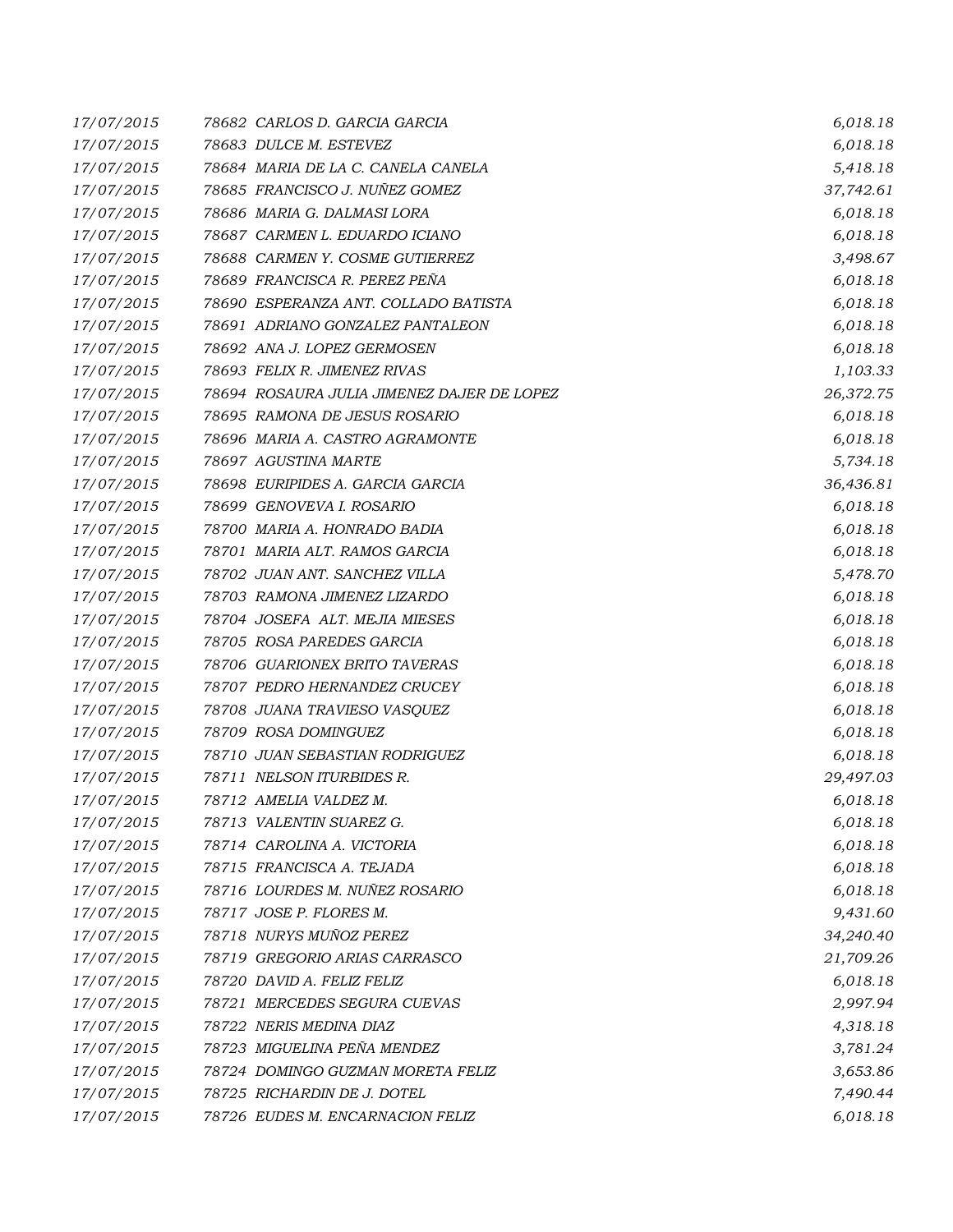| 17/07/2015 | 78727 NEREIDA FLORIAN SANTANA                 | 6,018.18  |
|------------|-----------------------------------------------|-----------|
| 17/07/2015 | 78728 SERGIO OLIVERO FELIZ                    | 7,453.56  |
| 17/07/2015 | 78729 ROSAURA FERRERAS FERRERAS               | 6,018.18  |
| 17/07/2015 | 78730 NURIS M. NOVAS MATOS                    | 4,316.57  |
| 17/07/2015 | 78731 MIGUEL MEDINA PEREZ                     | 12,252.15 |
| 17/07/2015 | 78732 LIVIO G. RIVAS                          | 6,018.18  |
| 17/07/2015 | 78733 ISMAEL PEÑA                             | 10,720.63 |
| 17/07/2015 | 78734 BIENVENIDA VELOZ                        | 6,018.18  |
| 17/07/2015 | 78735 EUGENIA PEREZ SANTANA                   | 5,359.88  |
| 17/07/2015 | 78736 PEDRO REYES MEDINA                      | 5,718.18  |
| 17/07/2015 | 78737 FELICIA CUEVAS CARVAJAL                 | 5,718.18  |
| 17/07/2015 | 78738 JUSTO FERRERAS PEREZ                    | 6,018.18  |
| 17/07/2015 | 78739 VICTOR R. CONCEPCION ROMERO             | 6,018.18  |
| 17/07/2015 | 78740 ADELFA A. HERRERA TERRERO               | 6,018.18  |
| 17/07/2015 | 78741 JULIO H. HERRERA MATOS                  | 1,103.33  |
| 17/07/2015 | 78742 SENEO MONTERO MONTAS                    | 3,725.32  |
| 17/07/2015 | 78743 XIOMARA A. MONTERO JIMENEZ              | 5,405.08  |
| 17/07/2015 | 78744 RAMON A. MORETA                         | 5,569.72  |
| 17/07/2015 | 78745 SIMONA FAMILIA ZABALA                   | 4,377.98  |
| 17/07/2015 | 78746 VENECIA RUIZ MATEO                      | 4,044.94  |
| 17/07/2015 | 78747 AUGUSTO E. OVIEDO PEÑA                  | 6,846.76  |
| 17/07/2015 | 78748 ANERTA ALT. RODRIGUEZ                   | 32,683.32 |
| 17/07/2015 | 78749 RAMON A. GUTIERREZ GARCIA               | 6,018.18  |
| 17/07/2015 | 78750 JUAN DE LA C. TEJEDA ACOSTA             | 10,015.60 |
| 17/07/2015 | 78751 JUANA LUCIA A. SANCHEZ G.               | 6,018.18  |
| 17/07/2015 | 78752 ANTHIA M. REYES JIMENEZ                 | 5,618.18  |
| 17/07/2015 | 78753 MANUEL E. SOSA CRUZ                     | 5,518.18  |
| 17/07/2015 | 78754 DANIEL MEDINA BELLIARD                  | 6,018.18  |
| 17/07/2015 | 78755 LUCILA NUÑEZ CASTRO                     | 6,018.18  |
| 17/07/2015 | 78756 ANA M. BAEZ ROSARIO                     | 6,018.18  |
| 17/07/2015 | 78757 RAMONA REYES CARRASCO                   | 6,018.18  |
| 17/07/2015 | 78758  ELBA H. VARGAS FRIAS                   | 6,018.18  |
| 17/07/2015 | 78759 EVARISTO JIMENEZ FIGUEREO               | 10,720.63 |
| 17/07/2015 | 78760 GUARINA E. MERCEDES HERNANDEZ FERDINARD | 6,018.18  |
| 17/07/2015 | 78761 LUIS J. BOURGET FROMETA                 | 38,387.50 |
| 17/07/2015 | 78762 RUTH MONTALVO FRANCISCO                 | 29,497.03 |
| 17/07/2015 | 78763 ROSARIO N. ARIAS GERMAN                 | 6,018.18  |
| 17/07/2015 | 78764 ELIDA E. SANCHEZ NINA                   | 16,855.44 |
| 17/07/2015 | 78765 ENEIDA DOMINGUEZ                        | 6,018.18  |
| 17/07/2015 | 78766 JOSEFINA GURIDIS POZO                   | 6,018.18  |
| 17/07/2015 | 78767 ALTAGRACIA M. PLACENCIO FORTUNA         | 6,018.18  |
| 17/07/2015 | 78768 ARGENTINA ORTIZ PERDOMO                 | 5,318.18  |
| 17/07/2015 | 78769 CARMELA MATOS TEJEDA                    | 6,018.18  |
| 17/07/2015 | 78770 MARIA SEVERINO DE LEON                  | 6,018.18  |
| 17/07/2015 | 78771 JULIANA PINEDA                          | 6,018.18  |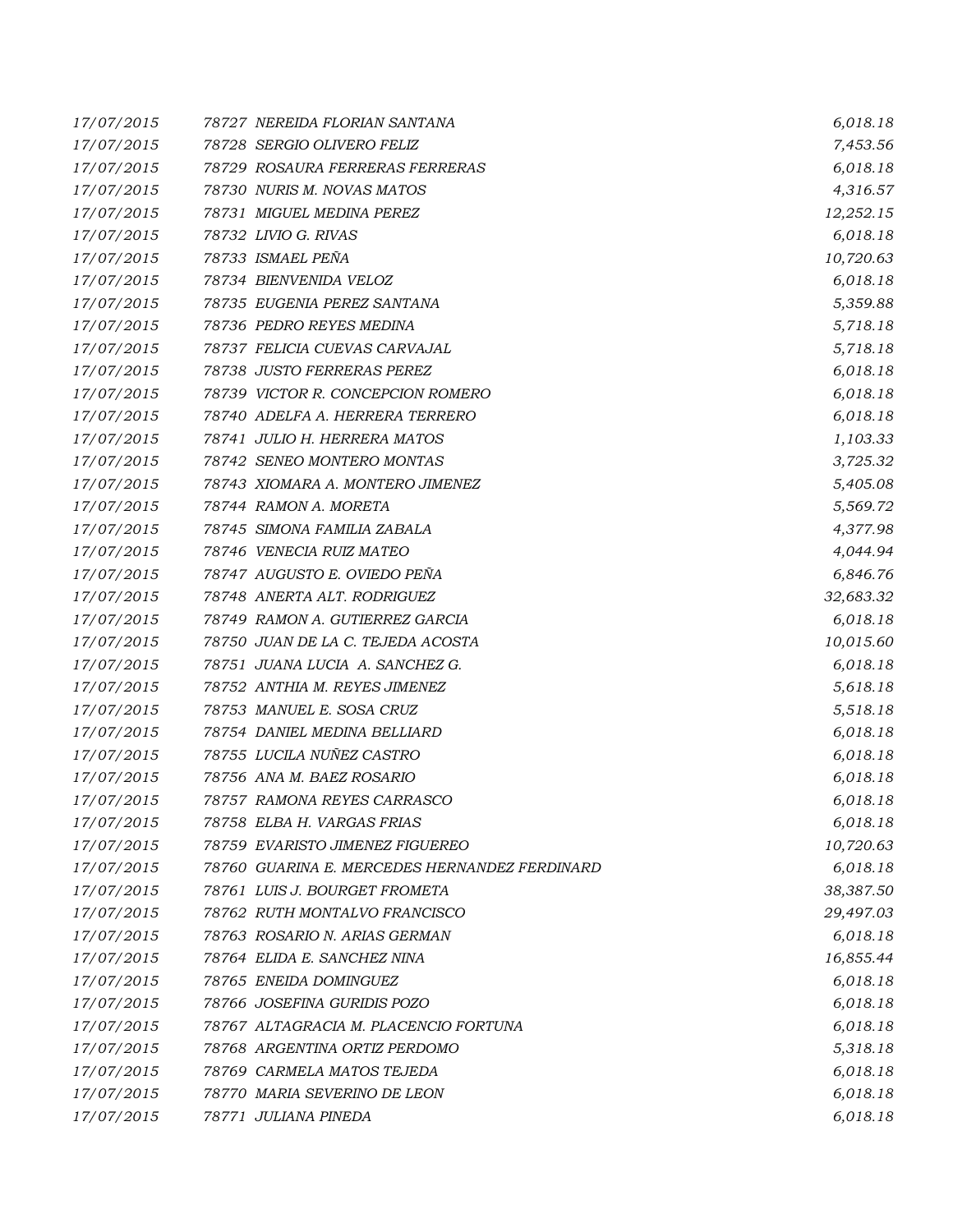| 17/07/2015 | 78772 MANUEL A. LEMONIER JIMENEZ              | 311.88    |
|------------|-----------------------------------------------|-----------|
| 17/07/2015 | 78773 MARITZA MEJIA DUVERGE                   | 4,234.07  |
| 17/07/2015 | 78774 JOSEFA REYES APONTE                     | 6,018.18  |
| 17/07/2015 | 78775 DANIEL TELLERIAS VASQUEZ                | 6,018.18  |
| 17/07/2015 | 78776 GRECIA BINA SORIANO                     | 6,018.18  |
| 17/07/2015 | 78777 CARMEN MA. MORALES MORALES              | 5,518.18  |
| 17/07/2015 | 78778 CRISTOBALINA BONILLA CASTRO             | 6,018.18  |
| 17/07/2015 | 78779 JULIA ARRIAGA PONTIER                   | 6,018.18  |
| 17/07/2015 | 78780 ELUPINA SANTANA RIVERA                  | 4,786.64  |
| 17/07/2015 | 78781 HILDA L. LAMARCHE UBIERA                | 5,518.18  |
| 17/07/2015 | 78782 EDELMIRA RAMIREZ DE ESPINAL             | 6,018.18  |
| 17/07/2015 | 78783 LUCINDA ESPINAL                         | 5,834.18  |
| 17/07/2015 | 78784 JUAN GUERRERO MONTILLA                  | 6,018.18  |
| 17/07/2015 | 78785 CARMEN A. CASADO MARTINEZ               | 6,018.18  |
| 17/07/2015 | 78786 FEDERICO A. DE LA ROSA RAMOS            | 6,018.18  |
| 17/07/2015 | 78787 INES JOSE G.                            | 922.18    |
| 17/07/2015 | 78788 EMILIO PEREZ CASTRO                     | 6,018.18  |
| 17/07/2015 | 78789 CELESTE BATISTA DEL R.                  | 6,018.18  |
| 17/07/2015 | 78790 MELANIA BELEN                           | 3,180.56  |
| 17/07/2015 | 78791 MARINA VASQUEZ M.                       | 6,018.18  |
| 17/07/2015 | 78792 JUANA JIMENEZ E.                        | 6,018.18  |
| 17/07/2015 | 78793 SGTO. NELSON G. SUAREZ MOREL            | 16,000.00 |
| 17/07/2015 | 78794 1ER. TTE. ALFREDO PEREZ MEDRANO         | 16,000.00 |
| 17/07/2015 | 78795 ASIMILADO ANGEL ANT. M. MORBAN GARCIA   | 16,000.00 |
| 17/07/2015 | 78796 SGTO. JUAN C. MADE PIÑA                 | 16,000.00 |
| 17/07/2015 | 78797 2DO. TTE. PASCUAL NOVAS SEGURA          | 15,000.00 |
| 17/07/2015 | 78798 CABO FRANCISCO DE LA CRUZ DE LA CRUZ    | 8,000.00  |
| 17/07/2015 | 78799 2DO. TTE. ERASMO F. DEL CARMEN GREGORIO | 19,000.00 |
| 17/07/2015 | 78800 MAYOR FRANKLIN A. ESTEVEZ CONTRERAS     | 18,000.00 |
| 17/07/2015 | 78801 CABO STERLIN CRUZ DE LA CRUZ            | 8,739.50  |
| 17/07/2015 | 78802 CAP. RICARDO SUBERVI PEREZ              | 14,000.00 |
| 17/07/2015 | 78803   IER.TTE. SABINO ALCANTARA MARTINEZ    | 13,000.00 |
| 17/07/2015 | 78804 1ER. TTE. LORENZO GARCIA MARTINEZ       | 13,000.00 |
| 17/07/2015 | 78805 IER. TTE, GEOVANNY B. PERALTA BRITO     | 13,000.00 |
| 17/07/2015 | 78806 2DO. TTE. ANA F. ORTEGA POLANCO         | 12,000.00 |
| 17/07/2015 | 78807 2DO. TTE. EDGAR ANT. ROSARIO RODRIGUEZ  | 12,000.00 |
| 17/07/2015 | 78808 2DO. TTE. SANTIAGO CONTRERAS HERRERA    | 12,000.00 |
| 17/07/2015 | 78809 2DO. TTE. PEDRO J. MARTINEZ ENCARNACION | 12,000.00 |
| 17/07/2015 | 78810 2DO. TTE. LAISY VASQUEZ SEGURA          | 12,000.00 |
| 17/07/2015 | 78811 SGTO. MR. GREGORIO RAMIREZ DOMINGUEZ    | 11,000.00 |
| 17/07/2015 | 78812 SGTO. MR. CARLOS Y. DE OLEO MATEO       | 11,000.00 |
| 17/07/2015 | 78813 SGTO. MR. VICTOR ANT. CHECO CORNELIO    | 11,000.00 |
| 17/07/2015 | 78814 SGTO. MR. RAULY LIZARDO LORENZO         | 11,000.00 |
| 17/07/2015 | 78815 SGTO. MR. ALBERTO RAMIREZ DE LA CRUZ    | 11,000.00 |
| 17/07/2015 | 78816 RASO MICHELL D. ORTEGA ORTIZ            | 8,000.00  |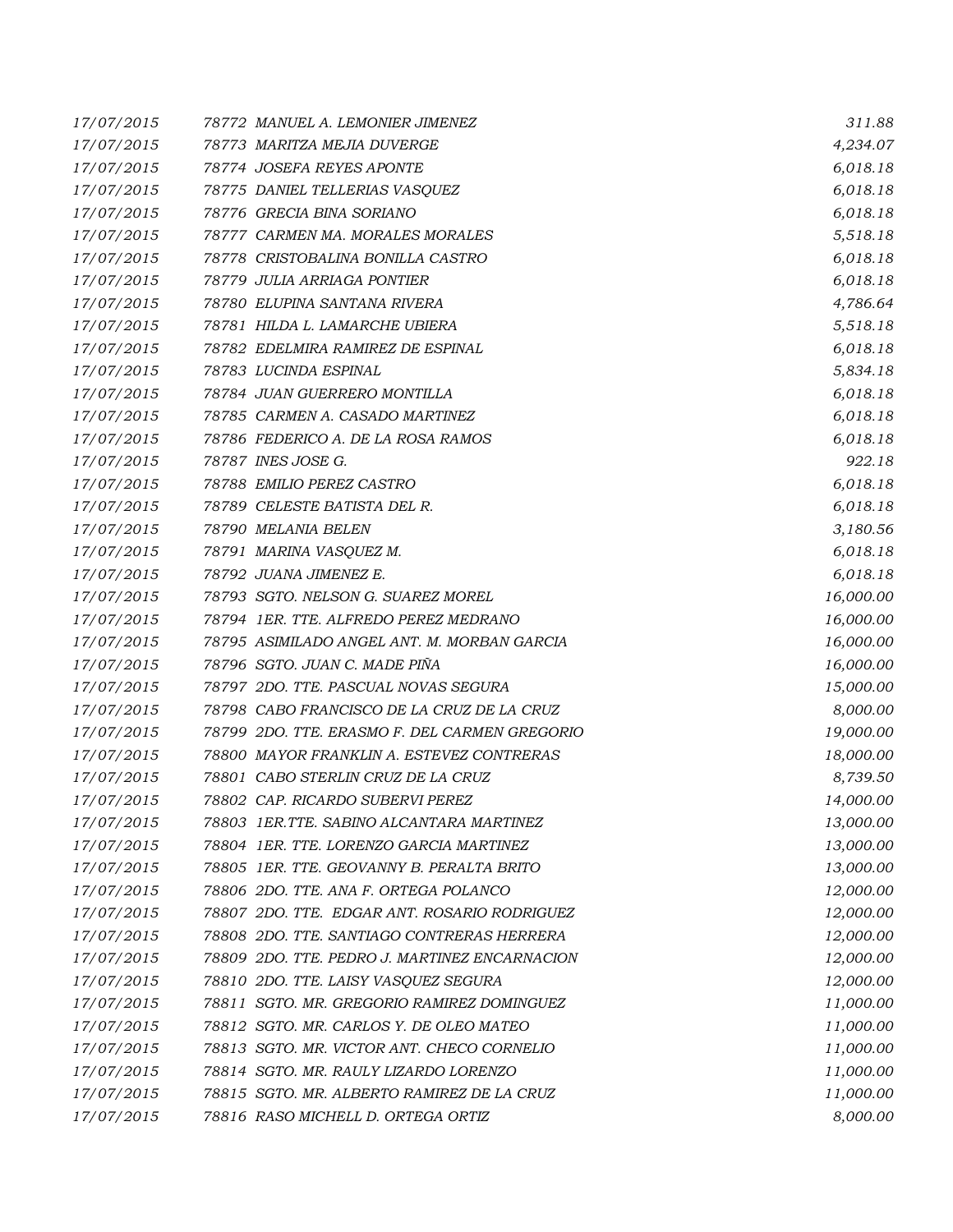| 17/07/2015 | 78817 RASO WILLIAM VALDEZ CABRERA             | 8,000.00  |
|------------|-----------------------------------------------|-----------|
| 17/07/2015 | 78818 RASO JOSE R. BRITO ORTEGA               | 8,000.00  |
| 17/07/2015 | 78819 CABO PABLO BRAND ADON                   | 8,000.00  |
| 17/07/2015 | 78820 CABO JULIO C. HEREDIA                   | 8,000.00  |
| 17/07/2015 | 78821 CABO DANNIS ACOSTA REINOSO              | 8,000.00  |
| 17/07/2015 | 78822 MAYOR MARIO O. PEREZ NOVAS              | 29,000.00 |
| 17/07/2015 | 78823 MAYOR DAMIAN ANT. OVALLES JORGE         | 18,000.00 |
| 17/07/2015 | 78824 RASO JOSE D. ADAMES HEREDIA             | 8,739.50  |
| 17/07/2015 | 78825 CABO NELSON ARIAS ESPINAL               | 8,739.50  |
| 17/07/2015 | 78826 CAP. PABLO J. MORA ALCANTARA            | 15,400.00 |
| 17/07/2015 | 78827 1ER. TTE. RANCIS N. ROSARIO RODRIGUEZ   | 13,000.00 |
| 17/07/2015 | 78828 1ER. TTE. MANUEL CONTRERAS SANTANA      | 13,000.00 |
| 17/07/2015 | 78829 IER. TTE. RUBEN VILLAR DIAZ             | 13,000.00 |
| 17/07/2015 | 78830 2DO. TTE. JOSE VLADIMIR UREÑA ORTEGA    | 11,950.00 |
| 17/07/2015 | 78831 2DO. TTE. EUGENIA RAMIREZ DE JESUS      | 12,000.00 |
| 17/07/2015 | 78832 2DO. TTE. ANGEL A. NERO ACOSTA          | 12,000.00 |
| 17/07/2015 | 78833 2DO. TTE. RICARDO ANT. SOSA DISLA       | 12,000.00 |
| 17/07/2015 | 78834 2DO. TTE. EDDY ANT. OVALLE              | 12,000.00 |
| 17/07/2015 | 78835 2DO. TTE. DOMINGO NUÑEZ                 | 12,000.00 |
| 17/07/2015 | 78836 2DO. TTE, KENNEDY PINALES ENCARNACION   | 12,000.00 |
| 17/07/2015 | 78837 SGTO. JUAN ALB. ACOSTA MEJIA            | 10,000.00 |
| 17/07/2015 | 78838 SGTO. JOSE ML. SOSA MARTE               | 10,000.00 |
| 17/07/2015 | 78839 CABO JOSE P. REYES CONCEPCION           | 10,546.21 |
| 17/07/2015 | 78840 SGTO. BACILIO SILVERIO POLE             | 10,000.00 |
| 17/07/2015 | 78841 SGTO. REYNARDO F. SELMO                 | 10,000.00 |
| 17/07/2015 | 78842 RASO WANDER MERCEDES MATEO              | 8,000.00  |
| 17/07/2015 | 78843 RASO MARIO O. PEREZ PEREZ               | 8,000.00  |
| 17/07/2015 | 78844 2DO. TTE. YEAN E. ROBLES SOTO           | 22,000.00 |
| 17/07/2015 | 78845 CAP. JULIO PEREZ ESPINAL                | 20,000.00 |
| 17/07/2015 | 78846 TTE, COR, SECUNDINO MERCEDES PEGUERO    | 20,000.00 |
| 17/07/2015 | 78847 CAP. PABLO R. PEREZ VOLQUEZ             | 23,110.00 |
| 17/07/2015 | 78848 MAYOR LEONARDO JIMENEZ ENCARNACION      | 18,000.00 |
| 17/07/2015 | 78849 CABO ERNESTO DE LA ROSA MARTE           | 8,739.73  |
| 17/07/2015 | 78850 CAP. FELICIANO OGANDO RODRIGUEZ         | 14,000.00 |
| 17/07/2015 | 78851 CAP. CARLOS ROSARIO MORILLO             | 14,000.00 |
| 17/07/2015 | 78852 CAP. ANGEL DE LOS S. DUVERGE AGUASVIVAS | 14,000.00 |
| 17/07/2015 | 78853 1ER. TTE. GERINELDO MONTAS MONTERO      | 13,000.00 |
| 17/07/2015 | 78854 1ER. TTE. JOSE DEL C. BELLO PEREZ       | 13,000.00 |
| 17/07/2015 | 78855 1ER. TTE. JUAN R. DUARTE LIRANZO        | 13,000.00 |
| 17/07/2015 | 78856 2DO. TTE. RAFAEL ANT. FAÑA RODRIGUEZ    | 12,000.00 |
| 17/07/2015 | 78857 2DO. TTE. LUIS R. VARGAS GOMEZ          | 12,000.00 |
| 17/07/2015 | 78858 2DO. TTE. RAFAEL ESPINAL BRITO          | 12,000.00 |
| 17/07/2015 | 78859 2DO TTE. HERIBERTO BENITEZ SOTO         | 12,000.00 |
| 17/07/2015 | 78860 2DO. TTE. NELCIDO RODRIGUEZ ACOSTA      | 12,000.00 |
| 17/07/2015 | 78861 2DO. TTE. JOSE ML. REYES MENDEZ         | 12,000.00 |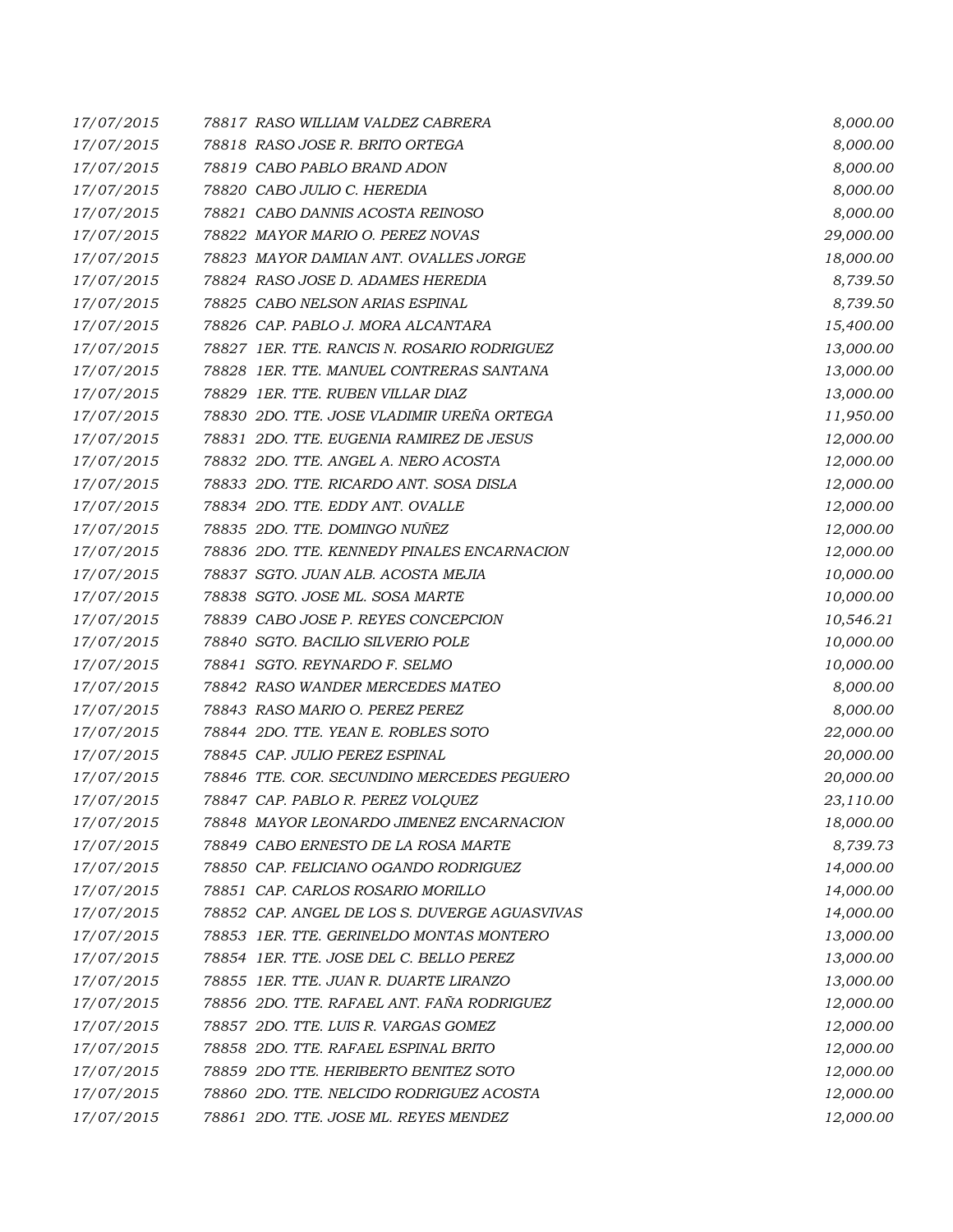| 17/07/2015 | 78862 2DO. TTE. IDALINO DIAZ PEREZ           | 12,000.00 |
|------------|----------------------------------------------|-----------|
| 17/07/2015 | 78863 SGTO. MR. JEUDY V. READ TINEO          | 11,000.00 |
| 17/07/2015 | 78864 SGTO, MR. HENRY G. RAMIREZ LLAUGER     | 11,000.00 |
| 17/07/2015 | 78865 SGTO. MR. ANTERO DECENA HEREDIA        | 11,000.00 |
| 17/07/2015 | 78866 SGTO. ARSENIO DIAZ RAMIREZ             | 10,000.00 |
| 17/07/2015 | 78867 SGTO. CHARLES AMADO BENCOSME POLANCO   | 10,000.00 |
| 17/07/2015 | 78868 SGTO. EDGAR ML. BRITO B.               | 10,000.00 |
| 17/07/2015 | 78869 SGTO. KELVIN DEL JESUS ENCARNACION     | 10,000.00 |
| 17/07/2015 | 78870 SGTO. WILLIAM L. DUARTE MENDEZ         | 9,950.00  |
| 17/07/2015 | 78871 SGTO. FELIX ANT NOBOA NOBOA            | 10,000.00 |
| 17/07/2015 | 78872 SGTO. JOSE MONTERO VALDEZ              | 10,000.00 |
| 17/07/2015 | 78873 SGTO. FRANCISCO DE LOS SANTOS CAPELLAN | 10,000.00 |
| 17/07/2015 | 78874 SGTO. JOSE ALB. ANTUNA CALDERON        | 10,000.00 |
| 17/07/2015 | 78875 SGTO. FRANCISCO J. CARRASCO CABREJA    | 10,000.00 |
| 17/07/2015 | 78876 SGTO. ELVIS RODRIGUEZ RODRIGUEZ        | 10,000.00 |
| 17/07/2015 | 78877 SGTO. RICARDO MONTES DE OCA DE LA CRUZ | 10,000.00 |
| 17/07/2015 | 78878 SGTO. MR. JESUS D. RIVERA FRIAS        | 10,000.00 |
| 17/07/2015 | 78879 CABO ELISAUL FELIZ BATISTA             | 8,000.00  |
| 17/07/2015 | 78880 RASO EDWARD DOÑE ALCANTARA             | 8,000.00  |
| 17/07/2015 | 78881 CABO OSCAL L. NIN NIN                  | 8,000.00  |
| 17/07/2015 | 78882 CABO ANDERSON PAREDES RAMIREZ          | 8,000.00  |
| 17/07/2015 | 78883 COR. EDWARD R. SANCHEZ GONZALEZ        | 59,498.55 |
| 17/07/2015 | 78884 TTE. COR. JUAN C. JIMENEZ HIDALGO      | 43,249.04 |
| 17/07/2015 | 78885 CAPITAN LUIS BASORA B.                 | 24,416.95 |
| 17/07/2015 | 78886 TTE. COR. RAMON ANT. NIN RAMIREZ       | 20,000.00 |
| 17/07/2015 | 78887 MAYOR PEDRO L. ALVAREZ AGRAMONTE       | 20,000.00 |
| 17/07/2015 | 78888 TTE. COR. JUNIOR SAVIÑON PEREZ         | 20,000.00 |
| 17/07/2015 | 78889 CAPITAN LUIS MARIÑEZ P.                | 19,197.23 |
| 17/07/2015 | 78890 2DO TTE. MILCIADES JAVIER RUIZ         | 17,030.64 |
| 17/07/2015 | 78891 IER TTE. MARTIN NUÑEZ P.               | 16,602.93 |
| 17/07/2015 | 78892 MAYOR CARLOS J. LORA JIMENEZ           | 16,360.00 |
| 17/07/2015 | 78893 IER. TTE. RAUL FCO. SURIEL ARIAS       | 16,000.00 |
| 17/07/2015 | 78894 RASO ANDY DE LOS SANTOS RODRIGUEZ      | 16,000.00 |
| 17/07/2015 | 78895 2DO TTE. PEDRO RAMIREZ M. P.N.         | 15,501.64 |
| 17/07/2015 | 78896 2DO. TTE. SANTOS SANTANA LEBRON        | 15,000.00 |
| 17/07/2015 | 78897 2DO TTE. PEDRO GARCIA ROMERO           | 13,354.00 |
| 17/07/2015 | 78898 TTE. COR. DOMINGO A. SALAZAR M.        | 12,000.00 |
| 17/07/2015 | 78899 SGTO. ISRRAEL CABRERA CABRERA          | 12,000.00 |
| 17/07/2015 | 78900 TTE. COR. JUAN P. DESCHAMPS            | 12,000.00 |
| 17/07/2015 | 78901 MAYOR LUIS MARIA REYNOSO               | 10,939.73 |
| 17/07/2015 | 78902 MAYOR CARLOS E. AQUINO                 | 10,000.00 |
| 17/07/2015 | 78903 2DO. TTE. JUAN MARTINEZ SALAS          | 10,000.00 |
| 17/07/2015 | 78904 MAYOR ROBERTO AVILA CONCEPCION         | 10,000.00 |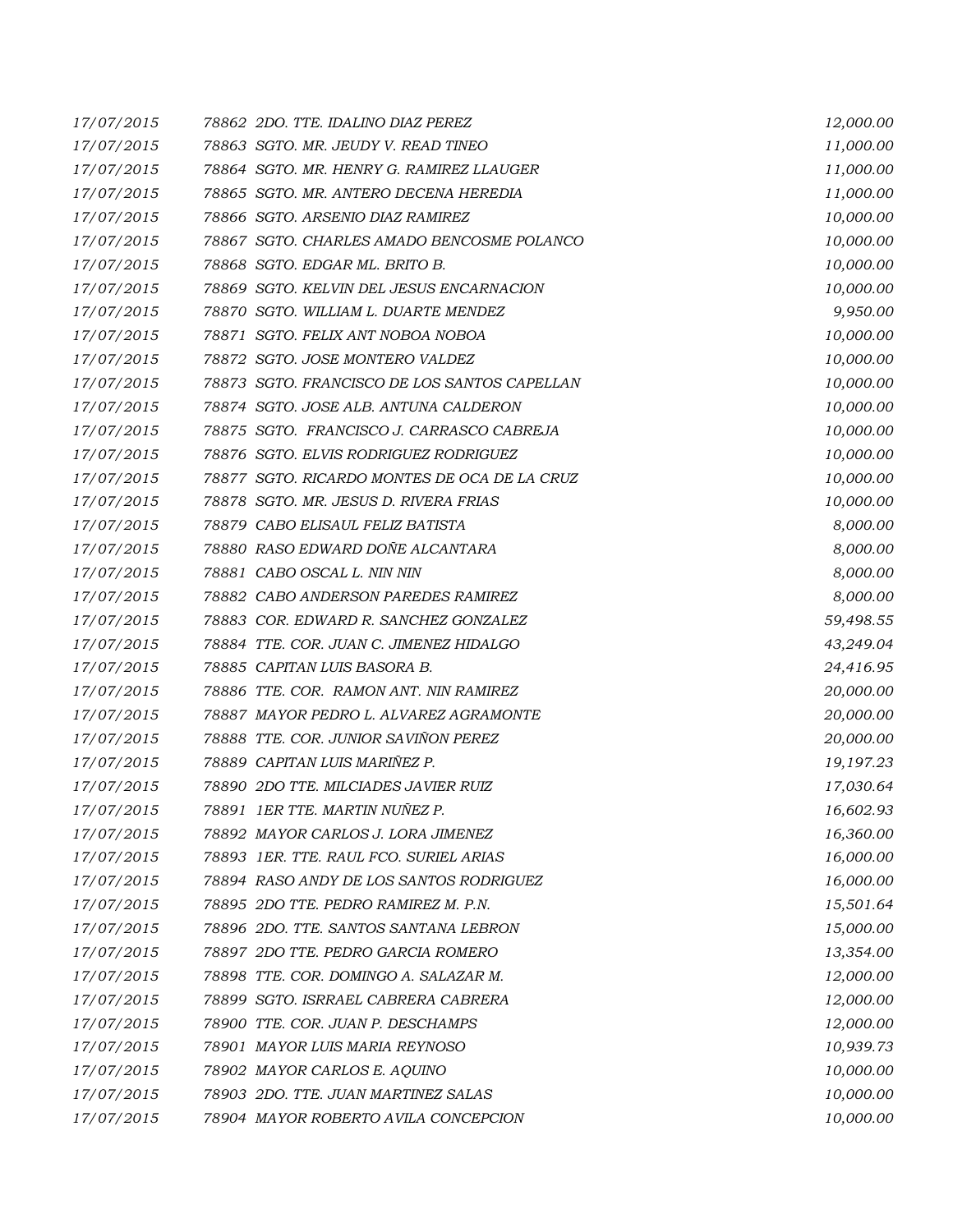| 17/07/2015 | 78905 MAYOR LIONORA CUEVAS DE LA CRUZ               | 10,000.00 |
|------------|-----------------------------------------------------|-----------|
| 17/07/2015 | 78906 MAYOR EDWARD A. NUÑEZ PAULINO                 | 10,000.00 |
| 17/07/2015 | 78907 MAYOR ANGEL A. MICELI CALDERON                | 10,000.00 |
| 17/07/2015 | 78908 RASO PEDRO ANT. ORTIZ CASTRO                  | 9,000.00  |
| 17/07/2015 | 78909 CAPITAN SEGUNDO RIVERA                        | 14,000.00 |
| 17/07/2015 | 78910 CAP. ANATACIO S. MARIÑEZ BRUJAN               | 21,000.00 |
| 17/07/2015 | 78911 CAP. CARLOS ML. DE LOS SANTOS                 | 8,000.00  |
| 17/07/2015 | 78912 CAP. WILTON J. BOBADILLA VILLAMAN             | 8,000.00  |
| 17/07/2015 | 78913 SGTO. MR. PORFIRIO DE LOS SANTOS ROSARIO      | 8,000.00  |
| 17/07/2015 | 78914 CAP. HIPOLITO PINEDA PEREYRA                  | 14,000.00 |
| 17/07/2015 | 78915 CAP. MARIO SANCHEZ DE JESUS                   | 8,000.00  |
| 17/07/2015 | 78916 1ER. TTE. SANTIAGO OZUNA BERROA               | 7,500.00  |
| 17/07/2015 | 78917 1ER. TTE. ISAAC VALDEZ CESPEDES               | 7,500.00  |
| 17/07/2015 | 78918 1ER. TTE. MANUEL A. CUEVAS ROSARIO            | 7,500.00  |
| 17/07/2015 | 78919 1ER. TTE. FRANCISCO ALB. MORA                 | 7,500.00  |
| 17/07/2015 | 78920 1ER. TTE. HENDRIK ANT. DE LOS SANTOS CESPEDES | 7,500.00  |
| 17/07/2015 | 78921 IER. TTE. BIENVENIDA ALT. ORTIZ CUEVAS        | 7,500.00  |
| 17/07/2015 | 78922 CAP. ELVI DE LA ROSA DE LEON                  | 7,500.00  |
| 17/07/2015 | 78923 IER. TTE. DORKA O. PEÑA CAMPOS                | 7,500.00  |
| 17/07/2015 | 78924 2DO. TTE, LUIS ANT. REYES CUEVAS              | 7,000.00  |
| 17/07/2015 | 78925 2DO. TTE. SIRIACO VARGAS PICHARDO             | 7,000.00  |
| 17/07/2015 | 78926 2DO. TTE. JOSE O. GUZMAN RAMIREZ              | 7,000.00  |
| 17/07/2015 | 78927 2DO. TTE, PEDRO BELTRE VICIOSO                | 7,000.00  |
| 17/07/2015 | 78928 2DO. TTE. EDDY ANT. TRIUNFEL SOCORRO          | 7,000.00  |
| 17/07/2015 | 78929 2DO. TTE, PABLO PAREDES DE JESUS              | 7,000.00  |
| 17/07/2015 | 78930 2DO. TTE. DIOMEDES VALLEJO ALCANTARA          | 7,000.00  |
| 17/07/2015 | 78931 TTE. DE CORBETA DENNY ANT ANTIGUA PEÑA        | 7,000.00  |
| 17/07/2015 | 78932 2DO. TTE, ELADIO SANCHEZ PANIAGUA             | 7,000.00  |
| 17/07/2015 | 78933 2DO. TTE. DIONICIO DE LA ROSA CASILLA         | 7,000.00  |
| 17/07/2015 | 78934 2DO. TTE. EDUALDO DE LEON LORENZO             | 7,000.00  |
| 17/07/2015 | 78935 SGTO. MR. ANGEL DE JESUS TORIBIO              | 6,500.00  |
| 17/07/2015 | 78936 SGTO. MR. ELIZABETH GERMOSEN REYES            | 6,500.00  |
| 17/07/2015 | 78937 SGTO. MR. YUNIOR D'OLEO MONTERO               | 11,000.00 |
| 17/07/2015 | 78938 SGTO. MR. INOCENCIO MOJICA JIMENEZ            | 11,000.00 |
| 17/07/2015 | 78939 1ER. TTE. LEOPOLDINA C. ESCOTTO SILVERIO      | 6,500.00  |
| 17/07/2015 | 78940 SGTO. MR. WINKY R. REYES ZABALA               | 6,500.00  |
| 17/07/2015 | 78941 SGTO. AMAURYS GOMEZ SIMON                     | 6,000.00  |
| 17/07/2015 | 78942 SGTO. SIMON DE LA ROSA ARCANGEL               | 6,000.00  |
| 17/07/2015 | 78943 SGTO. VENTURA ADON MAMBRU                     | 6,000.00  |
| 17/07/2015 | 78944 SGTO. HUGO MADE MORA                          | 6,000.00  |
| 17/07/2015 | 78945 SGTO. CRISELVA GARCIA VALDEZ                  | 6,000.00  |
| 17/07/2015 | 78946 SGTO. HERINELDO VASQUEZ                       | 6,000.00  |
| 17/07/2015 | 78947 SGTO. JEOVANNY H. PEÑA ORTIZ                  | 6,000.00  |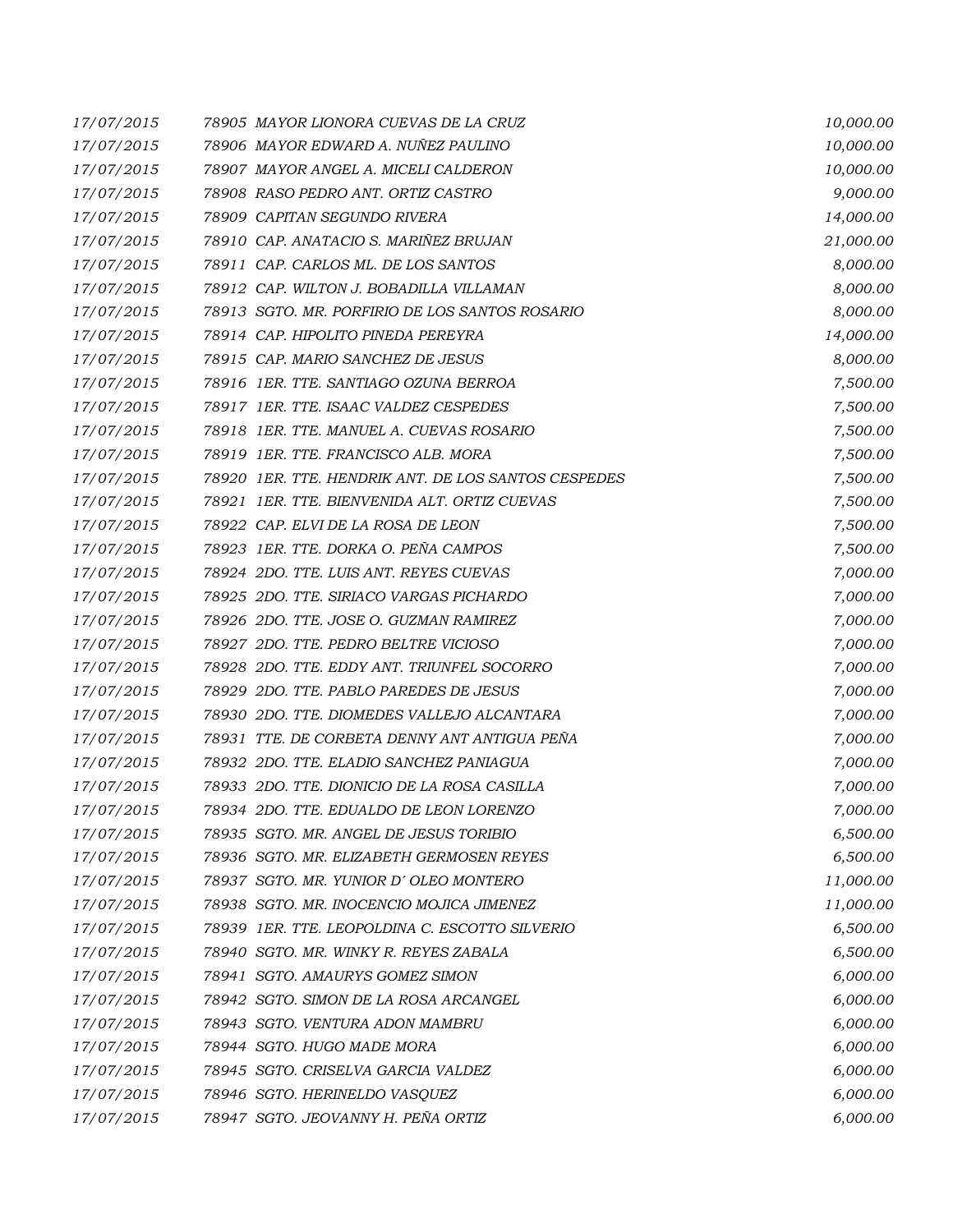| 17/07/2015 | 78948 SGTO. NILSON M. CUEVAS CAPELLAN         | 6,000.00  |
|------------|-----------------------------------------------|-----------|
| 17/07/2015 | 78949 SGTO. PLINIO ALB. TORRES ZABALA         | 6,000.00  |
| 17/07/2015 | 78950 SGTO. ROBERTO PEREZ VASQUEZ             | 6,000.00  |
| 17/07/2015 | 78951 SGTO. SERGIO H. NIN ABAD                | 6,000.00  |
| 17/07/2015 | 78952 SGTO. DIACONA LORENZO GARCIA            | 6,000.00  |
| 17/07/2015 | 78953 IER. TTE. AUDRY MA. OSORIA VILLAR       | 6,000.00  |
| 17/07/2015 | 78954 CABO DANIEL BELTRE                      | 5,000.00  |
| 17/07/2015 | 78955 RASO ELIANA E. SENCION PEREZ            | 5,000.00  |
| 17/07/2015 | 78956 RASO HECTOR Y. GUERRERO RODRIGUEZ       | 5,000.00  |
| 17/07/2015 | 78957 CABO BECKERT ANT. WES RINCON            | 5,000.00  |
| 17/07/2015 | 78958 CABO EDGAR PINEDA ROSSO                 | 5,000.00  |
| 17/07/2015 | 78959 RASO DIANA K. PERDOMO DE LA CRUZ        | 5,000.00  |
| 17/07/2015 | 78960 RASO MARCIA MONTERO MONTERO             | 5,000.00  |
| 17/07/2015 | 78961 RASO DEYVI RAMIREZ                      | 5,000.00  |
| 17/07/2015 | 78962 RASO BILL OTAÑEZ CAYETANO               | 5,000.00  |
| 17/07/2015 | 78963 RASO MARITZA SILFA FAÑA                 | 5,000.00  |
| 17/07/2015 | 78964 CABO EDGAR ANT. RODRIGUEZ VEGA          | 5,000.00  |
| 17/07/2015 | 78965 CABO ANGELA MA. QUEZADA VASQUEZ         | 5,000.00  |
| 17/07/2015 | 78966 CABO JOSE R. UREÑA TAVERAS              | 5,000.00  |
| 17/07/2015 | 78967 CABO ANTONIO MEDINA MEDINA              | 5,000.00  |
| 17/07/2015 | 78968 CABO WILLIAM HERNANDEZ ROSARIO          | 8,000.00  |
| 17/07/2015 | 78969 SGTO. MIGUEL A. SAVIÑON DELGADO         | 5,000.00  |
| 17/07/2015 | 78970 CABO YOHANYS MA. ALVAREZ JIMENEZ        | 5,000.00  |
| 17/07/2015 | 78971 RASO RICHARDSON OGANDO MELO             | 5,000.00  |
| 17/07/2015 | 78972 RASO SHEILA ELEONORA TORRES             | 8,166.67  |
| 17/07/2015 | 78973 RASO RENE A. MARCELINO MORAN            | 6,333.33  |
| 17/07/2015 | 78974 RASO VAN T. TEJADA TEJADA               | 4,000.00  |
| 17/07/2015 | 78975 MAYOR ROQUE HERNANDEZ BENAVIDES         | 24,000.00 |
| 17/07/2015 | 78976 IER. TTE. INRY J. ALCANTARA ROMERO      | 13,500.00 |
| 17/07/2015 | 78977 SGTO. MR. SANDY M. PUENTE DE LOS SANTOS | 16,000.00 |
| 17/07/2015 | 78978 MAYOR RAUL TAVERAS D.                   | 18,000.00 |
| 17/07/2015 | 78979 RASO NATANEL BELEN HERNANDEZ            | 8,739.50  |
| 17/07/2015 | 78980 1ER. TTE. FERNANDO GOMEZ MENDEZ         | 13,000.00 |
| 17/07/2015 | 78981 2DO. TTE. JOSE G. MARIÑEZ TURBI         | 12,000.00 |
| 17/07/2015 | 78982 2DO.TTE. ESTEBAN ADON HERNANDEZ         | 12,000.00 |
| 17/07/2015 | 78983 2DO. TTE. YOHANIS GONZALEZ ALVAREZ      | 12,000.00 |
| 17/07/2015 | 78984 SGTO. MR. EDUARDITO ARIAS MATEO         | 11,000.00 |
| 17/07/2015 | 78985 SGTO. MR. WILSON NUÑEZ TOLENTINO        | 11,000.00 |
| 17/07/2015 | 78986 SGTO. FELIX B. MESA ARISMENDY           | 10,000.00 |
| 17/07/2015 | 78987 SGTO. RAUL GARCIA HENRIQUEZ             | 10,000.00 |
| 17/07/2015 | 78988 SGTO. FELIX R. CABRERA MENDEZ           | 10,000.00 |
| 17/07/2015 | 78989 SGTO. MIGUEL E. CASANOVA ENCARNACION    | 10,000.00 |
| 17/07/2015 | 78990 CABO ANGEL A. ARRIAGA RODRIGUEZ         | 8,000.00  |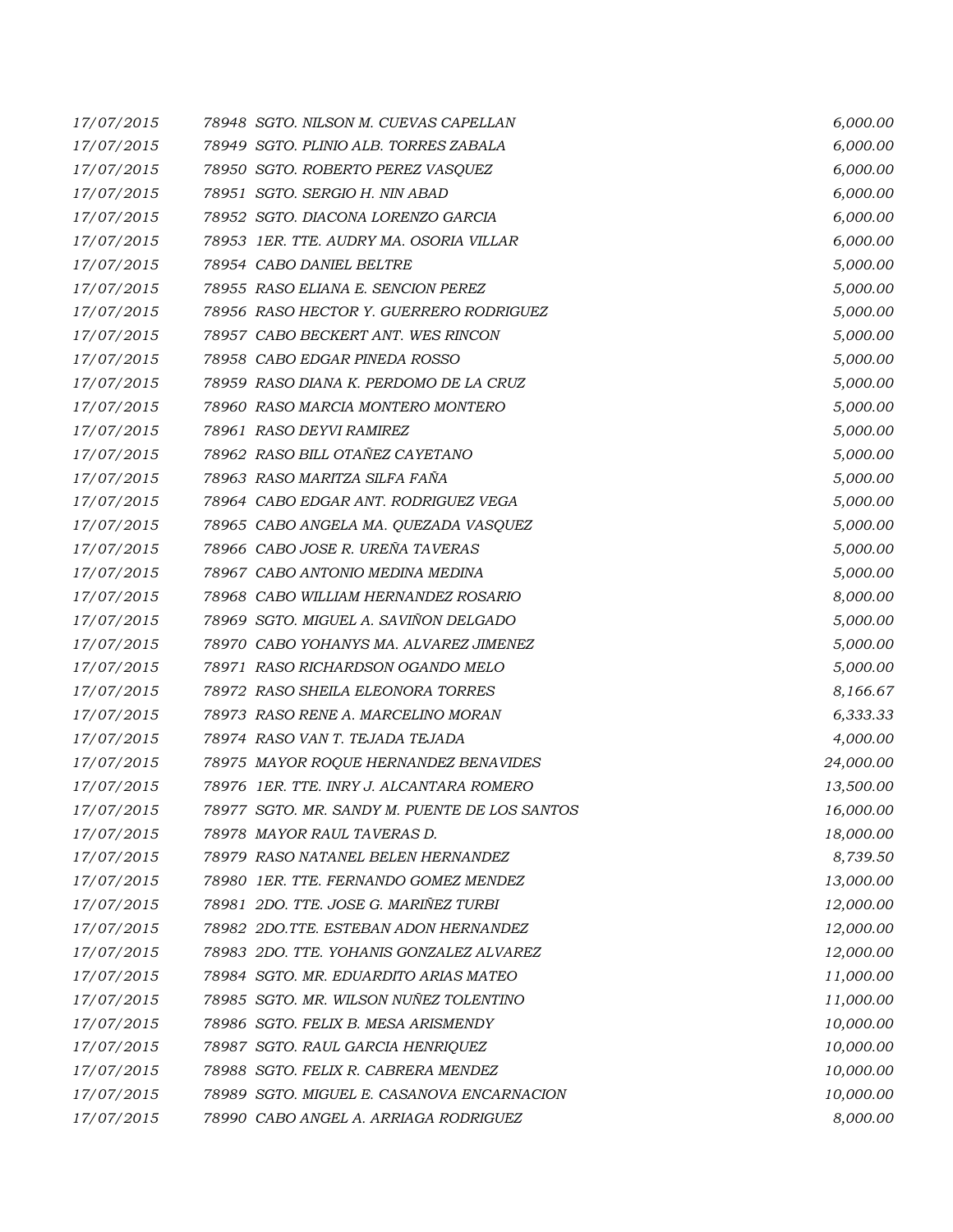| 17/07/2015 | 78991 RASO MARKIN SANCHEZ SUERO              | 8,000.00  |
|------------|----------------------------------------------|-----------|
| 17/07/2015 | 78992 2DO. TTE. MILCIADES I. CASTILLO REYES  | 15,351.54 |
| 17/07/2015 | 78993 MAYOR RAFAEL ESPINOSA F.               | 18,000.00 |
| 17/07/2015 | 78994 CAP. EDWARD A. CASTILLO RODRIGUEZ      | 24,000.00 |
| 17/07/2015 | 78995 2DO. TTE. JUAN A. MERCEDES VASQUEZ     | 18,000.00 |
| 17/07/2015 | 78996 1ER. TTE. VICTOR ML. PEREZ JIMENEZ     | 17,000.00 |
| 17/07/2015 | 78997 1ER. TTE. GARY A. MEDRANO SOTO         | 17,000.00 |
| 17/07/2015 | 78998 SGTO. MR. YSIDRO ML. RODRIGUEZ ROJAS   | 16,000.00 |
| 17/07/2015 | 78999 SGTO. GERFIS ROA DE LA ROSA            | 16,000.00 |
| 17/07/2015 | 79000 CABO ANDRES A. MERCEDES MORILLO        | 16,000.00 |
| 17/07/2015 | 79001 CAP. KAROL R. MENDEZ ROSARIO           | 15,000.00 |
| 17/07/2015 | 79002 SGTO. PEDRO ANT. SERRANO DILONE        | 15,000.00 |
| 17/07/2015 | 79003 RASO JUNIOR A. VALENTIN PUENTE         | 15,000.00 |
| 17/07/2015 | 79004 SGTO. JOSE L. MARIA                    | 15,000.00 |
| 17/07/2015 | 79005 SGTO. ISMAEL ZAYAS SANCHEZ             | 12,000.00 |
| 17/07/2015 | 79006 SGTO. DIONY GARCIA SUERO               | 16,000.00 |
| 17/07/2015 | 79007 SGTO. RAMON ANT. ROSARIO PEÑA          | 12,000.00 |
| 17/07/2015 | 79008 CABO YSAURI GOMEZ MENDEZ               | 11,000.00 |
| 17/07/2015 | 79009 SGTO. REYES ARIAS                      | 10,196.33 |
| 17/07/2015 | 79010 1ER. TTE. YESENIA ANT. BATISTA ORTIZ   | 10,000.00 |
| 17/07/2015 | 79011 MAYOR DANIEL G. REYES REINOSO          | 18,000.00 |
| 17/07/2015 | 79012 CABO HILARIO SEVERINO PASCUAL          | 9,000.00  |
| 17/07/2015 | 79013 CABO SANTO A. BRUJAN AQUINO            | 8,739.81  |
| 17/07/2015 | 79014 CABO ELPIDIO DIAZ BRUJAN               | 8,739.73  |
| 17/07/2015 | 79015 CAP. VIRGILIO DE J. SARMIENTO          | 14,000.00 |
| 17/07/2015 | 79016 CABO ENRIQUE RESTITUYO                 | 7,945.00  |
| 17/07/2015 | 79017 1ER. TTE. OFELIO SUAREZ HERNANDEZ      | 13,000.00 |
| 17/07/2015 | 79018 1ER. TTE. MARIO L. CASTRO RINCON       | 13,000.00 |
| 17/07/2015 | 79019 SGTO. MR. VICTOR DE JS. BASILIO GARCIA | 11,000.00 |
| 17/07/2015 | 79020 SGTO. MR. KELVIN W. ALMONTE MERCEDES   | 11,000.00 |
| 17/07/2015 | 79021 SGTO, JUAN C. HEREDIA DE LOS SANTOS    | 10,000.00 |
| 17/07/2015 | 79022 IER. TTE. JORGE E. CUEVAS SANTANA      | 10,000.00 |
| 17/07/2015 | 79023 SGTO. MR. ADOLFO A. GOMEZ MIESES       | 9,000.00  |
| 17/07/2015 | 79024 RASO JUAN C. PERALTA                   | 8,000.00  |
| 17/07/2015 | 79025 CABO JANEIRO MATOS CUEVAS              | 8,000.00  |
| 17/07/2015 | 79026   RASO HANSEL DE LOS SANTOS RODRIGUEZ  | 8,000.00  |
| 17/07/2015 | 79027 SGTO. JUAN DE LA PAZ                   | 7,200.00  |
| 17/07/2015 | 79028 SGTO. MR. JICLIES A. RONDON PERALTA    | 8,200.00  |
| 17/07/2015 | 79029 CABO SUJENLI Y. HEREDIA DE LOS SANTOS  | 5,200.00  |
| 17/07/2015 | 79030 2DO. TTE, DANIEL PEREZ F.              | 9,200.00  |
| 17/07/2015 | 79031 SGTO. VICTOR M. ESPIRITU SORIANO       | 7,200.00  |
| 17/07/2015 | 79032 CABO STALIN J. ANDUJAR DIAZ            | 5,200.00  |
| 17/07/2015 | 79033 RASO HERIBERTO A. ALVAREZ MONTAS       | 5,200.00  |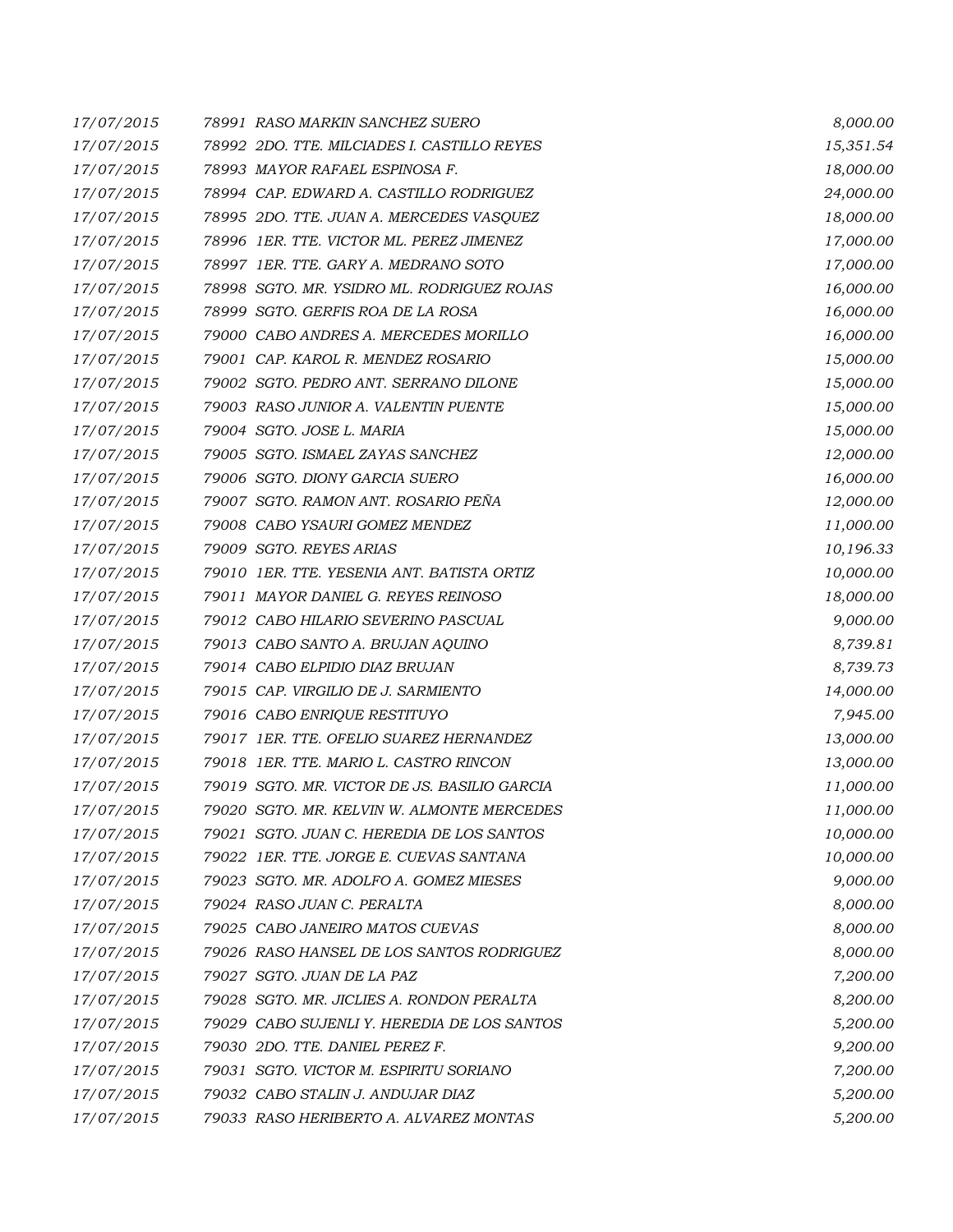| 17/07/2015 | 79034 SGTO. MR. WILSON VALDEZ RAMIREZ            | 8,200.00  |
|------------|--------------------------------------------------|-----------|
| 17/07/2015 | 79035 SGTO. RAMON D. SANCHEZ HERNANDEZ           | 7,200.00  |
| 17/07/2015 | 79036 STGO. FRISSO WILSON JOSEPH                 | 7,200.00  |
| 17/07/2015 | 79037 RASO ANGEL R. ARROYO RIVAS                 | 5,200.00  |
| 17/07/2015 | 79038 TTE. COR. MANUEL R. ROJAS POLANCO          | 15,600.00 |
| 17/07/2015 | 79039 TTE. COR. AGUSTIN GIL GIL                  | 12,000.00 |
| 17/07/2015 | 79040 MAYOR HENRY A. MEDRANO                     | 10,000.00 |
| 17/07/2015 | 79041 CAPITAN ENRIQUE OLIVERO PEREZ              | 7,000.00  |
| 17/07/2015 | 79042 CAP. MARINO RODRIGUEZ MARIÑEZ              | 7,000.00  |
| 17/07/2015 | 79043 CAP. CLODOMIRO H. DOTEL NOVAS              | 7,000.00  |
| 17/07/2015 | 79044 1ER. TTE. CARLOS JIMENEZ DIAZ              | 6,500.00  |
| 17/07/2015 | 79045 IER. TTE. LUIS ANT. AYBAR RIVERA           | 5,500.00  |
| 17/07/2015 | 79046 1ER. TTE, RAFAEL RONDON CUESTA             | 6,500.00  |
| 17/07/2015 | 79047 IER. TTE. ALEJANDRINA FORTUNA ROA          | 6,500.00  |
| 17/07/2015 | 79048 1ER. TTE, DENNY ALT. NOVAS MEDRANO         | 6,500.00  |
| 17/07/2015 | 79049 1RE. TTE. PREVISTILIO LUGO RAMIREZ         | 6,500.00  |
| 17/07/2015 | 79050 IER. TTE, MIGUEL ANT. ECHAVARRIA BAUTISTA  | 6,500.00  |
| 17/07/2015 | 79051 IER. TTE. REYNA I. CARABALLO MENDEZ        | 6,500.00  |
| 17/07/2015 | 79052 2DO. TTE. ANA Y. BURGOS DURAN              | 6,000.00  |
| 17/07/2015 | 79053 2DO. TTE, ALEJANDRO E, MENDEZ VENTURA      | 6,000.00  |
| 17/07/2015 | 79054 2DO. TTE. TORIBIO J. FELIZ DIAZ            | 6,000.00  |
| 17/07/2015 | 79055 2DO. TTE. NEURY MERCEDES TAVAREZ           | 6,000.00  |
| 17/07/2015 | 79056 2DO. TTE. HAMLET JAQUEZ JIMENEZ            | 6,000.00  |
| 17/07/2015 | 79057 2DO. TTE, ALBERTO REYES SENA               | 6,000.00  |
| 17/07/2015 | 79058 2DO. TTE. RUMARDO PEREZ DE OLEO            | 6,000.00  |
| 17/07/2015 | 79059 2DO. TTE. ROBERT RINCON SALAS              | 6,000.00  |
| 17/07/2015 | 79060 2DO. TTE. MANUEL DE JS. ENCARNACION MONTAS | 6,000.00  |
| 17/07/2015 | 79061 2DO. TTE. MAXIMO PEÑA VALDEZ               | 6,000.00  |
| 17/07/2015 | 79062 2DO. TTE. MAXIMO FORTUNA DE LA CRUZ        | 6,000.00  |
| 17/07/2015 | 79063 2DO. TTE. JHONNY CADENA CORPORAN           | 6,000.00  |
| 17/07/2015 | 79064 1ER. TTE. MANUEL BASILIO                   | 6,000.00  |
| 17/07/2015 | 79065 CAP. JUAN DE D. NOVAS VARGAS               | 6,000.00  |
| 17/07/2015 | 79066 SGTO. MR. PEDRO G. MINIER M.               | 5,500.00  |
| 17/07/2015 | 79067 SGTO. MR. GERSON ANTONIO ESCAÑO V.         | 5,500.00  |
| 17/07/2015 | 79068 SGTO. MR. ORLANDO DUVAL MELENDEZ           | 5,500.00  |
| 17/07/2015 | 79069 SGTO. MR. REYNALDO E. PEREZ CABRERA        | 5,500.00  |
| 17/07/2015 | 79070 SGTO. MR. YSIDRO MOTA ESPINO               | 5,500.00  |
| 17/07/2015 | 79071 SGTO. MR. EZEQUIEL LARA                    | 5,500.00  |
| 17/07/2015 | 79072 2DO. TTE. CARLOS A. RAMIREZ DE LOS SANTOS  | 5,500.00  |
| 17/07/2015 | 79073 SGTO. AQUILES MARTE SUERO                  | 5,000.00  |
| 17/07/2015 | 79074 SGTO. ALEXANDER BELLO DE LEON              | 5,000.00  |
| 17/07/2015 | 79075 SGTO. WILMAN PEÑA MENDEZ                   | 5,000.00  |
| 17/07/2015 | 79076 SGTO. MARINO DE LA CRUZ GALVEZ             | 5,000.00  |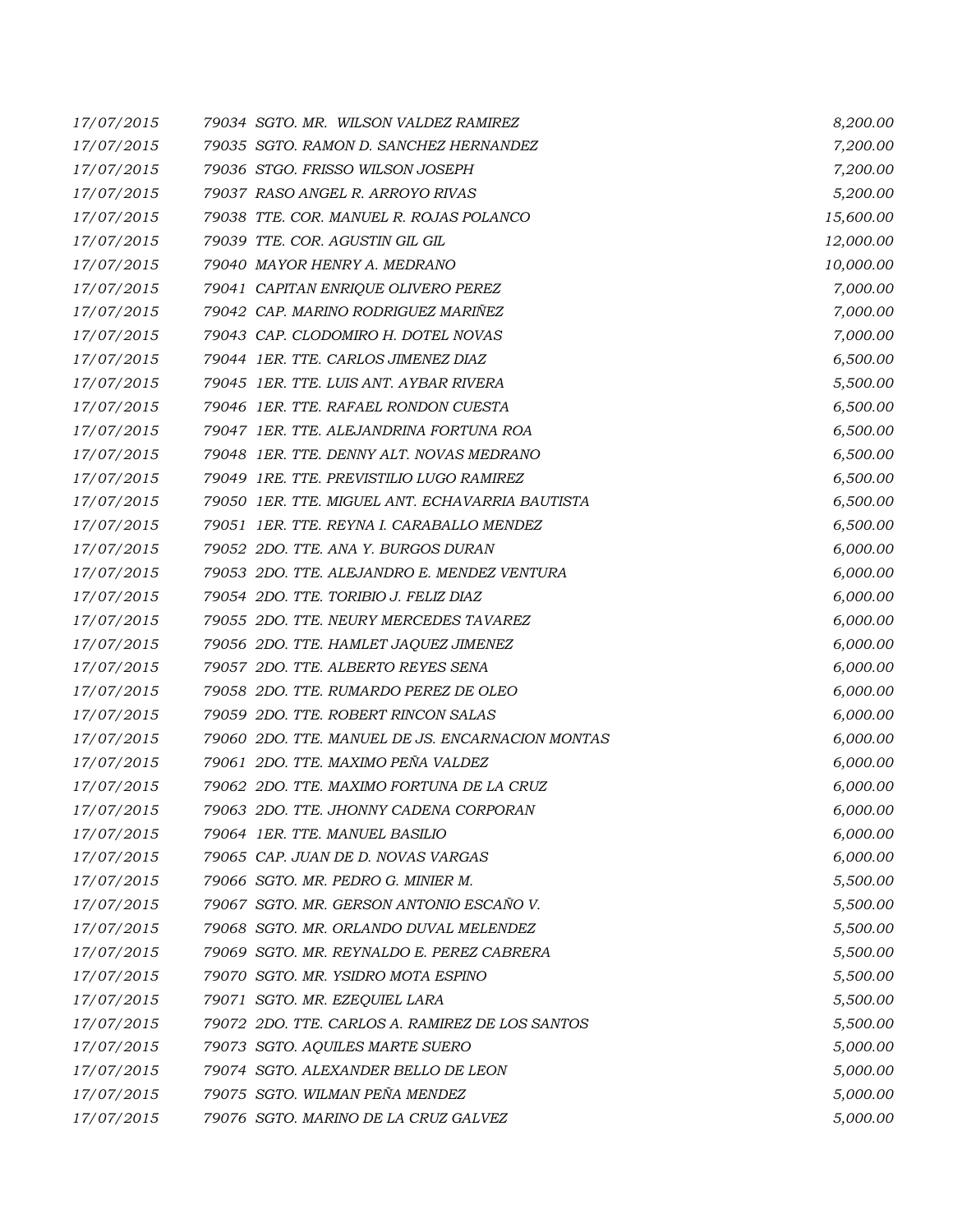| 17/07/2015 | 79077 SGTO. ALTAGRACIA ACOSTA ACOSTA                 | 5,000.00 |
|------------|------------------------------------------------------|----------|
| 17/07/2015 | 79078 SGTO. DOMINGO DE S. HERRAND ESPINOSA           | 5,000.00 |
| 17/07/2015 | 79079 SGTO. RHADAMES CIPRIAN ESCALANTE               | 5,000.00 |
| 17/07/2015 | 79080 SGTO. LUIS ALB. DECENA FIGUEREO                | 5,000.00 |
| 17/07/2015 | 79081 SGTO. DANIEL TEJEDA MARTINEZ                   | 5,000.00 |
| 17/07/2015 | 79082 SGTO. ROLANDO E. ENCARNACION ENCARNACION       | 5,000.00 |
| 17/07/2015 | 79083 SGTO. WILLIAM BAEZ TAVAREZ                     | 5,000.00 |
| 17/07/2015 | 79084 2DO. TTE. ALEXANDER MONTAS DE JESUS            | 5,000.00 |
| 17/07/2015 | 79085 CABO FRENCIS ANT. LEBRON VICENTE               | 4,000.00 |
| 17/07/2015 | 79086 CABO JACQUELINE ADAMES LEBRON                  | 4,000.00 |
| 17/07/2015 | 79087 CABO YESENIA Y. RAMIREZ RODRIGUEZ              | 4,000.00 |
| 17/07/2015 | 79088 RASO LEUDIS J. CRUZ DECENA                     | 4,000.00 |
| 17/07/2015 | 79089 CABO RAFAEL GENAO MEDRANO                      | 4,000.00 |
| 17/07/2015 | 79090 RASO RICHARD R. JACINTO MONTERO                | 4,000.00 |
| 17/07/2015 | 79091 RASO KEYDI PEREZ                               | 4,000.00 |
| 17/07/2015 | 79092 CABO FRANCISCO ALB. HERRAND BERIGUETE          | 4,000.00 |
| 17/07/2015 | 79093 CABO WENDY G. REYES CEPEDA                     | 4,000.00 |
| 17/07/2015 | 79094 CABO YEFRI R. MERCADO QUEZADA                  | 4,000.00 |
| 17/07/2015 | 79095 RASO GUSTAVO A. FELIZ FLORIAN                  | 4,000.00 |
| 17/07/2015 | 79096 RASO JEFFERSON PRENSA CALDERON                 | 4,000.00 |
| 17/07/2015 | 79097 CABO WILLIAM M. MENDEZ FERNANDEZ               | 4,000.00 |
| 17/07/2015 | 79098 RASO MANUEL DE JS. MORA MATEO                  | 4,000.00 |
| 17/07/2015 | 79099 RASO ROANGEL FCO. FRIAS ROJAS                  | 4,000.00 |
| 17/07/2015 | 79100 CABO ELIAS ALMANZAR FERNANDEZ                  | 4,000.00 |
| 17/07/2015 | 79101 CABO RAFAEL G. CRUZ DIAZ                       | 4,000.00 |
| 17/07/2015 | 79102 CABO EDELSON Y. CALDERON PEREZ                 | 4,000.00 |
| 17/07/2015 | 79103 RASO HONARKIN DE LOS SANTOS RODRIGUEZ          | 5,200.00 |
| 17/07/2015 | 79104 2DO. TTE. SENCION ROMERO BRUJAN                | 9,200.00 |
| 17/07/2015 | 79105 RASO JOSE ANT. MATEO MARTINEZ                  | 4,000.00 |
| 17/07/2015 | 79106 RASO ANDDY SUAREZ BENITEZ                      | 4,000.00 |
| 17/07/2015 | 79107 SGTO. MR. LUCAS NUÑEZ                          | 8,200.00 |
| 17/07/2015 | 79108 CABO DELVIN B. CACERES CACERES                 | 5,200.00 |
| 17/07/2015 | 79109 CABO JUAN PEÑA RAMIREZ                         | 4,000.00 |
| 17/07/2015 | 79110 SGTO. NATHANAEL FELIZ LOPEZ                    | 7,200.00 |
| 17/07/2015 | 79111 SGTO. MR. CRISTIAN ML. CAMPUSANO DE LOS SANTOS | 5,200.00 |
| 17/07/2015 | 79112 IER TTE, HAIROL LUCIANO MONTERO                | 6,500.00 |
| 17/07/2015 | 79113 CAP. JUAN PEREZ SOLIS                          | 6,500.00 |
| 17/07/2015 | 79114 2DO. TTE. RAMON ELIAS RAMIREZ PEÑA             | 6,000.00 |
| 17/07/2015 | 79115 2DO. TTE. CARLOS ANT. TRINIDAD MARINE          | 6,000.00 |
| 17/07/2015 | 79116 2DO. TTE. ADRIANO ENCARNACION ESCOTO           | 6,000.00 |
| 17/07/2015 | 79117 SGTO. MR. ROLANDO DE LA CRUZ DE LA CRUZ        | 5,500.00 |
| 17/07/2015 | 79118 SGTO. MR. DESIDERIO POLANCO BRITO              | 5,500.00 |
| 17/07/2015 | 79119 SGTO. MR. MARIA TERRERO PEREZ                  | 5,500.00 |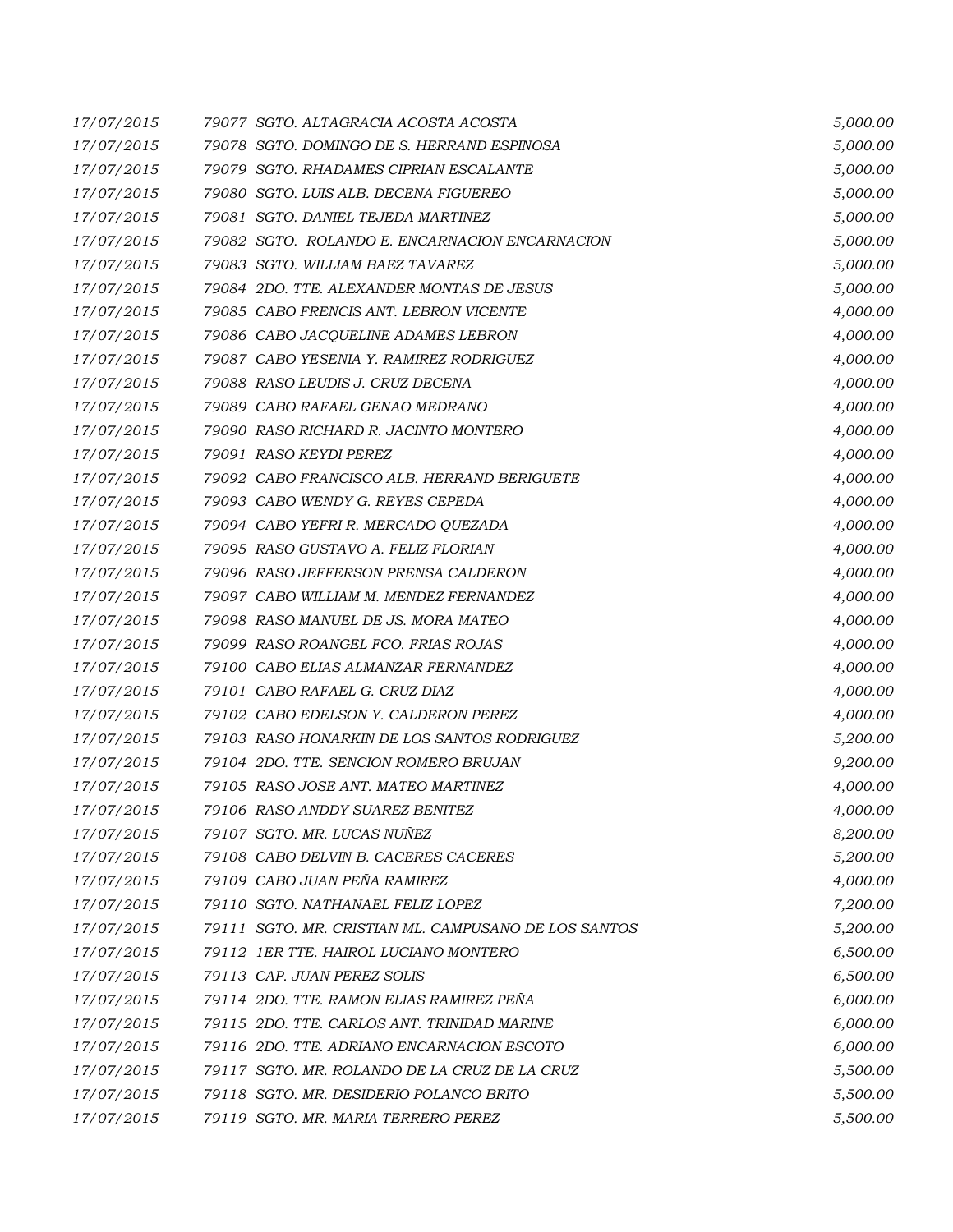| 17/07/2015 | 79120 SGTO. YAQUIRA S. NIN LAHOZ           | 5,000.00  |
|------------|--------------------------------------------|-----------|
| 17/07/2015 | 79121 RASO LUIS ML. DIAZ BEATO             | 4,000.00  |
| 17/07/2015 | 79122 RASO MARIDALIA DECENA FIGUEREO       | 4,000.00  |
| 17/07/2015 | 79123 CABO MIGUEL NOVAS FLORIAN            | 4,000.00  |
| 17/07/2015 | 79124 RASO TOMAS MARTINEZ                  | 4,000.00  |
| 17/07/2015 | 79125 SGTO.M. MARCOS CUEVAS RUIZ           | 8,200.00  |
| 17/07/2015 | 79126 SGTO. TONY S. MONTERO FERRERAS       | 5,000.00  |
| 17/07/2015 | 79127 RASO MARCO A. BATISTA RUIZ           | 5,200.00  |
| 17/07/2015 | 79128 RASO JOSE ALB. POLANCO VILLA         | 4,000.00  |
| 17/07/2015 | 79129 ASIMILADO VLADIMIR DE JESUS DILONE   | 5,200.00  |
| 17/07/2015 | 79130 COR. FELIX ML. ANTIGUA GERMAN        | 50,000.00 |
| 17/07/2015 | 79131 MAYOR MANUEL DE JESUS DECENA         | 10,060.00 |
| 17/07/2015 | 79132 IER. TTE. ALCADIO HERRERA DE LA CRUZ | 11,000.00 |
| 17/07/2015 | 79133 IER. TTE. EURIS H. RAMIREZ           | 6,500.00  |
| 17/07/2015 | 79134 CAP. PEDRO F. JIMENEZ CAPELLAN       | 6,500.00  |
| 17/07/2015 | 79135 2DO. TTE. BERNARDO QUEZADA PERALTA   | 5,500.00  |
| 17/07/2015 | 79136 1ER. TTE. SICTO HEREDIA              | 5,500.00  |
| 17/07/2015 | 79137 SGTO. FRANK A. MORETA CASTILLO       | 8,000.00  |
| 17/07/2015 | 79138 SGTO. LUIS M. DE LA ROSA DE LA ROSA  | 5,000.00  |
| 17/07/2015 | 79139 CABO ANYELO MORENO GARCIA            | 4,000.00  |
| 17/07/2015 | 79140 CABO ELISON PEREZ RAMIREZ            | 4,000.00  |
| 17/07/2015 | 79141 MRO. JOSE ANT. MERCEDES BELLO        | 4,000.00  |
| 17/07/2015 | 79142 MARINERO CRISTIAN GUZMAN             | 4,000.00  |
| 17/07/2015 | 79143 CABO RADHAIRSA GUZMAN DE LA CRUZ     | 4,000.00  |
| 17/07/2015 | 79144 CABO FREDDY PEREZ OTAÑO              | 6,000.00  |
| 17/07/2015 | 79145 RASO JUAN C. ANTIGUA ACOSTA          | 6,000.00  |
| 17/07/2015 | 79146 RASO ANGEL A. RODRIGUEZ              | 6,000.00  |
| 17/07/2015 | 79147 RASO DENNY D. ORTEGA DE LA CRUZ      | 4,000.00  |
| 17/07/2015 | 79148 RASO JUAN C. CRUZ VASQUEZ            | 6,000.00  |
| 17/07/2015 | 79149 2DO. TTE. LOIDA E, REYES AMPARO      | 4,000.00  |
| 17/07/2015 | 79150 SGTO. MR. RAFAEL JAQUEZ RAFAEL       | 5,200.00  |
| 17/07/2015 | 79151 CAP. FELIX BRITO HERNANDEZ           | 7,000.00  |
| 17/07/2015 | 79152 2DO. TTE. JULIO PEREZ CARRASCO       | 6,000.00  |
| 17/07/2015 | 79153 SGTO. RAMON E. DEL ORBE GUILLEN      | 5,000.00  |
| 17/07/2015 | 79154 RASO JACQUELINE MERCEDES MARTINEZ    | 4,000.00  |
| 17/07/2015 | 79155 RASO PABEL HERNANDEZ ZABALA          | 4,000.00  |
| 17/07/2015 | 79156 CABO NELFRAN D. BAUTISTA FELIX       | 5,000.00  |
| 17/07/2015 | 79157 2DO. TTE. CLAUDIO SANCHEZ LUCAS      | 15,000.00 |
| 17/07/2015 | 79158 SGTO. JUAN C. ANGELES MARTE          | 8,000.00  |
| 17/07/2015 | 79159 CABO MOISES CONTRERAS PAULINO        | 6,000.00  |
| 17/07/2015 | 79160 SGTO. MR. JAINER CUEVAS FERRERAS     | 8,200.00  |
| 17/07/2015 | 79161 MAYOR TEODORO VALDEZ PEREZ           | 9,000.00  |
| 17/07/2015 | 79162 CAP. HEIRY J. LANTIGUA RIVAS         | 7,000.00  |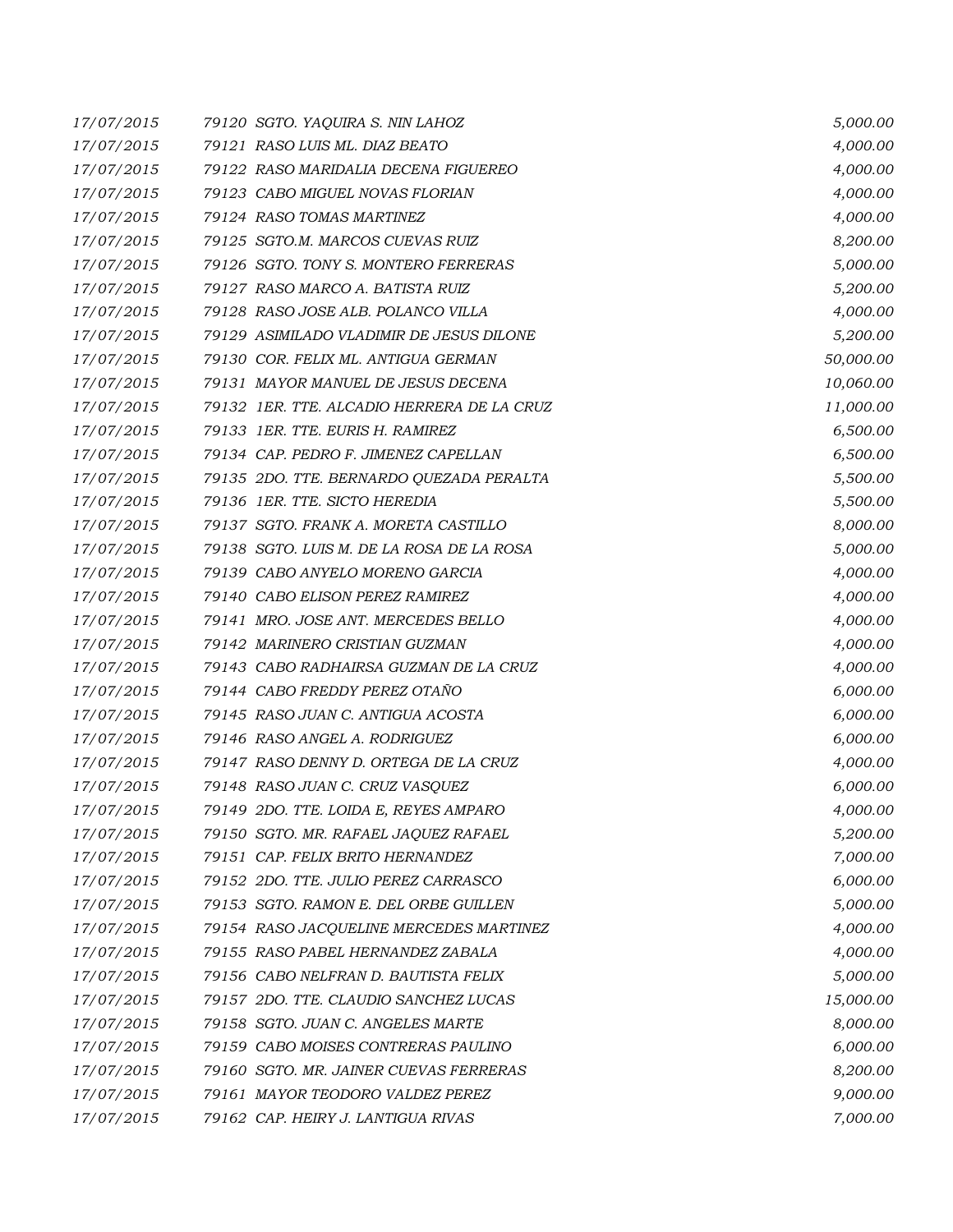| 17/07/2015 | 79163 2DO TTE. CIPRIAN ROSARIO SUERO           | 6,000.00  |
|------------|------------------------------------------------|-----------|
| 17/07/2015 | 79164 CABO YASMIN MA. GONZALEZ CABRERA         | 4,000.00  |
| 17/07/2015 | 79165 SGTO, MR. JOSE J. ENCARNACION MONTERO    | 8,200.00  |
| 17/07/2015 | 79166 SGTO. FREDDY A. REYES CAMPUSANO          | 5,000.00  |
| 17/07/2015 | 79167 SGTO. MR. CANDIDA R. AGUERO ENCARNACION  | 5,500.00  |
| 17/07/2015 | 79168 SGTO. GUARINA DEL P. PEREZ RODRIGUEZ     | 5,000.00  |
| 17/07/2015 | 79169 CABO MERQUIADES LORENZO GONZALEZ         | 4,000.00  |
| 17/07/2015 | 79170 2DO. TTE CONCEPCION DEL C MENDOZA JORGE  | 6,000.00  |
| 17/07/2015 | 79171 MARINERO HENRY VALERA GARCIA             | 4,000.00  |
| 17/07/2015 | 79172 SGTO. FELIX MUESES MARTINEZ              | 7,200.00  |
| 17/07/2015 | 79173 SGTO. MR. IVAN J. AMPARO                 | 12,000.00 |
| 17/07/2015 | 79174 1ER. TTE. MAXIMO DIAZ V.                 | 11,000.00 |
| 17/07/2015 | 79175 SGTO. LEON F. COLOMBO CASTILLO           | 8,000.00  |
| 17/07/2015 | 79176 1ER. TTE. TOMAS MONTERO M.               | 6,500.00  |
| 17/07/2015 | 79177 2DO. TTE. JOSE O. MENDOZA DE LA CRUZ     | 6,000.00  |
| 17/07/2015 | 79178 2DO. TTE. ANGEL HERNANDEZ                | 6,000.00  |
| 17/07/2015 | 79179 SGTO. SIXTA SANCHEZ SANTOS               | 5,000.00  |
| 17/07/2015 | 79180 SGTO. MR. MARIO DE LA ROSA LIRANZO       | 5,000.00  |
| 17/07/2015 | 79181 2DO. TTE, ELIAS ESTEVEZ CUBA             | 5,000.00  |
| 17/07/2015 | 79182 RASO BIENVENIDO CABRERA NOVAS            | 4,000.00  |
| 17/07/2015 | 79183 IER. TTE. PEDRO CONTRERAS ALCANTARA      | 6,500.00  |
| 17/07/2015 | 79184 SGTO. FERNANDO S. VALDEZ BERAS           | 5,000.00  |
| 17/07/2015 | 79185 SGTO. MR. WENDY D. TEJEDA TORRES         | 5,500.00  |
| 17/07/2015 | 79186 RASO LEONELA PEÑA VENTURA                | 4,000.00  |
| 17/07/2015 | 79187 TTE. DE FRAGATA MANUEL MONTAÑO MENDEZ    | 6,500.00  |
| 17/07/2015 | 79188 2DO. TTE. FRANCISCO DE LA CRUZ TEJEDA    | 6,000.00  |
| 17/07/2015 | 79189 SGTO. ELIZABETH ACEVEDO QUIROZ           | 5,000.00  |
| 17/07/2015 | 79190 CABO IRENO BAUTISTA MANZUETA             | 4,000.00  |
| 17/07/2015 | 79191 RASO JOSE R. QUEZADA CARMONA             | 4,000.00  |
| 17/07/2015 | 79192 RASO JUAN FCO. HERASME PEÑA              | 4,900.00  |
| 17/07/2015 | 79193 SGTO. MR. PEDRO A. MOQUETE               | 5,500.00  |
| 17/07/2015 | 79194 RASO JOSE RAMON DE LA ROSA               | 4,000.00  |
| 17/07/2015 | 79195 RASO JUAN D. PEREZ ROJAS                 | 4,000.00  |
| 17/07/2015 | 79196 2DO. TTE. CRUZ ANT. FELIZ MEDRANO        | 6,000.00  |
| 17/07/2015 | 79197 CAP. DE CORBETA GENARO PEREZ DIAZ        | 20,000.00 |
| 17/07/2015 | 79198 MAYOR FLORENTINO LOPEZ ROJAS             | 15,000.00 |
| 17/07/2015 | 79199 1ER. TTE. YERDY FCO. MENDEZ TRINIDAD     | 6,500.00  |
| 17/07/2015 | 79200 TTE. DE FRAGATA JOSE ML. GUZMAN GUERRERO | 10,616.67 |
| 17/07/2015 | 79201 2DO. TTE. EPIFANIO SANCHEZ LLUBERES      | 6,000.00  |
| 17/07/2015 | 79202 2DO. TTE. DIEGO ML. PEÑA FIGUEROA        | 6,000.00  |
| 17/07/2015 | 79203 SGTO. MR. BOLIVIA B. TERRERO PEREZ       | 5,500.00  |
| 17/07/2015 | 79204 SGTO. MR. MILAGROS ALT. MEDINA ROSARIO   | 5,500.00  |
| 17/07/2015 | 79205 SGTO. MR. FELIX MARCELO MESA             | 5,500.00  |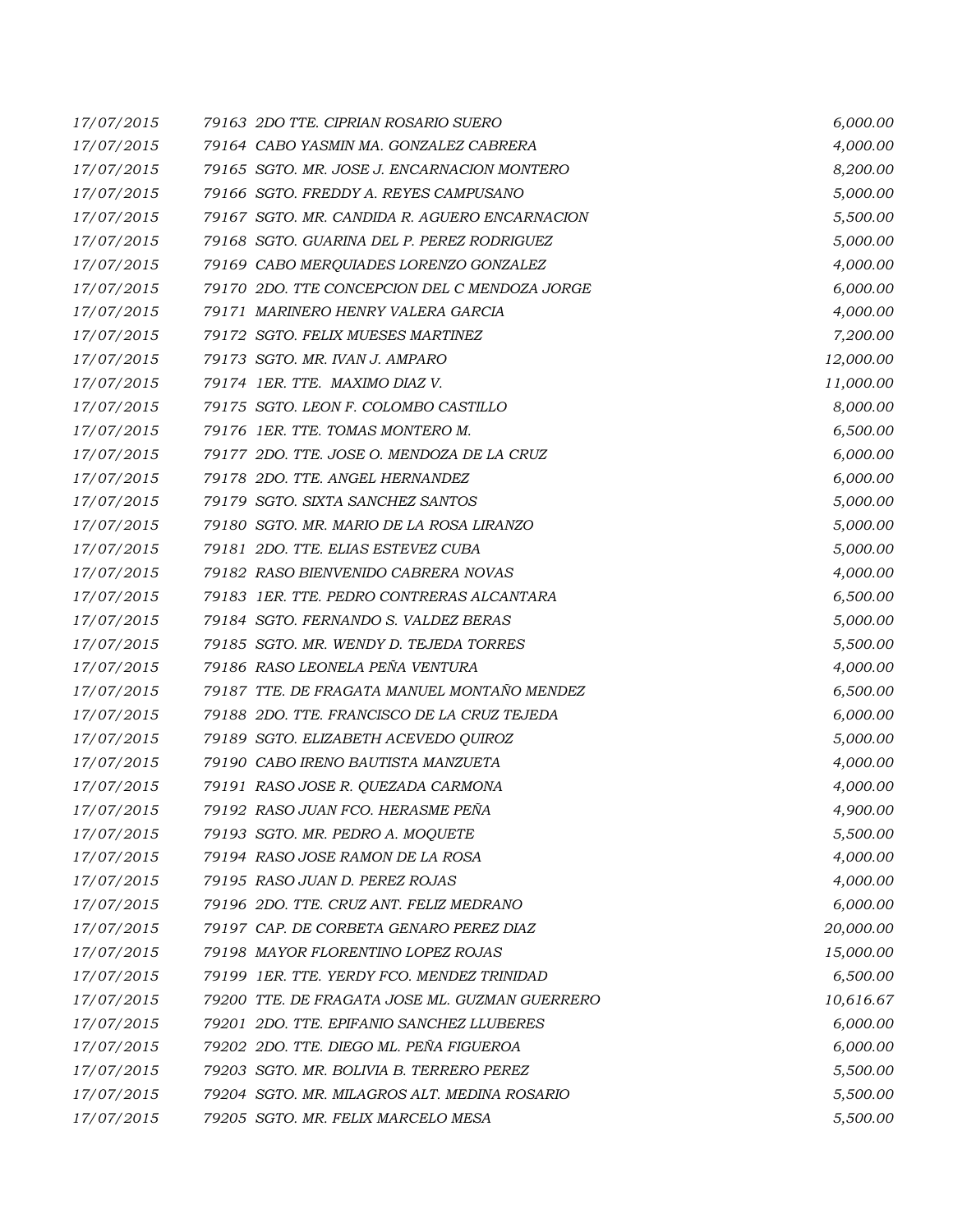| 17/07/2015 | 79206 SGTO. AMAURYS CALZADO JAVIER          | 5,000.00  |
|------------|---------------------------------------------|-----------|
| 17/07/2015 | 79207 SGTO. MR. PEDRO ENCARNACION SANCHEZ   | 5,000.00  |
| 17/07/2015 | 79208 SGTO. PEDRO LORENZO DIAZ              | 5,000.00  |
| 17/07/2015 | 79209 SGTO. CARLOS M. RAMON GARCIA          | 5,000.00  |
| 17/07/2015 | 79210 RASO JOSE M. PEREZ CUEVAS             | 4,000.00  |
| 17/07/2015 | 79211 CABO URBANO LAFONTAINE MEDINA         | 4,000.00  |
| 17/07/2015 | 79212 RASO WANDOL AMADOR                    | 4,000.00  |
| 17/07/2015 | 79213 RASO MARIA H. ESPINAL FABIAN          | 4,000.00  |
| 17/07/2015 | 79214 RASO JHAN C. JIMENEZ JIMENEZ          | 4,000.00  |
| 17/07/2015 | 79215 SGTO. DOMINGO E. MONTERO PEÑA         | 8,000.00  |
| 17/07/2015 | 79216 1ER. TTE. FELIX ANT. MOQUETE MONTILLA | 11,000.00 |
| 17/07/2015 | 79217 SGTO. MR. RAMON MA. CABRERA RINCON    | 9,000.00  |
| 17/07/2015 | 79218 SGTO. JULIO C. ESPINAL PEREZ          | 8,000.00  |
| 17/07/2015 | 79219 RASO OCTAVIANO MONTERO BAEZ           | 13,000.00 |
| 17/07/2015 | 79220 SGTO. PEDRO MONEGRO ROSA              | 5,000.00  |
| 17/07/2015 | 79221 SGTO. RAFAEL ANT. UCETA MONTAN        | 7,200.00  |
| 17/07/2015 | 79222 SGTO. MR. GETULIO RODRIGUEZ FIGUEREO  | 8,200.00  |
| 17/07/2015 | 79223 SGTO. MR. CRISTIAN DEMORIZI BALBUENA  | 9,000.00  |
| 17/07/2015 | 79224 RASO DANILO VASQUEZ DE LA CRUZ        | 6,000.00  |
| 17/07/2015 | 79225 CAP. CEFERINO OFFRER DE LA ROSA       | 12,000.00 |
| 17/07/2015 | 79226 1ER. TTE. FIDIAN GONZALEZ             | 11,000.00 |
| 17/07/2015 | 79227 1ER. TTE, BIENVENIDO RUBIO SENA       | 11,000.00 |
| 17/07/2015 | 79228 2DO. TTE. ANGEL MA. MORILLO ROSARIO   | 10,000.00 |
| 17/07/2015 | 79229 SGTO. MR. VICTOR DE OLEO FULCAR       | 10,500.00 |
| 17/07/2015 | 79230 SGTO. LUIS ML. GONZALEZ CARPIO        | 8,000.00  |
| 17/07/2015 | 79231 RASO LUIS A. LARA PUJOLS              | 6,000.00  |
| 17/07/2015 | 79232 CABO MANUEL DE JS. MEJIA MERCEDES     | 4,000.00  |
| 17/07/2015 | 79233 RASO LUIS A. LARA PUJOLS              | 6,000.00  |
| 17/07/2015 | 79234 1ER. TTE. SANTOS E. GARCIA OGANDO     | 11,000.00 |
| 17/07/2015 | 79235 1ER. TTE. JACOBO DE LEON PEREZ        | 11,000.00 |
| 17/07/2015 | 79236 1ER. TTE. REMEDIO PEREZ FELIZ         | 11,000.00 |
| 17/07/2015 | 79237 1ER. TTE. VICTOR J. MOREL DE LA CRUZ  | 11,000.00 |
| 17/07/2015 | 79238 2DO. TTE. JOSE CASTRO HERNANDEZ       | 6,000.00  |
| 17/07/2015 | 79239 2DO. TTE. JUAN B. OLMOS HERNANDEZ.    | 10,000.00 |
| 17/07/2015 | 79240 2DO. TTE. JUAN C. NOVAS ROSARIO       | 10,000.00 |
| 17/07/2015 | 79241 2DO. TTE, RAMON A. DIAZ MARIA         | 10,000.00 |
| 17/07/2015 | 79242 SGTO. EDUARDO DE JESUS ROSARIO        | 8,000.00  |
| 17/07/2015 | 79243 SGTO. GUILLERMO DEL ROSARIO MUÑOZ     | 8,000.00  |
| 17/07/2015 | 79244 RASO RUBEN ALCANTARA JIMENEZ          | 4,000.00  |
| 17/07/2015 | 79245 1ER. TTE. DIGNO JIMENEZ ROMERO        | 11,000.00 |
| 17/07/2015 | 79246 SGTO. MR. CLODOMIRO ZABALA SANTOS     | 9,000.00  |
| 17/07/2015 | 79247 CABO CARLOS A. MINAYA GARCIA          | 6,000.00  |
| 17/07/2015 | 79248 CABO FRANKLIN MONTERO MONTERO         | 4,900.00  |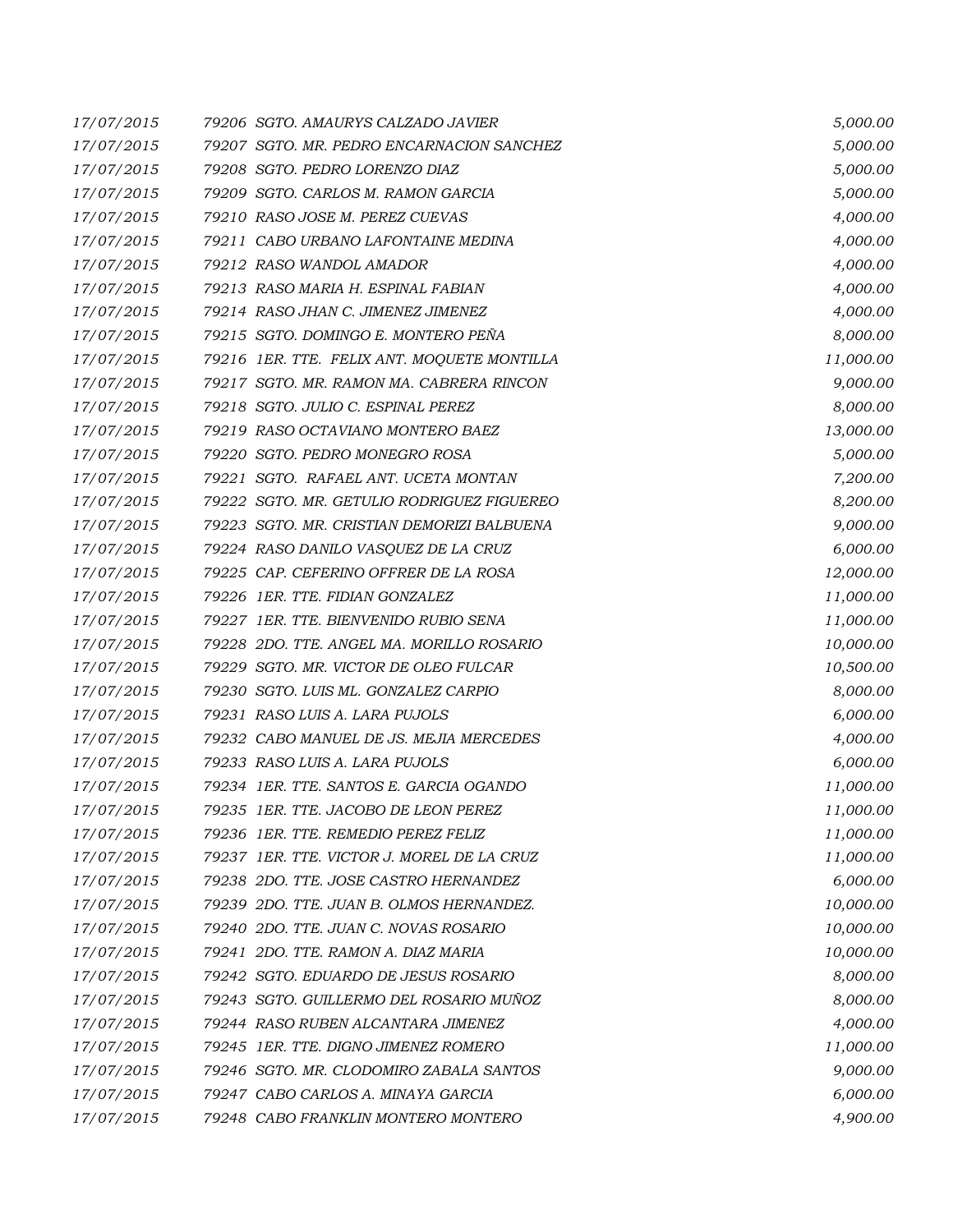| 17/07/2015 | 79249 CAP. JOSE M. JAQUEZ FERNANDEZ             | 6,500.00  |
|------------|-------------------------------------------------|-----------|
| 17/07/2015 | 79250 2DO. TTE. MIRIAM ALT. LARA CUEVAS         | 6,000.00  |
| 17/07/2015 | 79251 2DO. TTE, NELSON SANTANA BAUTISTA         | 6,000.00  |
| 17/07/2015 | 79252 SGTO. MR. ENEROLINDA AQUINO DE LOS SANTOS | 5,500.00  |
| 17/07/2015 | 79253 SGTO. CARMELINO CONTRERAS OFFRER          | 5,000.00  |
| 17/07/2015 | 79254 2DO. TTE. RAFAEL E. ENCARNACION ADAMES    | 6,000.00  |
| 17/07/2015 | 79255 SGTO. JOSE ALT. ENCARNACION VALDEZ        | 5,000.00  |
| 17/07/2015 | 79256 2DO. TTE. JORGE DE LOS SANTOS ANDUJAR     | 12,000.00 |
| 17/07/2015 | 79257 SGTO. MR. JOVANNY ABREU SURIEL            | 8,200.00  |
| 17/07/2015 | 79258 SGTO. MARINO ABAD PUELLO                  | 8,000.00  |
| 17/07/2015 | 79259 SGTO. MARTIN BERNABEL VIZCAINO            | 8,000.00  |
| 17/07/2015 | 79260 RASO CARLOS ML. ROSARIO NUÑEZ             | 6,000.00  |
| 17/07/2015 | 79261 CAP. JOSE DIAZ FLORIAN                    | 7,000.00  |
| 17/07/2015 | 79262 SGTO. CEVERO RODRIGUEZ RODRIGUEZ          | 5,000.00  |
| 17/07/2015 | 79263 SGTO. MR. RAFAEL FRANCO LUNA              | 9,000.00  |
| 17/07/2015 | 79264 SGTO, MR. LEANDRO ALB. JAVIER ENCARNACION | 9,000.00  |
| 17/07/2015 | 79265 SGTO. RAMON R. VICTORIANO AQUINO          | 9,000.00  |
| 17/07/2015 | 79266 SGTO. WILSON MATEO PEREZ                  | 8,000.00  |
| 17/07/2015 | 79267 SGTO. ALEXANDER A. MATEO AGUASVIVA        | 5,000.00  |
| 17/07/2015 | 79268 RASO JONATHAN PEREZ PEREZ                 | 4,000.00  |
| 17/07/2015 | 79269 2DO. TTE. JUAN ABAD                       | 6,000.00  |
| 17/07/2015 | 79270 CABO CARLOS FLORENTINO FLORENTINO         | 4,000.00  |
| 17/07/2015 | 79271 2DO. TTE. WILLIAN DISLA BAEZ              | 6,000.00  |
| 17/07/2015 | 79272 RASO HUGO M. RODRIGUEZ OGANDO             | 6,000.00  |
| 17/07/2015 | 79273 TTE. COR. VICTOR ML. ACEVEDO COSME        | 13,000.00 |
| 17/07/2015 | 79274 TTE. COR. JOSE M. ROSARIO AQUINO          | 10,000.00 |
| 17/07/2015 | 79275 MAYOR JORGE L. ZOUAIN TAVAREZ             | 9,000.00  |
| 17/07/2015 | 79276 CAP. JOSE L. MENDEZ CRUZ                  | 7,000.00  |
| 17/07/2015 | 79277 CAP. FELIPE ANT. GARCIA PERALTA           | 7,000.00  |
| 17/07/2015 | 79278 CAP. JOSE L. MORROBEL                     | 7,000.00  |
| 17/07/2015 | 79279 2DO. TTE, BLAS FERNANDEZ GIL              | 6,000.00  |
| 17/07/2015 | 79280 IER. TTE. ISIDRO A. HERRERA MADERA        | 6,000.00  |
| 17/07/2015 | 79281 IER. TTE, SANTO CALZADO                   | 6,000.00  |
| 17/07/2015 | 79282 IER. TTE. JOSE N. BETANCES DIAZ           | 6,000.00  |
| 17/07/2015 | 79283 SGTO. MR. ELIAS R. MEDINA TERRERO         | 5,500.00  |
| 17/07/2015 | 79284 SGTO. MR. REIMUNDO ALVAREZ PEÑA           | 5,500.00  |
| 17/07/2015 | 79285 SGTO. MR. RAYMUNDO FAÑAS REYES            | 5,500.00  |
| 17/07/2015 | 79286 SGTO, MAYOR GUSTAVO A. ZARZUELA ARROYO    | 5,500.00  |
| 17/07/2015 | 79287 SGTO. MR. RAFAEL ANT. ALCANTARA REYES     | 5,500.00  |
| 17/07/2015 | 79288 SGTO. MR. MANUEL ANT. GIL DE LEON         | 5,500.00  |
| 17/07/2015 | 79289 SGTO. MR. GILBERTO ACOSTA GONZALEZ        | 5,500.00  |
| 17/07/2015 | 79290 SGTO. MR. JUAN C. OZORIA CUEVAS           | 5,500.00  |
| 17/07/2015 | 79291 SGTO. ALBERTO ANT. DE LA CRUZ MATA        | 5,000.00  |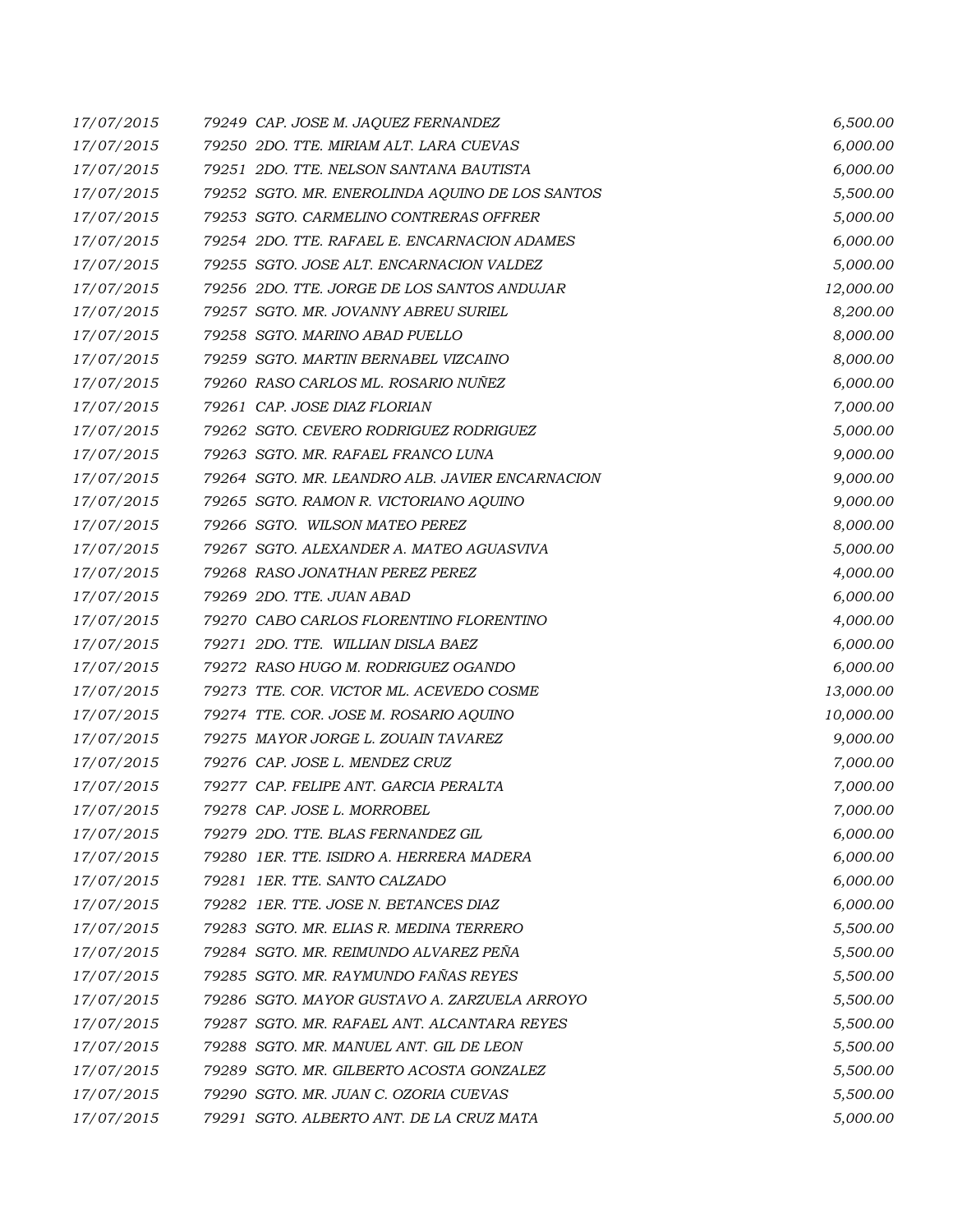| 17/07/2015 | 79292 SGTO. DANNY R. ABREU CONCEPCION       | 5,000.00  |
|------------|---------------------------------------------|-----------|
| 17/07/2015 | 79293 SGTO. ROBERT E. TEJADA SUAREZ         | 5,000.00  |
| 17/07/2015 | 79294 SGTO. JOSE A. FELIX PEREZ             | 5,000.00  |
| 17/07/2015 | 79295 SGTO. MIGUEL ANT. PASCUAL LAHOZ       | 5,000.00  |
| 17/07/2015 | 79296 CABO ROBERTO DEL ROSARIO CENA         | 4,000.00  |
| 17/07/2015 | 79297 CABO JOSE ANT. ROSARIO MARTINEZ       | 4,000.00  |
| 17/07/2015 | 79298 CABO HECTOR R. BAUTISTA PICHARDO      | 4,000.00  |
| 17/07/2015 | 79299 CABO AQUINO BELLIARD ROJAS            | 4,000.00  |
| 17/07/2015 | 79300 CABO JUAN CARLOS PIMENTEL LIRANZO     | 4,000.00  |
| 17/07/2015 | 79301 RASO KATIUSKA DEL C. MERCEDES         | 4,000.00  |
| 17/07/2015 | 79302 RASO JALBRIN R. SANTANA GOMEZ         | 4,000.00  |
| 17/07/2015 | 79303 RASO EDINSON J. MARTINEZ GIL          | 4,000.00  |
| 17/07/2015 | 79304 CABO JUAN STGO. PEÑA RODRIGUEZ        | 4,000.00  |
| 17/07/2015 | 79305 RASO LUIS ML. RODRIGUEZ SIGOLLEN      | 4,000.00  |
| 17/07/2015 | 79306 CABO ARELIS M. VILLAR SANTOS          | 4,000.00  |
| 17/07/2015 | 79307 CABO JOSE R. ACEVEDO FAMILIA          | 4,000.00  |
| 17/07/2015 | 79308 CABO KENIA Y. GARCIA VARGAS           | 4,000.00  |
| 17/07/2015 | 79309 2DO. TTE. JULIO A. FRANCO DE AZA      | 9,200.00  |
| 17/07/2015 | 79310 2DO. TTE. JOSE LUIS CRUZ JORGE        | 9,200.00  |
| 17/07/2015 | 79311 SGTO. MIGUEL SILVERIO MARIA           | 5,000.00  |
| 17/07/2015 | 79312 SGTO. BERIS S. PEREZ MARTICHE         | 5,200.00  |
| 17/07/2015 | 79313 SGTO. MARTIRES ULLOA HERNANDEZ        | 5,000.00  |
| 17/07/2015 | 79314 CABO ALFREDO ABREU                    | 5,200.00  |
| 17/07/2015 | 79315 SGTO. DOMINGO DE LOS S. ESTEVEZ       | 7,200.00  |
| 17/07/2015 | 79316 SGTO. FELIX ANT. JAQUEZ               | 7,200.00  |
| 17/07/2015 | 79317 RASO MIGUEL FELIZ CABRERA             | 4,000.00  |
| 17/07/2015 | 79318 SGTO. CARLOS O. BRITO PEÑA            | 7,200.00  |
| 17/07/2015 | 79319 RASO FRANCISCO DURAN RAMIREZ          | 4,000.00  |
| 17/07/2015 | 79320 CABO MIGUEL V. ARAGONEZ GOMEZ         | 4,000.00  |
| 17/07/2015 | 79321 2DO. TTE. ERNESTO ENCARNACION ROSARIO | 6,000.00  |
| 17/07/2015 | 79322 SGTO. MR. JUAN ANT. ROSA GOMEZ        | 5,500.00  |
| 17/07/2015 | 79323 CABO FRANCISCO D. BAEZ VALERIO        | 4,000.00  |
| 17/07/2015 | 79324 SGTO. REYNOSO PIÑA GUERRERO           | 5,000.00  |
| 17/07/2015 | 79325 CABO JOSE M. MINAYA GOMEZ             | 4,000.00  |
| 17/07/2015 | 79326 2DO. TTE. SILVESTRE FELIZ HERNANDEZ   | 10,000.00 |
| 17/07/2015 | 79327 SGTO. ANTONIO CASTRO BELEN            | 8,000.00  |
| 17/07/2015 | 79328 RASO RUDDY R. RUIZ GARCIA             | 6,000.00  |
| 17/07/2015 | 79329 SGTO. JAIME Y. VERAS QUEZADA          | 12,000.00 |
| 17/07/2015 | 79330 MAYOR JUAN E. ACOSTA REYNOSO          | 9,000.00  |
| 17/07/2015 | 79331 CAP. NELSON RODRIGUEZ BEATO           | 6,000.00  |
| 17/07/2015 | 79332 SGTO. MR. JUAN G. BONIFACIO GUTIERREZ | 5,500.00  |
| 17/07/2015 | 79333 CABO ISMAEL DE LA CRUZ TAPIA          | 4,000.00  |
| 17/07/2015 | 79334 SGTO. MR. JOSE R. RAMIREZ PEREZ       | 5,000.00  |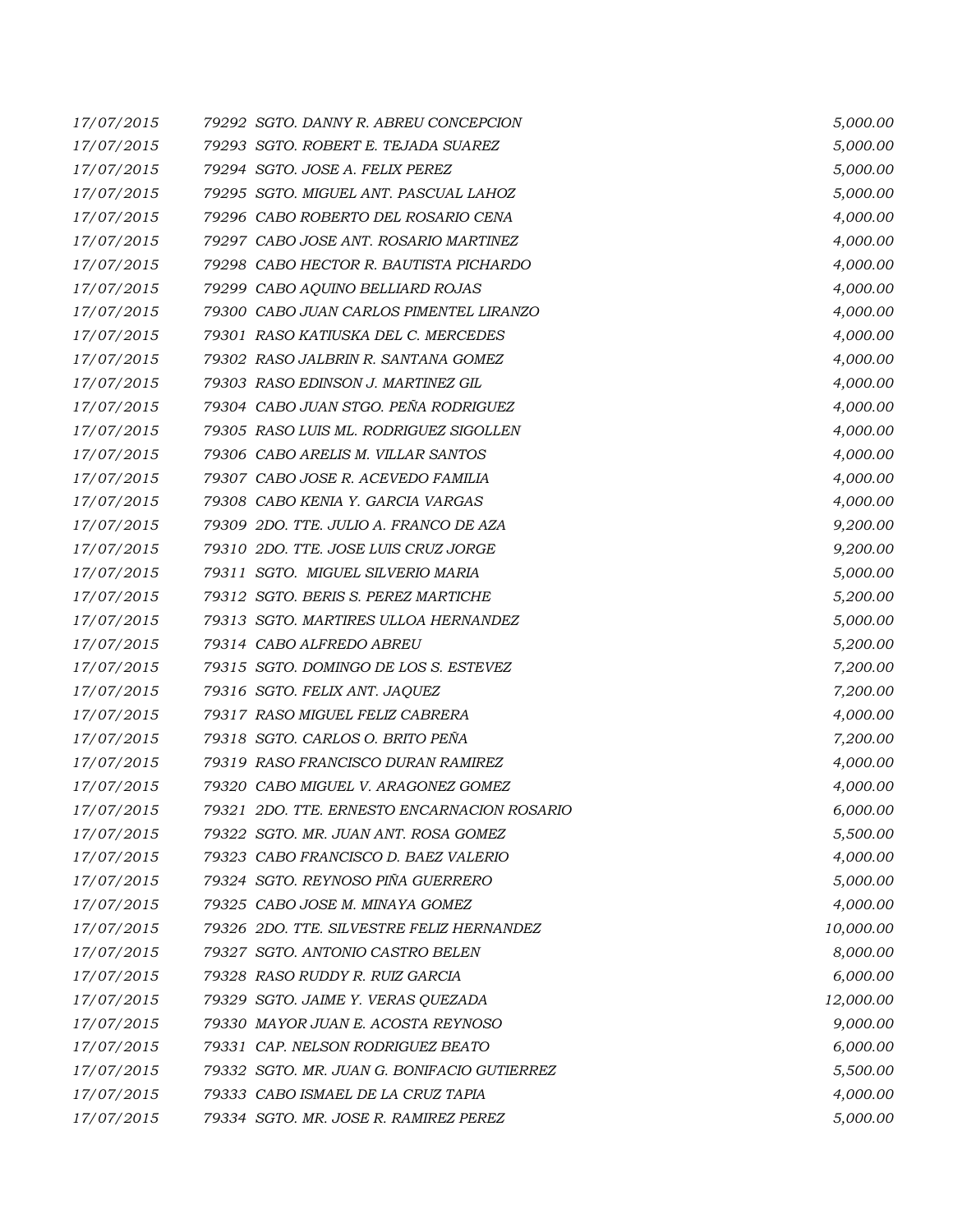| 17/07/2015 | 79335 SGTO. NICOLAS HERRERA GRATEREAUX           | 5,000.00 |
|------------|--------------------------------------------------|----------|
| 17/07/2015 | 79336 RASO FRANKLIN PICHARDO VICTORIANO          | 4,000.00 |
| 17/07/2015 | 79337 CAP. GERSON ACOSTA POLANCO                 | 7,000.00 |
| 17/07/2015 | 79338 2DO. TTE. RICHARD L. BADIA MENDEZ          | 6,000.00 |
| 17/07/2015 | 79339 2DO. TTE. JOSE D. TIFA                     | 6,000.00 |
| 17/07/2015 | 79340 2DO. TTE. PRIMITIVO GOMEZ NUÑEZ            | 6,000.00 |
| 17/07/2015 | 79341 SGTO. MR. CANDIDO R. MENA SALCEDO          | 5,500.00 |
| 17/07/2015 | 79342 CABO ALBIN ML. HICIANO GONZALEZ            | 4,000.00 |
| 17/07/2015 | 79343 CAP. MANUEL DE JS. SENA HERNANDEZ          | 7,000.00 |
| 17/07/2015 | 79344 SGTO. MR. PABLO ML. MORONTA REYES          | 5,000.00 |
| 17/07/2015 | 79345 CABO RAMON ANT. PICHARDO ALVAREZ           | 4,000.00 |
| 17/07/2015 | 79346 SGTO. MR. SANTIAGO BATISTA DIAZ            | 5,500.00 |
| 17/07/2015 | 79347 SGTO. SOREMINDA FLETE ADAMES               | 5,000.00 |
| 17/07/2015 | 79348 CABO JUAN CISNEROS ALMANZAR                | 4,000.00 |
| 17/07/2015 | 79349 CABO JOSE ANT. TAVERAS ARIAS               | 4,000.00 |
| 17/07/2015 | 79350 CABO WILLIAMS ADAMES ESPINAL               | 4,000.00 |
| 17/07/2015 | 79351 RASO JUNIOR CABRERA RODRIGUEZ              | 5,200.00 |
| 17/07/2015 | 79352 SGTO. JOSE ML. PAULINO ACOSTA              | 5,000.00 |
| 17/07/2015 | 79353 CABO JESUS ANT. DE LA CRUZ SUERO           | 4,000.00 |
| 17/07/2015 | 79354 SGTO. MR. JOSE ALB. EVANGELISTA CONCEPCION | 5,000.00 |
| 17/07/2015 | 79355 SGTO. MR. WILSON GERMAN DE LA CRUZ         | 5,500.00 |
| 17/07/2015 | 79356 SGTO. EDUARDO DE JS. CRUZ VENTURA          | 7,200.00 |
| 17/07/2015 | 79357 CABO YENNY ALT. ROSARIO GARCIA             | 5,200.00 |
| 17/07/2015 | 79358 SGTO. RAMON SEVERINO PAREDES               | 7,200.00 |
| 17/07/2015 | 79359 SGTO. MR. SANTO E. TEJEDA                  | 9,000.00 |
| 17/07/2015 | 79360 MAYOR LORENZO DE LEON FLORES               | 9,000.00 |
| 17/07/2015 | 79361 IER. TTE. RUBEN D. GARCIA DE LEON          | 6,500.00 |
| 17/07/2015 | 79362 SGTO. MR. LUIS CASTRO ACOSTA               | 5,500.00 |
| 17/07/2015 | 79363 SGTO. MR. JACOBO ANT. HURTADO MARIA        | 5,500.00 |
| 17/07/2015 | 79364 SGTO. WILFREDY M. MENA ACOSTA              | 5,000.00 |
| 17/07/2015 | 79365 CABO JOSE R. HERNANDEZ PAULINO             | 4,000.00 |
| 17/07/2015 | 79366 SGTO. RAMON ANT. JIMENEZ NUÑEZ             | 7,200.00 |
| 17/07/2015 | 79367 RASO DANIEL ADAMES PERALTA                 | 4,000.00 |
| 17/07/2015 | 79368 RASO LORENZO L. VERAS DE LA ROSA           | 4,000.00 |
| 17/07/2015 | 79369 SGTO. JOSE L. BONIFACIO GUTIERREZ          | 5,000.00 |
| 17/07/2015 | 79370 SGTO. MR. MATIAS CRUCETA REINOSO           | 8,200.00 |
| 17/07/2015 | 79371 SGTO. MR. FREDDY DE JESUS                  | 8,200.00 |
| 17/07/2015 | 79372 2DO. TTE. CARLOS ANT. FORTUNA MONCION      | 6,000.00 |
| 17/07/2015 | 79373 SGTO. RAFAEL DEL C. GUZMAN LOPEZ           | 5,000.00 |
| 17/07/2015 | 79374 SGTO. MR. BARTOLO NUÑEZ SMITH              | 8,200.00 |
| 17/07/2015 | 79375 CABO PASCUAL SEGURA OLIVERO                | 5,200.00 |
| 17/07/2015 | 79376 RASO ROBERT O. VASQUEZ FELIZ               | 4,000.00 |
| 17/07/2015 | 79377 RASO PETRONILA LOPEZ MEDINA                | 4,000.00 |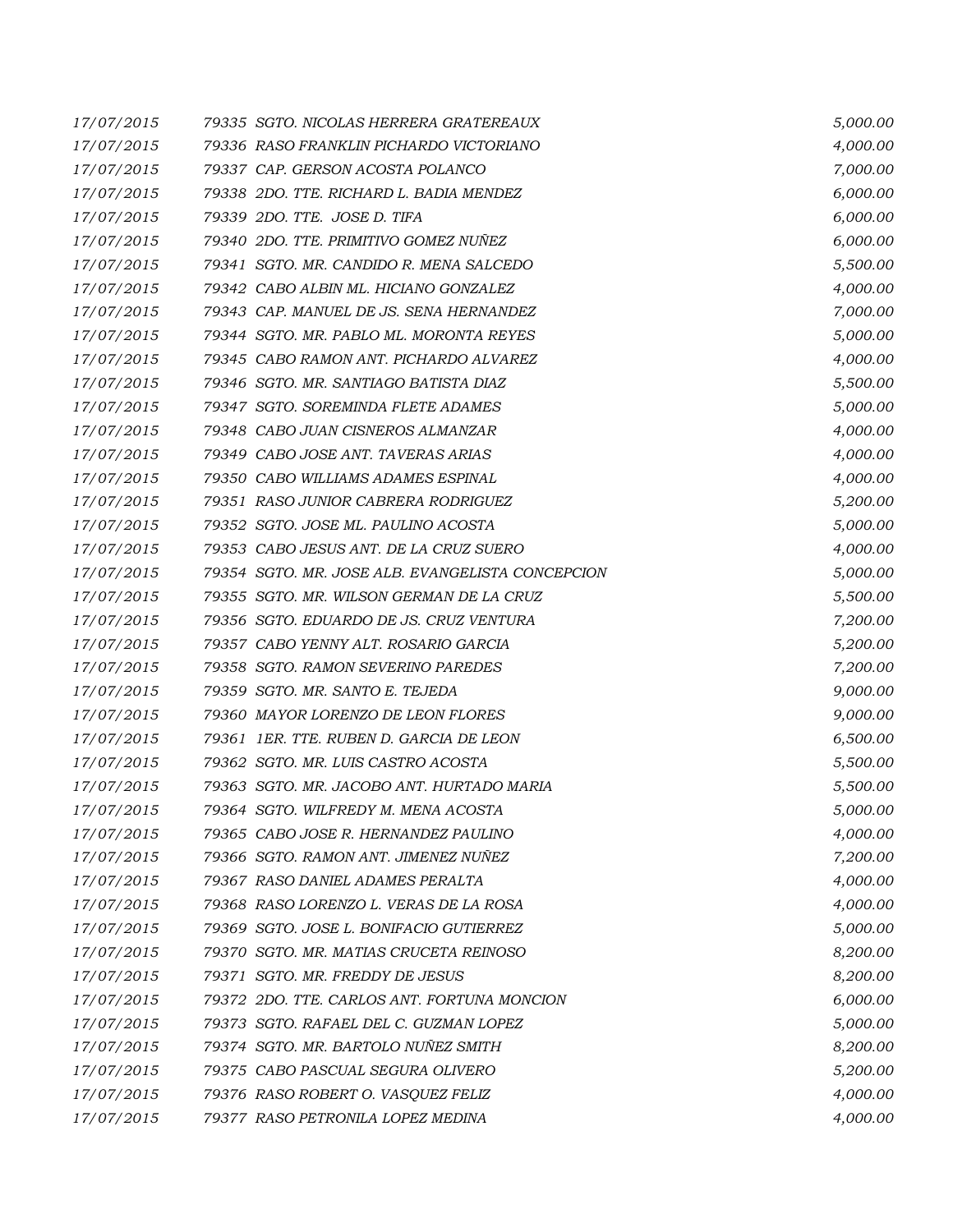| 17/07/2015 | 79378 RASO ROSELIA PEREZ DE LA CRUZ         | 4,000.00 |
|------------|---------------------------------------------|----------|
| 17/07/2015 | 79379 IER. TTE. ANGEL M. PERALTA PEÑA       | 6,500.00 |
| 17/07/2015 | 79380 2DO. TTE, PABLO GARCIA MONTERO        | 6,000.00 |
| 17/07/2015 | 79381 2DO. TTE. APOLINAR PEÑA PEÑA          | 6,000.00 |
| 17/07/2015 | 79382 2DO. TTE. LEODAN URBAEZ FELIZ         | 6,000.00 |
| 17/07/2015 | 79383 SGTO. JOSE DOLORES TRINIDAD FELIZ     | 5,000.00 |
| 17/07/2015 | 79384 SGTO. LUIS L. ARIAS SANCHEZ           | 5,000.00 |
| 17/07/2015 | 79385 RASO DIONERIS DE LA CRUZ LOPEZ        | 4,000.00 |
| 17/07/2015 | 79386 CABO WANDER SANTANA FERRERAS          | 4,000.00 |
| 17/07/2015 | 79387 CABO ESTERVIN ML. CRUZ PEREZ          | 4,000.00 |
| 17/07/2015 | 79388 CABO LUIS M. ZAYAS URBAEZ             | 4,000.00 |
| 17/07/2015 | 79389 RASO JUNIOR A. FELIZ FELIZ            | 4,000.00 |
| 17/07/2015 | 79390 SGTO. ALEXANDER DE LEON GARCIA        | 7,200.00 |
| 17/07/2015 | 79391 RASO WILMER A. URBAEZ FELIZ           | 4,000.00 |
| 17/07/2015 | 79392 SGTO. FAUSTINO BASIL LUIS             | 6,900.00 |
| 17/07/2015 | 79393 SGTO. MR. REILYN D. FELIZ GUEVARA     | 6,533.33 |
| 17/07/2015 | 79394 IER. TTE, MERGEN F. BATISTA RIVAS     | 6,500.00 |
| 17/07/2015 | 79395 2DO. TTE. FAUSTO D. ROCHA PEREZ       | 9,200.00 |
| 17/07/2015 | 79396 SGTO. MR. ANGEL R. GONZALEZ CUEVAS    | 5,500.00 |
| 17/07/2015 | 79397 SGTO. GILTON MATEO MEDINA             | 7,200.00 |
| 17/07/2015 | 79398 2DO. TTE. PATRICIO GOMEZ SEGURA       | 6,000.00 |
| 17/07/2015 | 79399 RASO WARLIN ANT. CARVAJAL CUEVAS      | 4,000.00 |
| 17/07/2015 | 79400 SGTO. MR. JAVIEL MEDINA GONZALEZ      | 5,500.00 |
| 17/07/2015 | 79401 SGTO. ALBERTO JIMENEZ                 | 7,200.00 |
| 17/07/2015 | 79402 SGTO. ELVIN U. NOVAS MEDRANO          | 5,000.00 |
| 17/07/2015 | 79403 SGTO. MR. LUIS F. JOSE GARCIA         | 5,500.00 |
| 17/07/2015 | 79404 SGTO. ROBERTO ANT. FELIZ MATOS        | 7,200.00 |
| 17/07/2015 | 79405 CABO FRANCIS L. VOLQUEZ NOVAS         | 4,000.00 |
| 17/07/2015 | 79406 2DO. TTE. JOSELIN DIAZ SENA           | 6,000.00 |
| 17/07/2015 | 79407 SGTO. HUMBERTO MEDINA ROA             | 7,200.00 |
| 17/07/2015 | 79408 MAYOR RAFAEL ANT. SOTO MORETA         | 9,000.00 |
| 17/07/2015 | 79409 SGTO. LEIDY OGANDO MONTERO            | 8,000.00 |
| 17/07/2015 | 79410 RASO MIGUELINA PEREZ BELTRE           | 4,000.00 |
| 17/07/2015 | 79411 CABO WILKINS E. HERNANDEZ GARCIA      | 6,000.00 |
| 17/07/2015 | 79412 RASO YOHAN ML. LUCIANO BAUTISTA       | 6,000.00 |
| 17/07/2015 | 79413 RASO EDWARD ANT. OGANDO TERRERO       | 4,000.00 |
| 17/07/2015 | 79414 SGTO. MR. JOSE ML. REYES BELLO        | 8,200.00 |
| 17/07/2015 | 79415 CABO JEOVANNY A. SANCHEZ ADAMES       | 4,000.00 |
| 17/07/2015 | 79416 CABO JOSE R. COHEN BERAS              | 4,000.00 |
| 17/07/2015 | 79417 RASO LUIS FCO. AMADOR VICIOSO         | 5,200.00 |
| 17/07/2015 | 79418 SGTO. MR. FERNANDO MATEO              | 5,500.00 |
| 17/07/2015 | 79419 CABO VICTOR ESPINOSA GONZALEZ         | 4,900.00 |
| 17/07/2015 | 79420 2DO. TTE. SONIA M. DE LA ROSA DE LEON | 6,000.00 |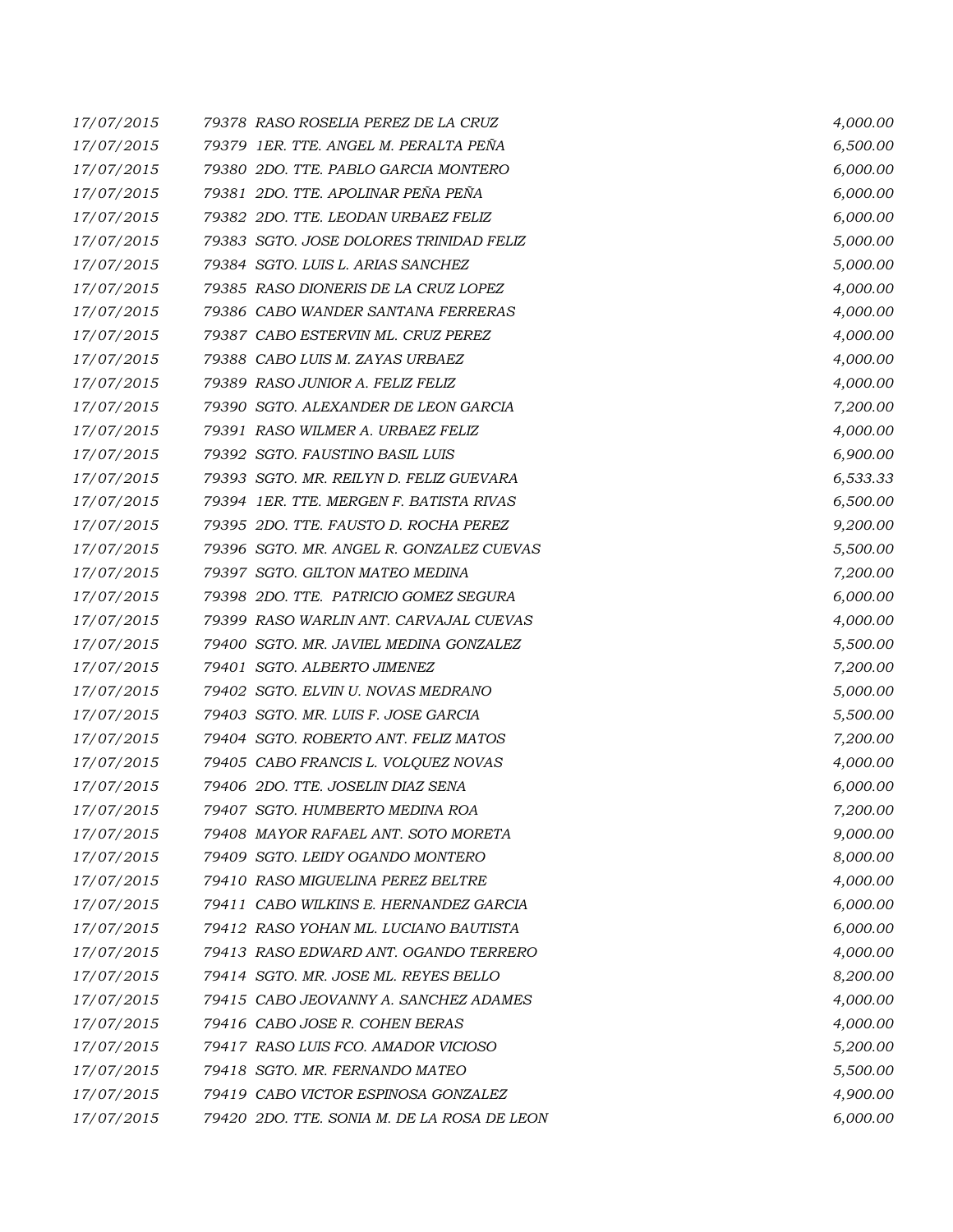| 17/07/2015 | 79421 2DO. TTE. ELADIO CABRERA ROA          | 6,000.00  |
|------------|---------------------------------------------|-----------|
| 17/07/2015 | 79422 SGTO. MR. AQUILES ROSARIO JIMENEZ     | 5,500.00  |
| 17/07/2015 | 79423 SGTO. CRISTHIAN R. CONCEPCION ORTIZ   | 5,000.00  |
| 17/07/2015 | 79424 SGTO. ELVIN ENCARNACION OGANDO        | 5,000.00  |
| 17/07/2015 | 79425 SGTO. CRISTIAN ENCARNACION VALENZUELA | 5,000.00  |
| 17/07/2015 | 79426 CABO HECTOR CALDERON CAPELLAN         | 4,000.00  |
| 17/07/2015 | 79427 CABO JONATHAN F. MEDINA               | 4,000.00  |
| 17/07/2015 | 79428 RASO ALTAGRACIA MATEO SOLIS           | 4,000.00  |
| 17/07/2015 | 79429 CABO DANIEL E. RAMIREZ MESA           | 4,000.00  |
| 17/07/2015 | 79430 CABO RAMONA MATEO BUGUE               | 4,000.00  |
| 17/07/2015 | 79431 RASO ANYELA N. DE LOS SANTOS PIÑA     | 4,000.00  |
| 17/07/2015 | 79432 2DO. TTE. JOSE E. CABRAL Y CABRAL     | 6,000.00  |
| 17/07/2015 | 79433 RASO MIGUEL ALCANTARA RAMOS           | 4,000.00  |
| 17/07/2015 | 79434 SGTO. ARTURO VILLEGAS DE LOS SANTOS   | 5,000.00  |
| 17/07/2015 | 79435 2DO. TTE. FRANKLIN OGANDO ALCANTARA   | 6,000.00  |
| 17/07/2015 | 79436 2DO. TTE, SILVIO E, ZABALA OGANDO     | 6,000.00  |
| 17/07/2015 | 79437 SGTO. MR. MANUEL S. MONTILLA MADE     | 5,500.00  |
| 17/07/2015 | 79438 SGTO. MR. DELIS G. COLON VALDEZ       | 5,500.00  |
| 17/07/2015 | 79439 CABO EDDY A. MONTILLA MONTERO         | 4,000.00  |
| 17/07/2015 | 79440 2DO. TTE. MORENO ENCARNACION BAUTISTA | 9,200.00  |
| 17/07/2015 | 79441 SGTO. MR. JOSE PANIAGUA DE LOS SANTOS | 5,500.00  |
| 17/07/2015 | 79442 CABO AGUSTIN FLORENTINO ROSARIO       | 5,200.00  |
| 17/07/2015 | 79443 SGTO. MARIOLIN LORENZO MEDINA         | 7,200.00  |
| 17/07/2015 | 79444 RASO ANGELO VALLEJO ALCANTARA         | 4,000.00  |
| 17/07/2015 | 79445 RASO LUIS ALB. DE LA ROSA GONZALEZ    | 4,000.00  |
| 17/07/2015 | 79446 RASO VALERIO MORILLO MERAN            | 5,200.00  |
| 17/07/2015 | 79447 CABO JORGE L. FIGUEREO DIAZ           | 4,000.00  |
| 17/07/2015 | 79448 IER. TTE. FRANCISCO ALBER VALDEZ      | 6,500.00  |
| 17/07/2015 | 79449 SGTO. MR. TEODORO VALLEJO MORILLO     | 5,500.00  |
| 17/07/2015 | 79450 SGTO. ANTONIO GOMEZ TAPIA             | 4,000.00  |
| 17/07/2015 | 79451 SGTO. JOSE L. VALDEZ MEDINA           | 5,000.00  |
| 17/07/2015 | 79452 CABO ALEXANDER Y. TAPIA CRUZ          | 4,000.00  |
| 17/07/2015 | 79453 SGTO. GUILLERMO E. RODRIGUEZ          | 6,900.00  |
| 17/07/2015 | 79454 RASO JUNIOR CUEVAS GUZMAN             | 5,200.00  |
| 17/07/2015 | 79455 2DO. TTE, FRANK FELIZ ALCANTARA       | 10,000.00 |
| 17/07/2015 | 79456 SGTO. MR. PEDRO SOTO                  | 9,000.00  |
| 17/07/2015 | 79457 SGTO. MR. DANIEL DE JESUS DUVERGE     | 9,000.00  |
| 17/07/2015 | 79458 SGTO. FELIX SANCHEZ GUZMAN            | 8,000.00  |
| 17/07/2015 | 79459 RASO TOMAS DE JESUS MEJIA             | 6,000.00  |
| 17/07/2015 | 79460 RASO ADRIAN A. PALACIO MARTINEZ       | 6,000.00  |
| 17/07/2015 | 79461 RASO SANDRO T. REYES LERBOURS         | 6,000.00  |
| 17/07/2015 | 79462 CABO SANTO SIERRA GUZMAN              | 6,000.00  |
| 17/07/2015 | 79463 MAYOR PEDRO ML. R. DOMINGUEZ MORCELO  | 9,000.00  |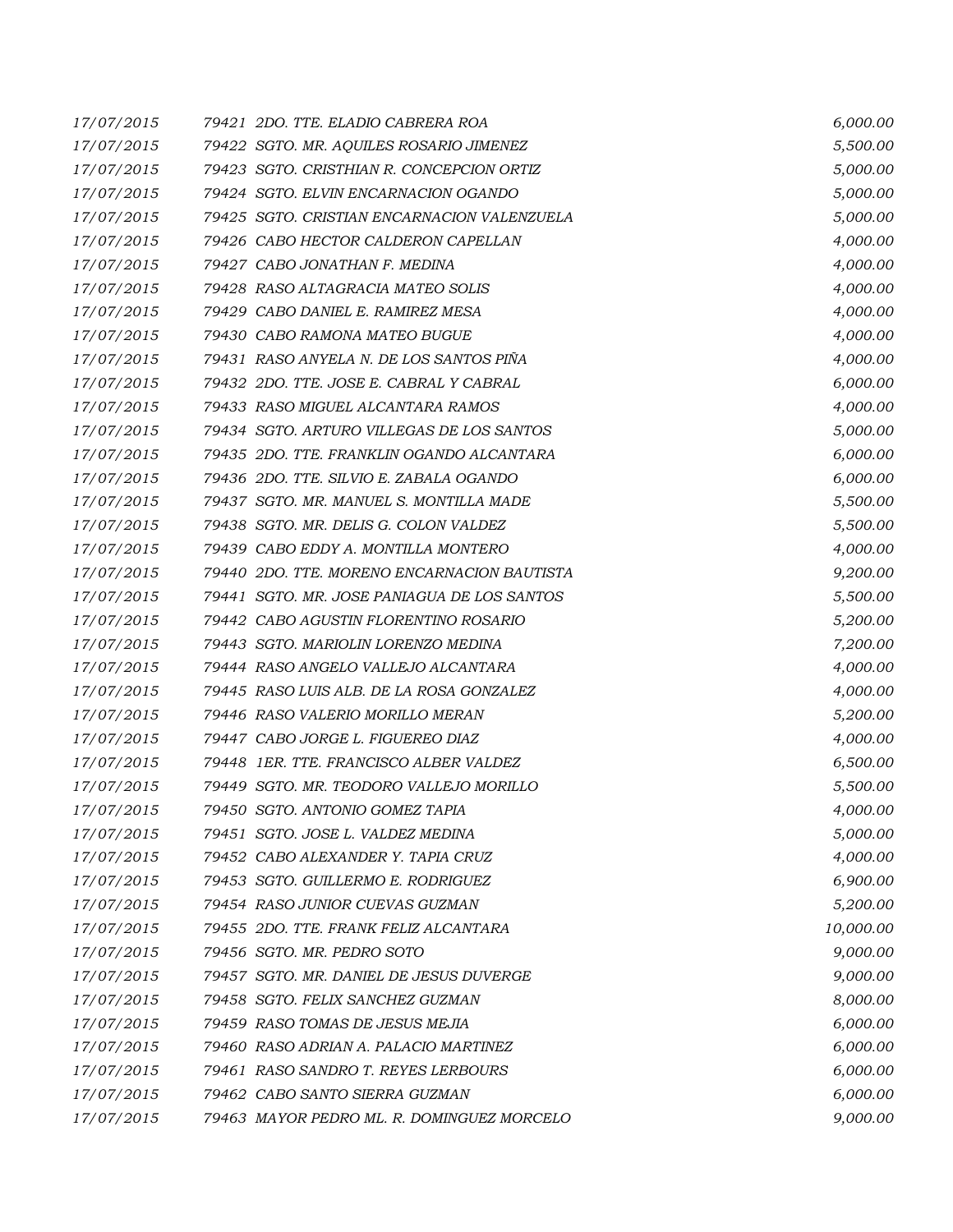| 17/07/2015 | 79464 2DO. TTE. DOMINGA G. DE JESUS AMPARO      | 6,000.00  |
|------------|-------------------------------------------------|-----------|
| 17/07/2015 | 79465 2DO. TTE. MARINO SANCHEZ VASQUEZ          | 6,000.00  |
| 17/07/2015 | 79466 SGTO. MR. JUAN I. GUILLEN BRITO           | 5,500.00  |
| 17/07/2015 | 79467 SGTO. VICTOR V. PEREZ DIAZ                | 5,000.00  |
| 17/07/2015 | 79468 CABO FRANCISCO ANT. GUANCE                | 4,000.00  |
| 17/07/2015 | 79469 RASO AMADO E. GUZMAN PEREZ                | 4,000.00  |
| 17/07/2015 | 79470 RASO MILCIADES MESA ENCARNACION           | 4,000.00  |
| 17/07/2015 | 79471 SGTO. MR. VICTOR M. CASTILLO HERNANDEZ    | 9,000.00  |
| 17/07/2015 | 79472 SGTO. NEWTON E. LORA FIGUEROA             | 8,000.00  |
| 17/07/2015 | 79473 RASO FELIX E. VALENZUELA SIERRA           | 4,000.00  |
| 17/07/2015 | 79474 RASO LUIS F. VALLEJO MARTINEZ             | 5,200.00  |
| 17/07/2015 | 79475 IER. TTE. FELIX ANT. FABIAN DOMINGUEZ     | 10,200.00 |
| 17/07/2015 | 79476 CABO JEUDIS PAREDES MOJICA                | 5,200.00  |
| 17/07/2015 | 79477 RASO YOAN LASOSE HEREDIA                  | 4,000.00  |
| 17/07/2015 | 79478 CABO MANOLIN BASILIO SALOMON              | 5,200.00  |
| 17/07/2015 | 79479 CABO JUAN DIAZ ENCARNACION                | 5,200.00  |
| 17/07/2015 | 79480 SGTO. JOSE ML. DE LA ROSA DE LEON         | 7,200.00  |
| 17/07/2015 | 79481 IER. TTE. EUGENIO PEGUERO DEL ROSARIO     | 6,500.00  |
| 17/07/2015 | 79482 RASO WILFREDO SANTOS ORTIZ                | 4,000.00  |
| 17/07/2015 | 79483 CAPITAN EVARISTO VELAZQUEZ                | 11,200.00 |
| 17/07/2015 | 79484 SGTO. MR. SANTOS RODRIGUEZ RIVERA         | 9,000.00  |
| 17/07/2015 | 79485 CABO SALVADOR A. HEREDIA MATEO            | 6,000.00  |
| 17/07/2015 | 79486 SGTO. MANUEL S. SOTO CABRAL               | 7,200.00  |
| 17/07/2015 | 79487 RASO KELVIN A. FRANCO TURBI               | 4,000.00  |
| 17/07/2015 | 79488 SGTO. WIQUIN LAVALE GONZALEZ              | 6,900.00  |
| 17/07/2015 | 79489 SGTO. MR. PEDRO LAUREANO PAULA            | 5,500.00  |
| 17/07/2015 | 79490 CABO MILKELIS FIGUEROA SUAREZ             | 4,000.00  |
| 17/07/2015 | 79491 SGTO. MR. CESAR ANT. SERRANO GARCIA       | 7,900.00  |
| 17/07/2015 | 79492 2DO. TTE. JUAN FCO. JIMENEZ DE LOS SANTOS | 6,000.00  |
| 17/07/2015 | 79493 SGTO. MR. MARCELO UREÑA ROSADO            | 8,200.00  |
| 17/07/2015 | 79494 1ER. TTE. PAULINO RODRIGUEZ SUERO         | 6,500.00  |
| 17/07/2015 | 79495 SGTO. MR. JOHAN ML. SOSA                  | 5,500.00  |
| 17/07/2015 | 79496 CABO VICTOR J. SENA DIAZ                  | 4,900.00  |
| 17/07/2015 | 79497 2DO. TTE. DIOMEDES DE LA CRUZ DE LA CRUZ  | 9,200.00  |
| 17/07/2015 | 79498 MAYOR JUAN B. DIPRE ISABEL                | 5,000.00  |
| 17/07/2015 | 79499 SGTO. CRISTINO SOTO SOTO                  | 5,000.00  |
| 17/07/2015 | 79500 1ER. TTE. VIRGINIO ARISMENDY PEREZ        | 6,500.00  |
| 17/07/2015 | 79501 SGTO, DANTE E, GALAN SANTANA              | 7,200.00  |
| 17/07/2015 | 79502 CABO WANDER AGRAMONTE CESPEDES            | 5,200.00  |
| 17/07/2015 | 79503 2DO. TTE. RAMON E. MENDEZ RUIZ            | 6,000.00  |
| 17/07/2015 | 79504 2DO. TTE, SALVADOR MEDINA MEDINA          | 6,000.00  |
| 17/07/2015 | 79505 RASO JULIAN SUAZO CASADO                  | 4,000.00  |
| 17/07/2015 | 79506 CABO LEONIDES SUAZO CASADO                | 5,200.00  |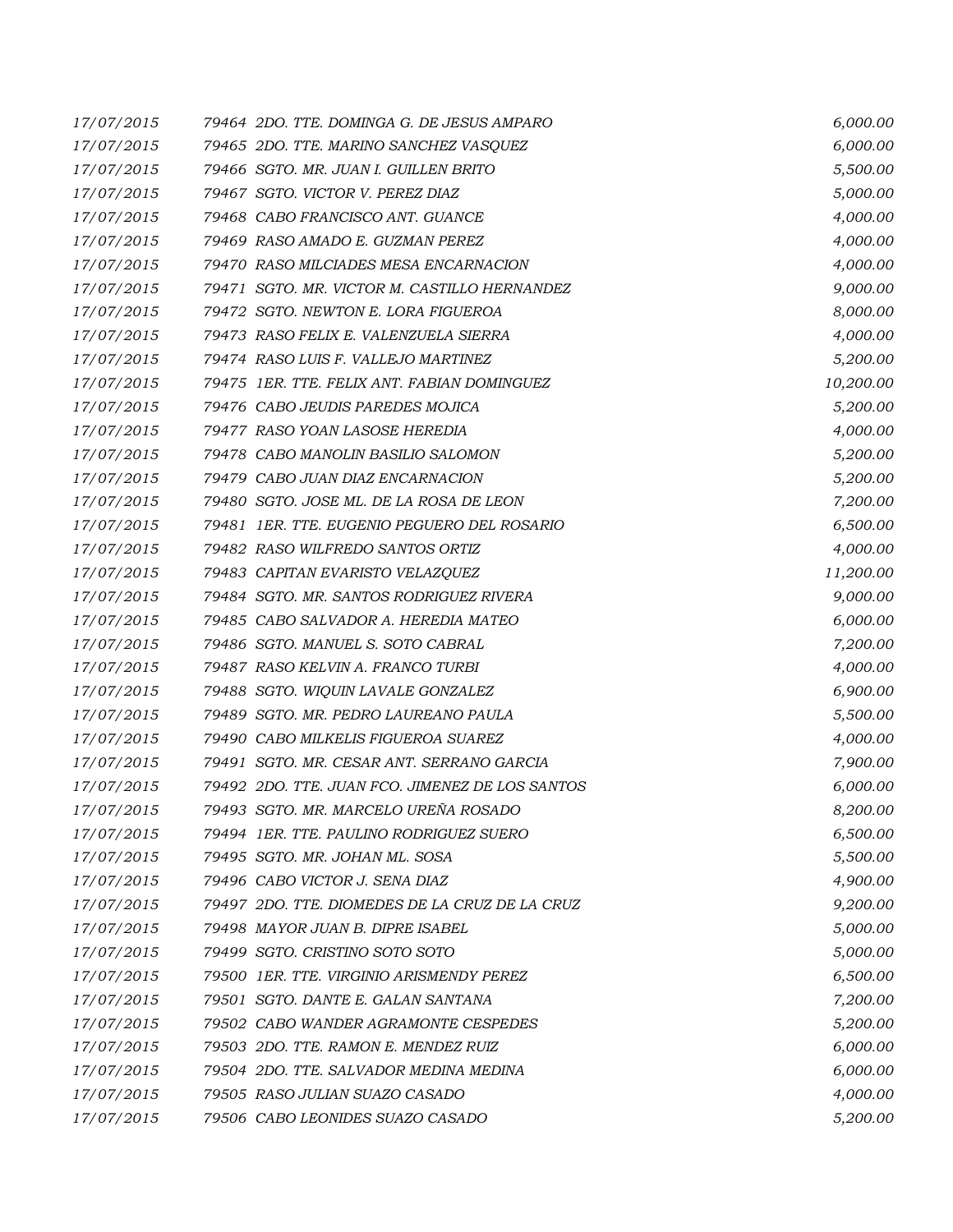| 17/07/2015 | 79507 CABO JUAN DEL C. ORTIZ TEJEDA         | 4,900.00  |
|------------|---------------------------------------------|-----------|
| 17/07/2015 | 79508 2DO. TTE. JOSE D. TAPIA TAVERAS       | 9,200.00  |
| 17/07/2015 | 79509 2DO. TTE, EMILIO ROBLES PLASENCIO     | 6,000.00  |
| 17/07/2015 | 79510 CABO FRANKLIN ANT. RODRIGUEZ CASTILLO | 4,900.00  |
| 17/07/2015 | 79511 CAP. JOE ANT. GARCIA HOFFMAN          | 7,000.00  |
| 17/07/2015 | 79512 2DO. TTE. JUAN DEL A. FELIZ FELIZ     | 10,000.00 |
| 17/07/2015 | 79513 SGTO. MR. GIL ML. CAMPECHANO GARCIA   | 9,000.00  |
| 17/07/2015 | 79514 SGTO. CRISTIAN JAVIER ARREDONDO       | 9,000.00  |
| 17/07/2015 | 79515 RASO FELIX F. REYNOSO REYES           | 6,000.00  |
| 17/07/2015 | 79516 RASO MODESTO MONTERO POLANCO          | 6,000.00  |
| 17/07/2015 | 79517 RASO ROSELIO SOLANO SILVESTRE         | 5,200.00  |
| 17/07/2015 | 79518 SGTO. JUAN ALB. REED GOMEZ            | 7,200.00  |
| 17/07/2015 | 79519 CABO ENMANUEL BAEZ YAN                | 5,200.00  |
| 17/07/2015 | 79520 RASO JUNIOR ALB. CASTILLO ESCANIO     | 5,200.00  |
| 17/07/2015 | 79521 CABO JOHNNY OZORIA DANIEL             | 4,000.00  |
| 17/07/2015 | 79522 2DO. TTE. NIXON RAMIREZ CANDELARIO    | 6,000.00  |
| 17/07/2015 | 79523 SGTO. GRECIA I. ASTACIO JIMENEZ       | 5,000.00  |
| 17/07/2015 | 79524 CABO ANGEL GONZALEZ BORQUEZ           | 4,900.00  |
| 17/07/2015 | 79525 MAYOR KELVIN R. MARTE ALMONTE         | 9,000.00  |
| 17/07/2015 | 79526 CAP. ERNESTO MEJIA SARMIENTO          | 7,000.00  |
| 17/07/2015 | 79527 CAP. PACO MORILLO RAMIREZ             | 7,000.00  |
| 17/07/2015 | 79528 MAYOR MIGUEL A. CONTRERAS GUERRERO    | 7,000.00  |
| 17/07/2015 | 79529 1ER. TTE. PEDRO BERIGUETE CUELLO      | 6,500.00  |
| 17/07/2015 | 79530 2DO. TTE. ANGEL ML. SOSA VANTERPOOL   | 6,000.00  |
| 17/07/2015 | 79531 2DO. TTE. GERSON ALCANTARA GOMEZ      | 6,000.00  |
| 17/07/2015 | 79532 2DO TTE. DIOMEDES PEGUERO ASTACIO     | 6,000.00  |
| 17/07/2015 | 79533 2DO. TTE. RAMON E. RAMIREZ PACHECO    | 6,000.00  |
| 17/07/2015 | 79534 SGTO. MR. LEONARDO MONEGRO ORTEGA     | 5,500.00  |
| 17/07/2015 | 79535 SGTO. MR. LUIS ROSARIO MANZUETA       | 5,500.00  |
| 17/07/2015 | 79536 SGTO. MR. ANGELITO MONTERO RODRIGUEZ  | 5,500.00  |
| 17/07/2015 | 79537 SGTO. MR. WILSON S. CUELLO            | 5,500.00  |
| 17/07/2015 | 79538 SGTO. MR. RAFAEL REYES MEJIA          | 5,500.00  |
| 17/07/2015 | 79539 SGTO, MR. FAUSTINO RAMIREZ FERNANDEZ  | 5,500.00  |
| 17/07/2015 | 79540 SGTO. MARIO M. VICIOSO MANZANILLO     | 5,000.00  |
| 17/07/2015 | 79541 SGTO. PEDRO OZORIA EMILIANO           | 5,000.00  |
| 17/07/2015 | 79542 SGTO. FIOR R. SEGURA CANA             | 5,000.00  |
| 17/07/2015 | 79543 SGTO. PAULA C. BELEN PAULINO          | 5,000.00  |
| 17/07/2015 | 79544 CABO JUAN H. RAMIREZ PACHECO          | 4,000.00  |
| 17/07/2015 | 79545 CABO GERVASIO DEGOLLADO RINCON        | 4,000.00  |
| 17/07/2015 | 79546 CABO GASPAR ABREU CASTILLO            | 4,000.00  |
| 17/07/2015 | 79547 CABO JACOB ROMERO RODRIGUEZ           | 4,000.00  |
| 17/07/2015 | 79548 RASO FRANK ALBURQUERQUE MOTA          | 4,000.00  |
| 17/07/2015 | 79549 RASO JULIO S. MAZARA REINOSO          | 4,000.00  |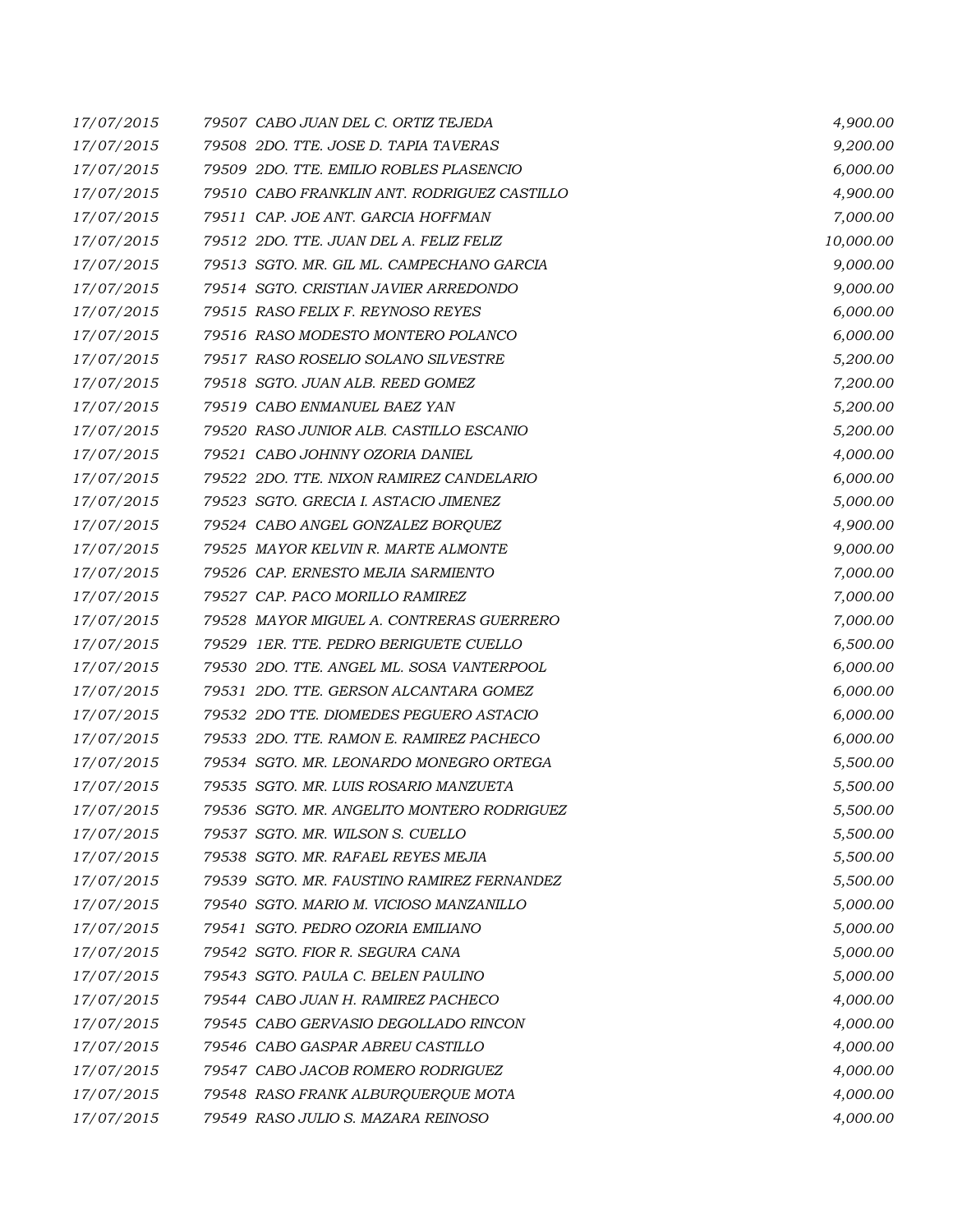| 17/07/2015 | 79550 CABO FRANCISCO ANT. BASTARDO CORDERO      | 4,000.00  |
|------------|-------------------------------------------------|-----------|
| 17/07/2015 | 79551 RASO DANIEL ALCANTARA BARREIRO            | 4,000.00  |
| 17/07/2015 | 79552 RASO ELY E. DE LA ROSA AMBROSIO           | 4,000.00  |
| 17/07/2015 | 79553 RASO FELIX J. PEGUERO DISLA               | 3,200.00  |
| 17/07/2015 | 79554 CABO JULIO NOLASCO PEREZ                  | 5,200.00  |
| 17/07/2015 | 79555 SGTO. TITO ROJAS MOTA                     | 5,000.00  |
| 17/07/2015 | 79556 SGTO. MARIO ANT. FULGENCIO GARCIA         | 5,000.00  |
| 17/07/2015 | 79557 SGTO. ANGEL REYES BAEZ                    | 5,000.00  |
| 17/07/2015 | 79558 CABO ANASTACIO JOSEPH FOSTEL              | 4,000.00  |
| 17/07/2015 | 79559 SGTO. MR. JOEL A. GUERRERO MEDINA         | 5,500.00  |
| 17/07/2015 | 79560 CABO HENRY ML. ESCORBORES AVILA           | 5,200.00  |
| 17/07/2015 | 79561 SGTO. HECTOR R. MOTA SANTANA              | 7,200.00  |
| 17/07/2015 | 79562 SGTO. CRISTIAN DE PAULA POLANCO           | 7,200.00  |
| 17/07/2015 | 79563 CAP. VICTOR ML. GONZALEZ ALVAREZ          | 7,000.00  |
| 17/07/2015 | 79564 SGTO. FRANKLIN S. ACOSTA SOLIS            | 5,000.00  |
| 17/07/2015 | 79565 CABO CLAUDIO CORNIELLE                    | 4,000.00  |
| 17/07/2015 | 79566 RASO WILLIAM E. JIMENEZ SOSA              | 4,000.00  |
| 17/07/2015 | 79567 2DO. TTE. CARLOS ML. VIDAL SEGURA         | 10,000.00 |
| 17/07/2015 | 79568 CABO MANUEL L. NUÑEZ SANCHEZ              | 4,900.00  |
| 17/07/2015 | 79569 IER. TTE. FELIX ALB. PEREYRA ROA          | 6,500.00  |
| 17/07/2015 | 79570 RASO MAXIMO AQUINO GOMEZ                  | 4,000.00  |
| 17/07/2015 | 79571 CABO EDGAL EFRAIN SANTANA DIAZ            | 4,000.00  |
| 17/07/2015 | 79572 2DO. TTE. DIOMEDES PAREDES SANTANA        | 6,000.00  |
| 17/07/2015 | 79573 CABO DHAIN S. BERAS FIGUEROA              | 4,000.00  |
| 17/07/2015 | 79574 RASO ALEXIS BDO. CABRERA SOLANO           | 4,000.00  |
| 17/07/2015 | 79575 RASO VLADIMIR ML. SANTANA PEÑA            | 4,900.00  |
| 17/07/2015 | 79576 SGTO. ALCADIO JOSE ROSARIO                | 7,200.00  |
| 17/07/2015 | 79577 RASO YOEL ML. AGESTA SILVESTRE            | 5,200.00  |
| 17/07/2015 | 79578 CAP. HECTOR DE LOS SANTOS A.              | 10,000.00 |
| 17/07/2015 | 79579 IER TTE. EMELINDO BATISTA                 | 7,000.00  |
| 17/07/2015 | 79580 1ER. TTE. JUAN JIMENEZ SANTANA            | 6,500.00  |
| 17/07/2015 | 79581 2DO. TTE. CIRIACO PAYANO SEVERINO         | 6,000.00  |
| 17/07/2015 | 79582 2DO. TTE. DOMINGO ANT. SEVERINO HENRIQUEZ | 6,000.00  |
| 17/07/2015 | 79583 SGTO. MR. LUISA J. JIMENEZ BORT           | 5,500.00  |
| 17/07/2015 | 79584 SGTO. BELKIS A. RICHARDSON GUILLEN        | 5,000.00  |
| 17/07/2015 | 79585 SGTO. FRANKLIN GUZMAN LEONARDO            | 5,000.00  |
| 17/07/2015 | 79586 RASO ISMAEL ALB. PEGUERO GONZALEZ         | 4,000.00  |
| 17/07/2015 | 79587 SGTO. MR. ANDRES GUERRERO                 | 5,500.00  |
| 17/07/2015 | 79588 SGTO. CARLOS ALB. PEGUERO MOTA            | 7,200.00  |
| 17/07/2015 | 79589 SGTO. MR. ALEJANDRO BASTARDO SANTANA      | 8,200.00  |
| 17/07/2015 | 79590 SGTO. JOAQUIN SALAS CEDEÑO                | 5,000.00  |
| 17/07/2015 | 79591 CABO YEIMY RIVAS PEGUERO                  | 4,000.00  |
| 17/07/2015 | 79592 SGTO. LISANDRO CHALAS TRINIDAD            | 4,000.00  |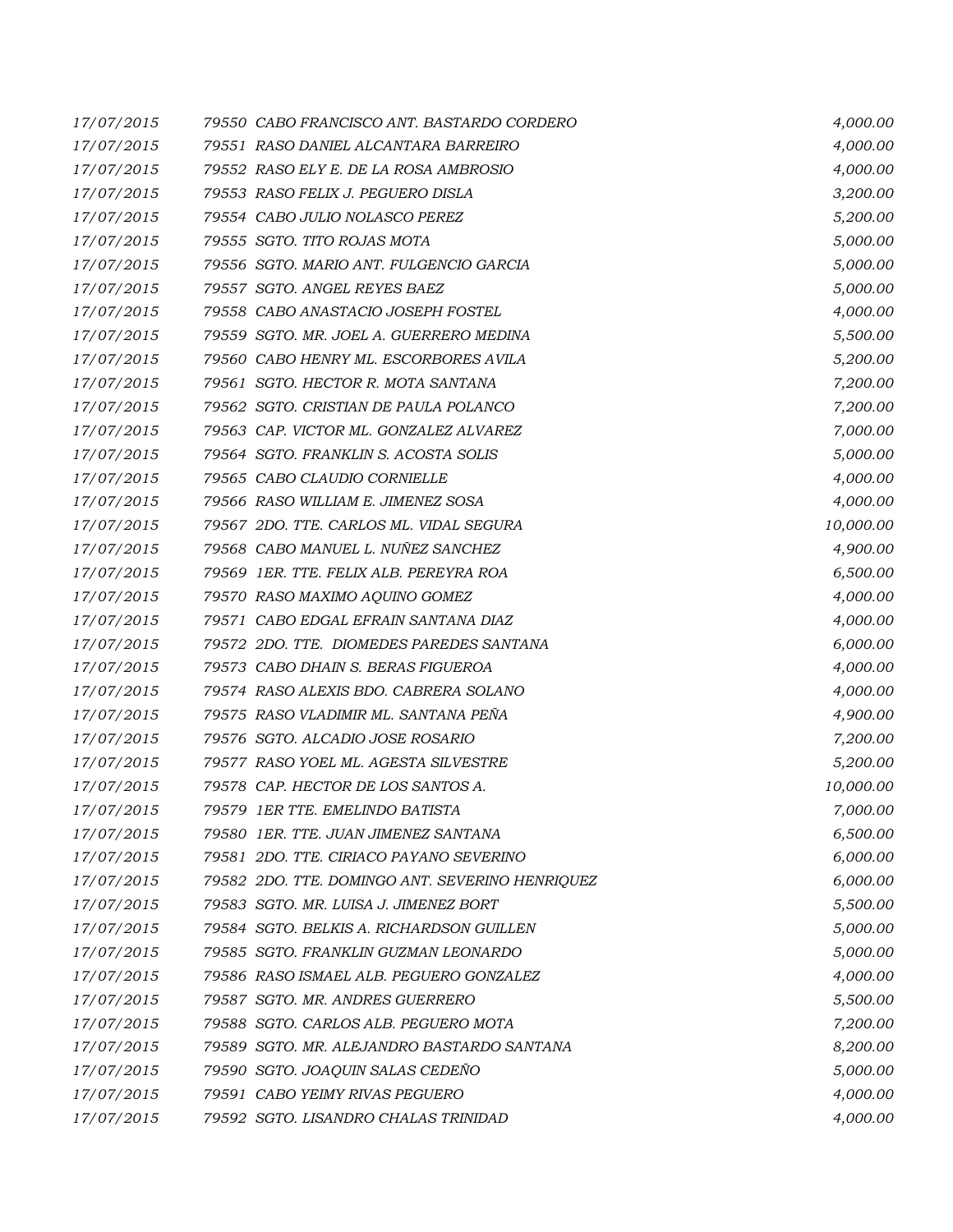| 17/07/2015 | 79593 CABO BIENVENIDO ALFONSECA JAVIER          | 4,000.00  |
|------------|-------------------------------------------------|-----------|
| 17/07/2015 | 79594 CABO SANTO SEVERINO SANTANA               | 4,000.00  |
| 17/07/2015 | 79595 MAYOR JOSE FCO. FRIAS MOTA                | 9,000.00  |
| 17/07/2015 | 79596 1ER. TTE. CESAREO PEGUERO PRADO           | 11,000.00 |
| 17/07/2015 | 79597 1ER. TTE. SANTO A. BRUJAN AQUINO          | 11,000.00 |
| 17/07/2015 | 79598 2DO. TTE. PEDRO LAUREANO GUZMAN           | 8,000.00  |
| 17/07/2015 | 79599 2DO. TTE. FRANCISCO DE A. JIMENEZ ALMONTE | 5,575.00  |
| 17/07/2015 | 79600 SGTO. NELDIS A. BELLO PEREZ               | 8,000.00  |
| 17/07/2015 | 79601 SGTO, NIORVIS M. FABIAN TOLENTINO         | 8,000.00  |
| 17/07/2015 | 79602 CABO JUAN C. PEREZ                        | 6,000.00  |
| 17/07/2015 | 79603 CABO LEORYS ANT. MARTINEZ OVIEDO          | 6,000.00  |
| 17/07/2015 | 79604 CABO MARCIAL OGANDO DIAZ                  | 6,000.00  |
| 17/07/2015 | 79605 CABO ANGEL MA. RAMIREZ SEPULVEDA          | 6,000.00  |
| 17/07/2015 | 79606 CABO EDWIN ALB. CUEVAS MARCANO            | 4,900.00  |
| 17/07/2015 | 79607 1ER. TTE. FAUSTO CARRASCO RAMIREZ         | 10,200.00 |
| 17/07/2015 | 79608 SGTO. MR. WILLIAM DE LA CRUZ CABRAL       | 8,200.00  |
| 17/07/2015 | 79609 SGTO. MR. HARRY A. CASTILLO MADERA        | 8,200.00  |
| 17/07/2015 | 79610 SGTO. ARIAS A. GONZALES PEÑA              | 7,200.00  |
| 17/07/2015 | 79611 CABO JORGE M. MARTE OLIVERO               | 5,200.00  |
| 17/07/2015 | 79612 TTE. COR. JOSE E. PEREZ GELL              | 10,000.00 |
| 17/07/2015 | 79613 MAYOR FLAVIA D. MONTERO ROMERO            | 9,000.00  |
| 17/07/2015 | 79614 MAYOR ERASMO ALCANTARA VARGAS             | 9,000.00  |
| 17/07/2015 | 79615 CAP. EMETERIO A. SANTANA HERNANDEZ        | 7,000.00  |
| 17/07/2015 | 79616 CAP. IGNACIO G. MUÑOZ MORA                | 7,000.00  |
| 17/07/2015 | 79617 CAP. SAMUEL HERNANDEZ OTAÑO               | 7,000.00  |
| 17/07/2015 | 79618 1ER. TTE. YNABER Y. SANTANA VASQUEZ       | 6,500.00  |
| 17/07/2015 | 79619 IER. TTE. JULIO E. FELIZ URBAEZ           | 6,500.00  |
| 17/07/2015 | 79620 1ER. TTE. FELICIA CONRADO JIMENEZ         | 6,500.00  |
| 17/07/2015 | 79621 IER. TTE. ADOLFO CARRASCO FELIZ           | 6,500.00  |
| 17/07/2015 | 79622 1ER. TTE. LORENZO REYES DE LEON           | 6,500.00  |
| 17/07/2015 | 79623 2DO TTE, FELICIANO REYES FLORIAN          | 6,000.00  |
| 17/07/2015 | 79624 2DO. TTE. FLERIDA A. GARCIA NICOLAS       | 6,000.00  |
| 17/07/2015 | 79625 ALFEREZ DE FRAGATA NILO PUJOLS GARCIA     | 6,000.00  |
| 17/07/2015 | 79626 2DO. TTE. BACILIO HEREDIA AQUINO          | 6,000.00  |
| 17/07/2015 | 79627 2DO. TTE. JOSE S. MOREL DE LA CRUZ        | 6,000.00  |
| 17/07/2015 | 79628 SGTO. MR. HENRY SOSA GOMEZ                | 5,500.00  |
| 17/07/2015 | 79629 SGTO. MR. LUCIANO SANTOS                  | 5,500.00  |
| 17/07/2015 | 79630 SGTO. MERCEDES M. LECLER GARCIA           | 5,000.00  |
| 17/07/2015 | 79631 SGTO. CIRUANEL RAMIREZ ALCANTARA          | 5,000.00  |
| 17/07/2015 | 79632 CABO NANCY SUSANA HERNANDEZ CASADO        | 4,000.00  |
| 17/07/2015 | 79633 CABO FEDERICO HERNANDEZ BERROA            | 4,000.00  |
| 17/07/2015 | 79634 RASO EDWIN C. BALBUENA MALDONADO          | 4,000.00  |
| 17/07/2015 | 79635 CABO GLADYS SANTANA HERNANDEZ             | 4,000.00  |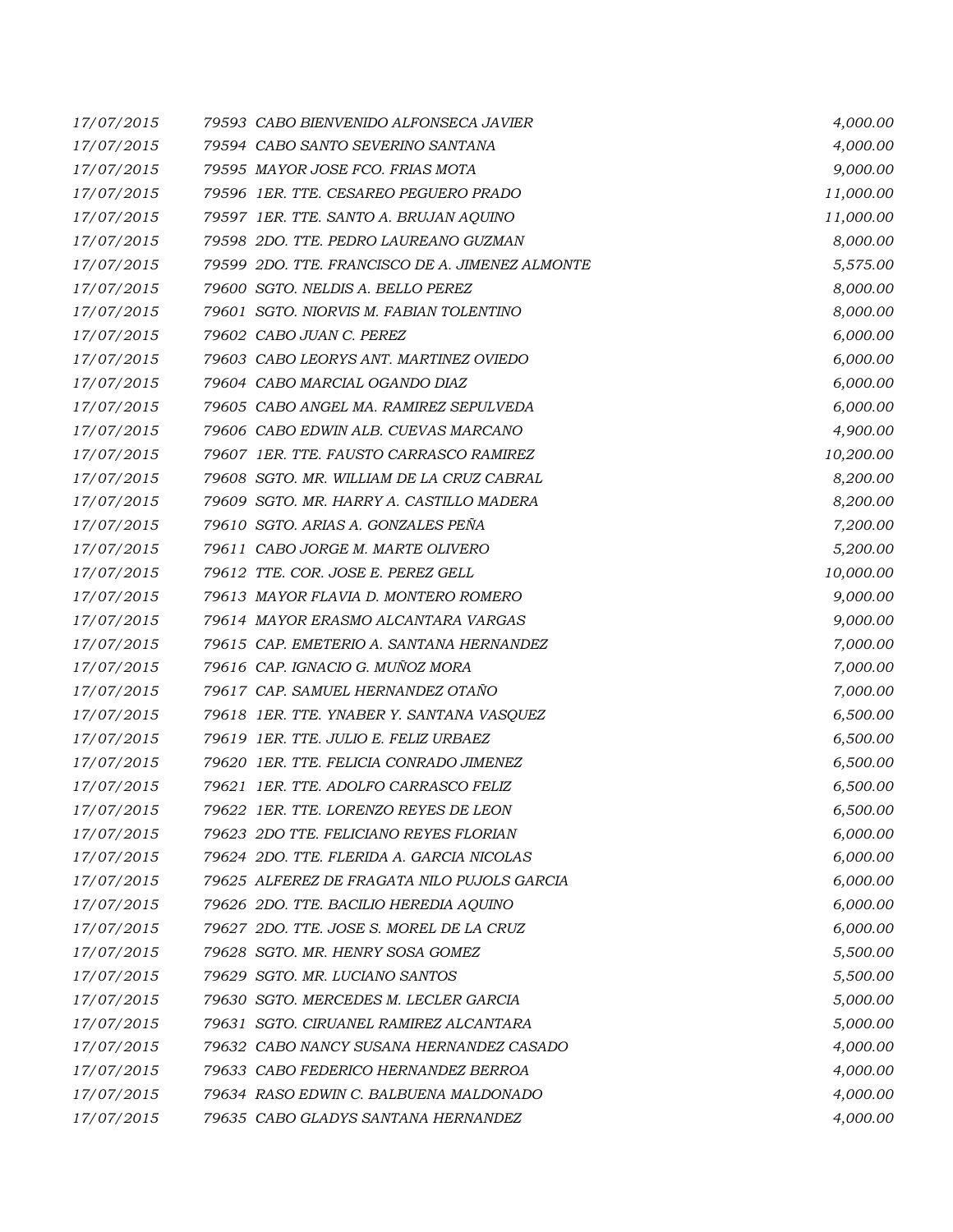| 17/07/2015 | 79636 CABO RAQUEL MEJIA HERNANDEZ            | 4,000.00  |
|------------|----------------------------------------------|-----------|
| 17/07/2015 | 79637 RASO MELISA REYES                      | 4,000.00  |
| 17/07/2015 | 79638 RASO STEFFANY M. SEDANO HERNANDEZ      | 4,000.00  |
| 17/07/2015 | 79639 1ER. TTE. DOMINGO M. REYES RODRIGUEZ   | 10,200.00 |
| 17/07/2015 | 79640 2DO. TTE. JULIO E. VASQUEZ GIRON       | 9,200.00  |
| 17/07/2015 | 79641 2DO. TTE. NAZARIO MOLINA RODRIGUEZ     | 6,000.00  |
| 17/07/2015 | 79642 2DO. TTE, MANUEL DE LOS R DOTEL MATOS  | 9,200.00  |
| 17/07/2015 | 79643 2DO. TTE. SILVESTRE PEÑA GOMEZ         | 10,000.00 |
| 17/07/2015 | 79644 2DO. TTE. FRANCISCO ROA GONZALEZ       | 6,000.00  |
| 17/07/2015 | 79645 2DO. TTE, ABRAHAN D. FELIZ FELIZ       | 10,000.00 |
| 17/07/2015 | 79646 CABO OLIVIO SENA FERRERAS              | 6,000.00  |
| 17/07/2015 | 79647 RASO JOSE V. MATEO DE LA CRUZ          | 5,200.00  |
| 17/07/2015 | 79648 RASO MABEL P. SANCHEZ LOPEZ            | 6,533.33  |
| 17/07/2015 | 79649 CABO ALFI A. URIBE EMILIANO            | 4,000.00  |
| 17/07/2015 | 79650 CABO ARIEL SANCHEZ DE OLEO             | 4,000.00  |
| 17/07/2015 | 79651 SGTO. CIRILO DE JESUS PASCUAL          | 7,200.00  |
| 17/07/2015 | 79652 IER. TTE. DANIELA ALT. LOPEZ MIRABAL   | 6,000.00  |
| 17/07/2015 | 79653 RASO JOSE A. SUAZO PEREZ               | 5,200.00  |
| 17/07/2015 | 79654 SGTO. MR. UPIANO ANT. GOMEZ LUZON      | 5,500.00  |
| 17/07/2015 | 79655 SGTO. MR. ANA I. FERMIN PEÑA           | 5,500.00  |
| 17/07/2015 | 79656 CABO BRUNO LORENZO JIMENEZ             | 4,000.00  |
| 17/07/2015 | 79657 IER. TTE. AURA C. HERASME TEJEDA       | 6,500.00  |
| 17/07/2015 | 79658 SGTO. MR. ROBERTO QUEZADA SANCHEZ      | 5,500.00  |
| 17/07/2015 | 79659 1ER. TTE. DOMINGO NUEZ GUZMAN          | 6,500.00  |
| 17/07/2015 | 79660 SGTO. MR. CARMEN VALENZA               | 5,500.00  |
| 17/07/2015 | 79661 SGTO. MR. HECTOR ML. ALCANTARA JIMENEZ | 5,500.00  |
| 17/07/2015 | 79662 ALF. DE NAVIO FRANKLIN HERASME         | 6,500.00  |
| 17/07/2015 | 79663 TTE. DE NAVIO JOSE N. ACOSTA VILLA     | 6,500.00  |
| 17/07/2015 | 79664 2DO. TTE. ENEROLIZA RUIZ               | 6,000.00  |
| 17/07/2015 | 79665 SGTO. MAGALY ALT. TEJADA BRITO         | 5,000.00  |
| 17/07/2015 | 79666 SGTO. JOSE GUZMAN RODRIGUEZ            | 5,000.00  |
| 17/07/2015 | 79667 MARINERO BERNARDO ANT. PEREZ LOPEZ     | 4,000.00  |
| 17/07/2015 | 79668 CABO ROBERTO JS. FLORES BALS           | 4,000.00  |
| 17/07/2015 | 79669 CABO JOSE L. SEGURA ALCANTARA          | 4,000.00  |
| 17/07/2015 | 79670 1ER. TTE. MILAGROS ESPINOSA MONTERO    | 6,500.00  |
| 17/07/2015 | 79671 SGTO, MR. MAXIMO F. CRUZ ROSARIO       | 8,200.00  |
| 17/07/2015 | 79672 SGTO, SANTO B. BERAS BAUTISTA          | 7,200.00  |
| 17/07/2015 | 79673 TTE. COR. OCTAVIO ROMERO ENCARNACION   | 10,000.00 |
| 17/07/2015 | 79674 MAYOR REYES CRUCETA PEÑA               | 9,360.00  |
| 17/07/2015 | 79675 CAP. RAMON ANT. PEREZ MENDEZ           | 7,000.00  |
| 17/07/2015 | 79676 2DO. TTE. FELIX BRITO VALERIO          | 6,000.00  |
| 17/07/2015 | 79677 SGTO. JUAN ML. ROMAN MERCADO           | 8,000.00  |
| 17/07/2015 | 79678 SGTO. RAMON C. PAULINO OTAÑE           | 8,000.00  |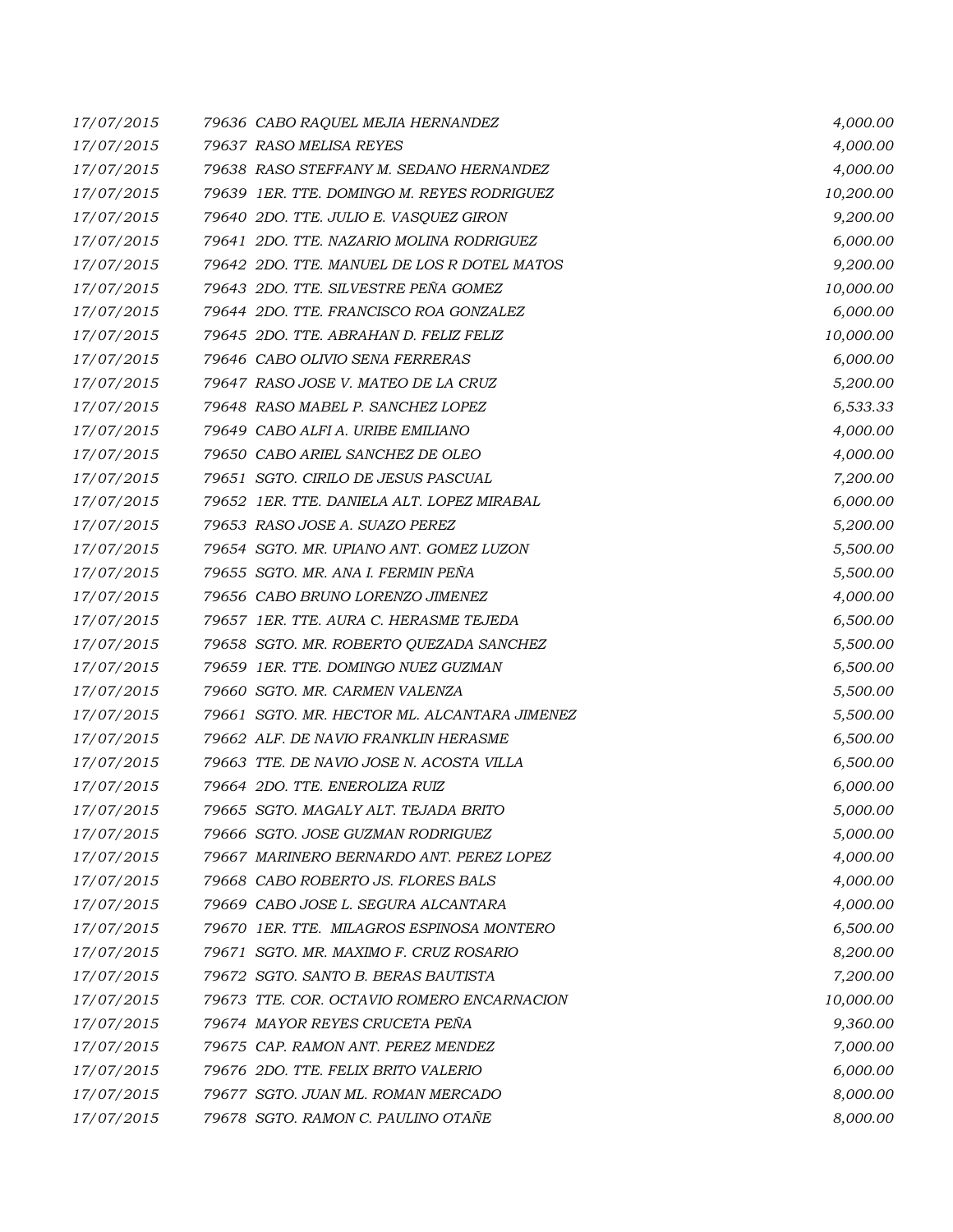| 17/07/2015 | 79679 CABO FELIX MUESES NUÑEZ                   | 6,000.00  |
|------------|-------------------------------------------------|-----------|
| 17/07/2015 | 79680 SGTO. MR. LUIS A. OGANDO RUBIO            | 4,000.00  |
| 17/07/2015 | 79681 SGTO. MR. ALLEN V. MARQUEZ GARCIA         | 9,000.00  |
| 17/07/2015 | 79682 IER. TTE. ESTHER M. RAMIREZ BEATO         | 10,200.00 |
| 17/07/2015 | 79683 SGTO, ELEONARDO REGALADO SERRANO          | 5,000.00  |
| 17/07/2015 | 79684 SGTO. MR. DOMINGUITO GREGORIO MARTINEZ    | 5,500.00  |
| 17/07/2015 | 79685 TTE. COR. RIGOBERTO A. ORTIZ MORONTA      | 10,000.00 |
| 17/07/2015 | 79686 1ER. TTE. ROBERTO M. HENRIQUEZ ROSA       | 6,500.00  |
| 17/07/2015 | 79687 SGTO, DANY F. CAMPUSANO VALDEZ            | 6,333.33  |
| 17/07/2015 | 79688 SGTO. KELVIN PANIAGUA DE LOS SANTOS       | 5,000.00  |
| 17/07/2015 | 79689 SGTO. GLENNY K. RODRIGUEZ ALVAREZ         | 5,000.00  |
| 17/07/2015 | 79690 RASO LUISA MA. LEDESMA                    | 4,000.00  |
| 17/07/2015 | 79691 SGTO. MR. JULIO L. CRUZ                   | 8,200.00  |
| 17/07/2015 | 79692 2DO. TTE. SANTO A. LARA                   | 8,900.00  |
| 17/07/2015 | 79693 RASO GEORGINA CASTILLO OZUNA              | 4,000.00  |
| 17/07/2015 | 79694 RASO WINSTON A. ACOSTA URBINO             | 4,000.00  |
| 17/07/2015 | 79695 2DO. TTE. FRANCISCO ANT. HERNANDEZ JAVIER | 6,000.00  |
| 17/07/2015 | 79696 SGTO. MR. CONFESOR BERROA DE LOS SANTOS   | 5,500.00  |
| 17/07/2015 | 79697 SGTO. FREMIS DE LEON ALCANTARA            | 5,000.00  |
| 17/07/2015 | 79698 CABO AGUSTIN DE LOS SANTOS ADON           | 4,900.00  |
| 17/07/2015 | 79699 SGTO. JUAN R. ROSARIO VASQUEZ             | 5,000.00  |
| 17/07/2015 | 79700 SGTO. ANDRES C. FIGUEROA AQUINO           | 5,000.00  |
| 17/07/2015 | 79701 RASO MANUEL ANT. MEJIA PEÑA               | 4,000.00  |
| 17/07/2015 | 79702 2DO. TTE. ANGEL DE LOS SANTOS DE LA ROSA  | 6,000.00  |
| 17/07/2015 | 79703 1ER. TTE. MODESTO DE LEON BELLO           | 6,500.00  |
| 17/07/2015 | 79704 SGTO. MR. LUIS D. REYES PEÑA              | 8,200.00  |
| 17/07/2015 | 79705 2DO. TTE. JOEL E. LOPEZ FELIZ             | 9,200.00  |
| 17/07/2015 | 79706 MAYOR JOSE D. DELGADO MONEGRO             | 13,000.00 |
| 17/07/2015 | 79707 1ER. TTE. CARLOS J. BIDO D OLEO           | 6,000.00  |
| 17/07/2015 | 79708 SGTO. MR. JOSE M. BELLIARD DISLA          | 5,500.00  |
| 17/07/2015 | 79709 SGTO, MR. DANIEL ANT. VERAS GERMOSEN      | 5,500.00  |
| 17/07/2015 | 79710 SGTO. FELIPE S. FRANCISCO POLANCO         | 5,000.00  |
| 17/07/2015 | 79711 SGTO. JOSE A. SANCHEZ SANCHEZ             | 5,000.00  |
| 17/07/2015 | 79712 CABO JUAN A. NOVAS HERASME                | 4,000.00  |
| 17/07/2015 | 79713 CABO FRANCISCO J. RODRIGUEZ REYES         | 4,000.00  |
| 17/07/2015 | 79714 RASO YEFRICA MA. HIDALGO MARTINEZ         | 4,000.00  |
| 17/07/2015 | 79715 RASO ELIZABETH METIVIER MARTINEZ          | 4,000.00  |
| 17/07/2015 | 79716 CABO MODESTO V. VALENZUELA LUGO           | 4,900.00  |
| 21/07/2015 | 79717 JOSUE M. MOREL VALERIO                    | 3,465.92  |
| 21/07/2015 | 79718 MARIA ALT. VILLA ABREU                    | 1,045.12  |
| 21/07/2015 | 79719 CARLOS E. CAMILO SANTOS                   | 11,786.66 |
| 21/07/2015 | 79720 YANELLY SANTOS HARNANDEZ                  | 0         |
| 21/07/2015 | 79721 ARGENIS M. MOA JORGE                      | 45,995.45 |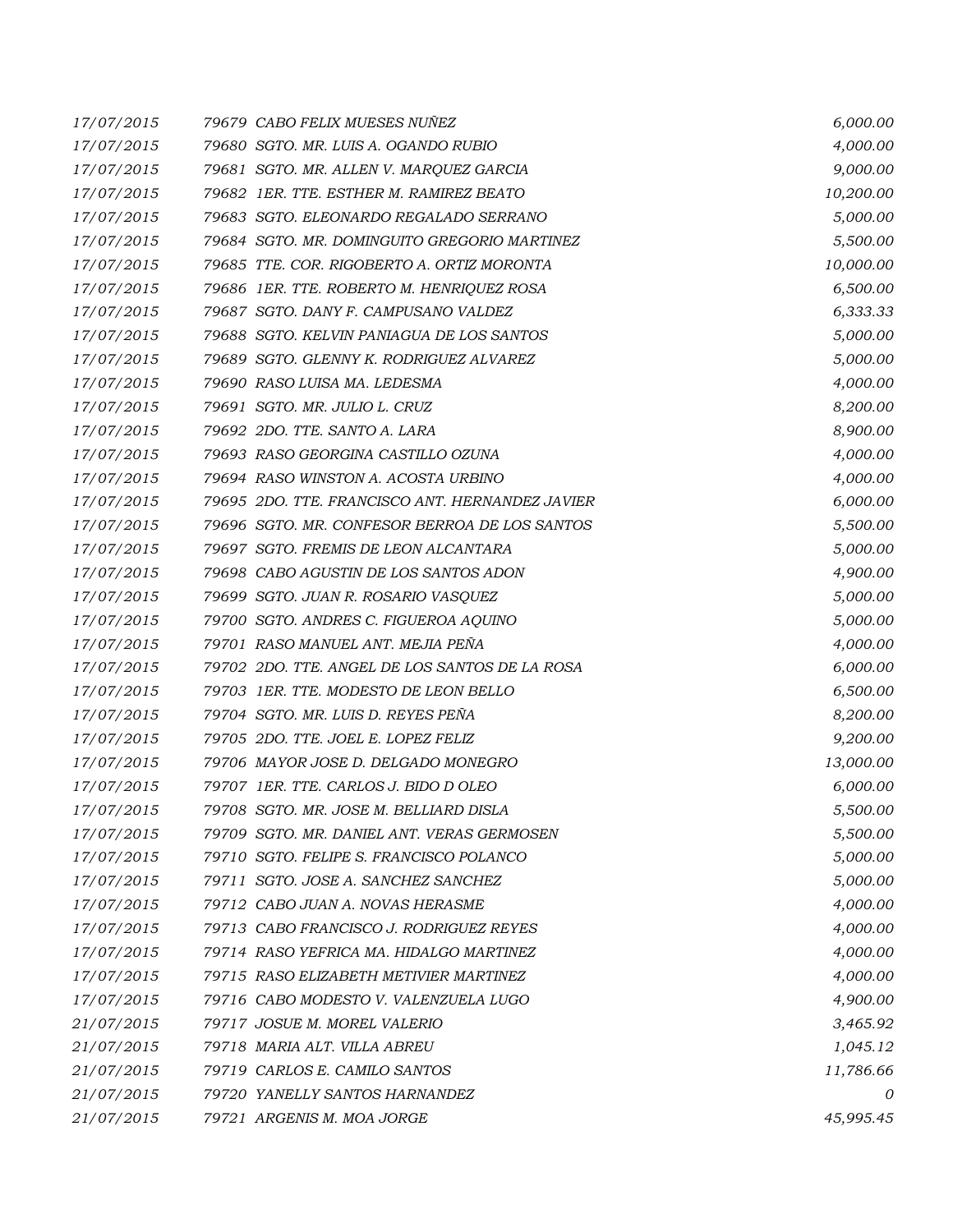| 21/07/2015 | 79722 ABEL E. TAVERAS ALMONTE           | 15,992.76     |
|------------|-----------------------------------------|---------------|
| 21/07/2015 | 79723 LEIDY V. FELIZ PENA               | 26,766.95     |
| 21/07/2015 | 79724 ALBA Y. BRITO VALDEZ              | 8,341.98      |
| 21/07/2015 | 79725 JOSE ALB. PENA FRIAS              | 20,495.63     |
| 21/07/2015 | 79726 ROSA A. YSABEL MEJIA              | 15,579.21     |
| 21/07/2015 | 79727 EJERMAN FIGUEROA ADAMES           | 6,329.17      |
| 21/07/2015 | 79728 CARLA MOQUETE MENDEZ              | 16,928.00     |
| 21/07/2015 | 79729 ALEJANDRO ANT. ALMONTE MENDEZ     | 31,478.34     |
| 21/07/2015 | 79730 JORLIANA E. DURAN MEDINA          | 4,964.17      |
| 21/07/2015 | 79731 CONSEJO DEL PODER JUDICIAL        | 8,750.00      |
| 21/07/2015 | 79732 CONSEJO DEL PODER JUDICIAL        | 18,589.37     |
| 21/07/2015 | 79733 YANELLY SANTOS HERNANDEZ          | 25,615.51     |
| 24/07/2015 | 79734 WILLIAMS LEBRON                   | 9,822.69      |
| 24/07/2015 | 79735 ARIDIA DE LOS A. SANTIAGO ALMONTE | 16,083.33     |
| 24/07/2015 | 79736 FONDO DE PENSIONES Y JUBILACIONES | 13,552,918.13 |
| 24/07/2015 | 79737 CONSEJO DEL PODER JUDICIAL        | 5,312.12      |
| 24/07/2015 | 79738 CONSEJO DEL PODER JUDICIAL        | 4,900.00      |
| 24/07/2015 | 79739 CONSEJO DEL PODER JUDICIAL        | 1,617.00      |
| 24/07/2015 | 79740 INSTITUTO DE AUXILIOS Y VIVIENDAS | 275           |
| 24/07/2015 | 79741 FONDO DE PENSIONES Y JUBILACIONES | 97,816.48     |
| 24/07/2015 | 79742 CONSEJO DEL PODER JUDICIAL        | 101,277.56    |
| 24/07/2015 | 79743 COOPNASEJU                        | 122,801.68    |
| 24/07/2015 | 79744 COOPNASEJU                        | 89,109.00     |
| 24/07/2015 | 79745 INSTITUTO NACIONAL DE LA VIVIENDA | 35.47         |
| 24/07/2015 | 79746 LIGA DE SOFTBALL                  | 100           |
| 24/07/2015 | 79747 CONSEJO DEL PODER JUDICIAL        | 737           |
| 24/07/2015 | 79748 CONSEJO DEL PODER JUDICIAL        | 300           |
| 27/07/2015 | 79749 JESUS F. ARIAS JONHSON            | 43,880.54     |
| 27/07/2015 | 79750 JULIA I. REYNOSO MALDONADO        | 35,784.50     |
| 27/07/2015 | 79751 CAROL D.- MOQUETE ABREU           | 14,955.02     |
| 27/07/2015 | 79752 JOSE MANUEL VIZCAINO VILLAR       | 13,426.00     |
| 27/07/2015 | 79753 CARLA M. LOPEZ GERMAN             | 65,983.00     |
| 27/07/2015 | 79754 MIRIAN E. PAULINO GONZALEZ        | 73,780.62     |
| 27/07/2015 | 79755 CLAUDIO ERN. ENCARNACION RAMIREZ  | 27,126.28     |
| 27/07/2015 | 79756 MANUEL RAMON VASQUEZ VICIOSO      | 49,143.14     |
| 27/07/2015 | 79757 ESTELIA MORILLO                   | 16,660.00     |
| 27/07/2015 | 79758 VIRGINIA M. RODRIGUEZ PASCAL      | 13,706.68     |
| 27/07/2015 | 79759 WINNIE ESTRELLA NUÑEZ             | 8,055.73      |
| 27/07/2015 | 79760 DANIA ROSA AMADOR AMADOR          | 13,052.80     |
| 27/07/2015 | 79761 ROMNID J. ALVAREZ DOMINGUEZ       | 7,514.84      |
| 27/07/2015 | 79762 MARINELI ALT. VALENZUELA MEJIA    | 5,897.91      |
| 27/07/2015 | 79763 BRAULIO SANTANA LOPEZ             | 6,705.58      |
| 27/07/2015 | 79764 TAGNEIS M. VALERIO G.             | 10,741.89     |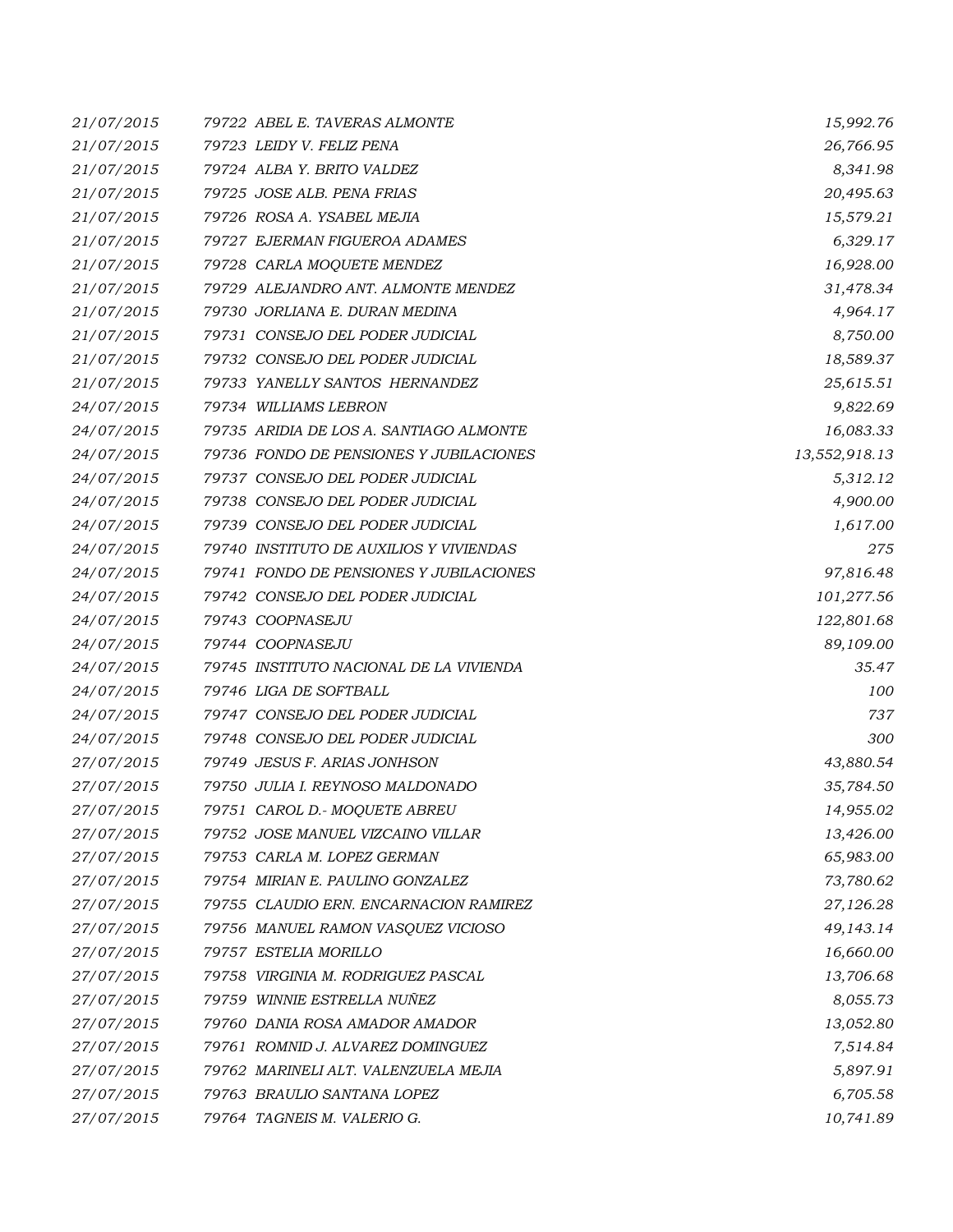| 27/07/2015 | 79765 JUAN MANUEL GUERRERO PENA         | 10,741.89    |
|------------|-----------------------------------------|--------------|
| 27/07/2015 | 79766 INSTITUTO DE AUXILIOS Y VIVIENDAS | 300          |
| 27/07/2015 | 79767 CONSEJO DEL PODER JUDICIAL        | 8,711.64     |
| 27/07/2015 | 79768 FONDO DE PENSIONES Y JUBILACIONES | 8,112.59     |
| 27/07/2015 | 79769 SGTO. JOAN ML. BRITO NUÑEZ        | 4,166.67     |
| 27/07/2015 | 79770 2DO. TTE. JUAN J. PIMENTEL        | 4,583.33     |
| 27/07/2015 | 79771 CAP. PASCUAL CASTRO MARTE         | 5,833.33     |
| 27/07/2015 | 79772 IER. TTE. GUERLIN PLASENCIA GENAO | 4,766.67     |
| 27/07/2015 | 79773 MAYOR NATANAEL ARIAS DOMINGUEZ    | 6,473.90     |
| 27/07/2015 | 79774 CAP. LUIS E. ARIAS BETHANCOURT    | 5,416.67     |
| 27/07/2015 | 79775 SGTO. MARIBEL PAULINO MINAYA      | 4,166.67     |
| 27/07/2015 | 79776 EDGARDO HERNANDEZ MEJIA           | 295,167.02   |
| 27/07/2015 | 79777 DULCE M. RODRIGUEZ BLANCO         | 295,167.02   |
| 28/07/2015 | 79778 RHINA MONTILLA BRITO              | 9,337.51     |
| 28/07/2015 | 79779 FONDO DE PENSIONES Y JUBILACIONES | 293.63       |
| 28/07/2015 | 79780 CONSEJO DEL PODER JUDICIAL        | 197.06       |
| 28/07/2015 | 79781 INSTITUTO DE AUXILIOS Y VIVIENDAS | 25           |
| 29/07/2015 | 79782 INSTITUTO DE AUXILIOS Y VIVIENDAS | 161,575.00   |
| 29/07/2015 | 79783 FONDO DE PENSIONES Y JUBILACIONES | 6,617,709.29 |
| 29/07/2015 | 79784 INSTITUTO NACIONAL DE LA VIVIENDA | 366.95       |
| 29/07/2015 | 79785 DOMINGA REYNOSO MOLINA            | 4,500.00     |
| 29/07/2015 | 79786 EMMACULADA N. DEL ORBE PEREZ      | 4,000.00     |
| 29/07/2015 | 79787 YAHAIRA ALT. RAMOS QUEZADA        | 3,000.00     |
| 29/07/2015 | 79788 YANIA MARMOL PUELLO               | 2,000.00     |
| 29/07/2015 | 79789 JOHANNA MARTINEZ BATISTA          | 2,000.00     |
| 29/07/2015 | 79790 JOSEFINA MERCEDES REYES ESPINAL   | 6,000.00     |
| 29/07/2015 | 79791 INSTITUTO DE AUXILIOS Y VIVIENDA  | 1,873.69     |
| 29/07/2015 | 79792 FUNDACION DE CREDITO EDUCATIVO    | 256,431.00   |
| 29/07/2015 | 79793 CONSEJO DEL PODER JUDICIAL        | 5,000.00     |
| 29/07/2015 | 79794 LIGA DE SOFTBALL                  | 4,800.00     |
| 29/07/2015 | 79795 AURA MARIA YBELICE MERCEDES       | 2,000.00     |
| 29/07/2015 | 79796 LISSET MARIBEL HERNANDEZ PENA     | 6,000.00     |
| 29/07/2015 | 79797 NURYS LANDA VALDEZ SANCHEZ        | 2,500.00     |
| 29/07/2015 | 79798 IDELIZA GARCIA MARTINEZ           | 7,000.00     |
| 29/07/2015 | 79799 DULCE MARIA AQUINO GONZALEZ       | 3,600.00     |
| 29/07/2015 | 79800 NAZARET ALMONTE SUAREZ            | 7,500.00     |
| 29/07/2015 | 79801 TIRSO J. JIMENEZ CABRERA          | 24,261.48    |
| 29/07/2015 | 79802 AURELIA ORTIZ CASTRO              | 1,732.96     |
| 29/07/2015 | 79803 SAN E. SANCHEZ                    | 1,540.42     |
| 29/07/2015 | 79804 ALAN R. ENCARNACION RAMON         | 1,540.42     |
| 29/07/2015 | 79805 ANGEL D. TEJEDA PRESINAL          | 1,540.42     |
| 29/07/2015 | 79806 RAYDI J. CRUZ BATISTA             | 3,080.82     |
| 29/07/2015 | 79807 NATHAN Y. DE JESUS CABRERA        | 12,708.39    |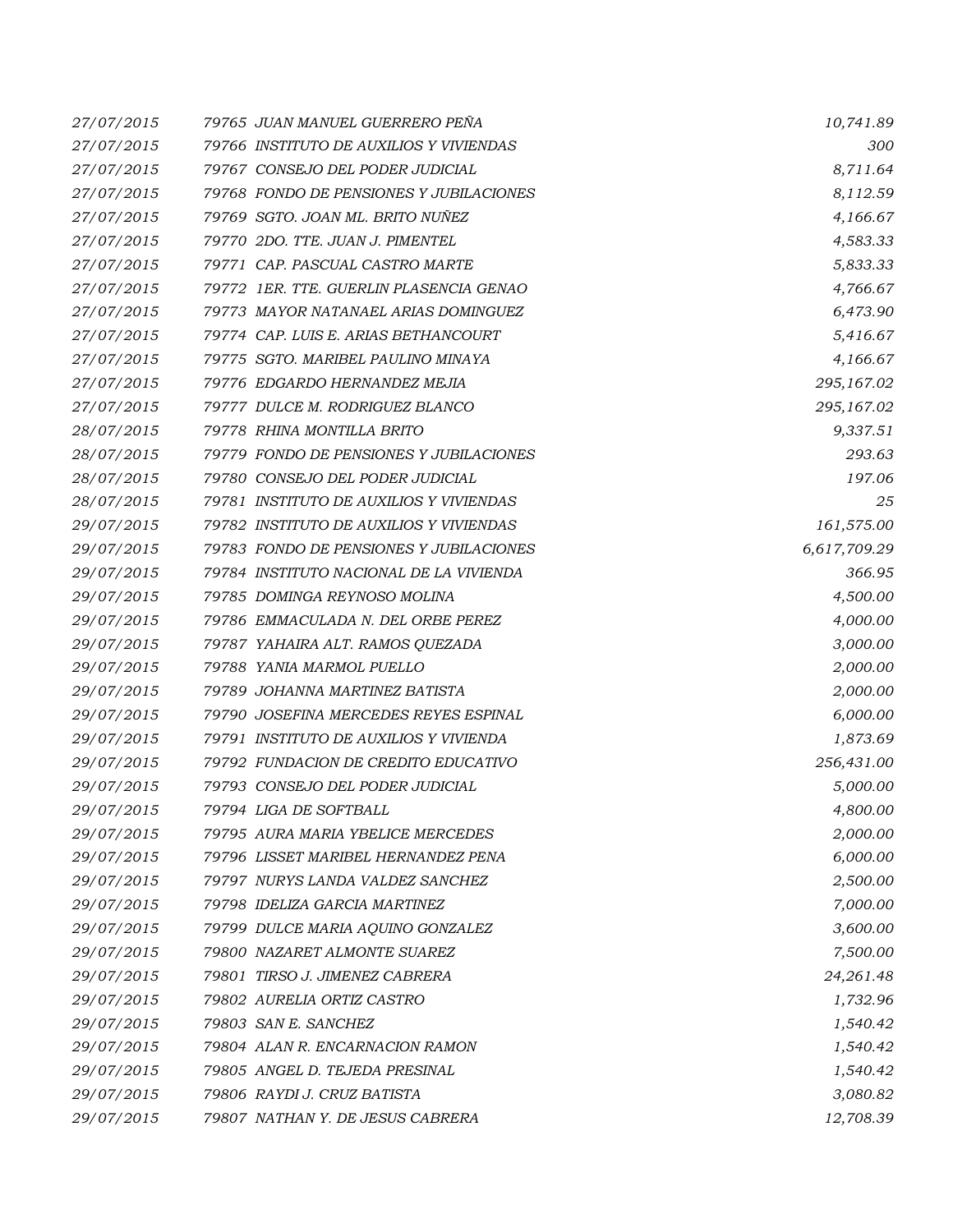| 29/07/2015 | 79808 DALVIN CABRERA CASTILLO           | 14,232.05  |
|------------|-----------------------------------------|------------|
| 29/07/2015 | 79809 NOEL A. FELIX OLIVO               | 14,232.05  |
| 29/07/2015 | 79810 JOSE L. BALBOZA                   | 14,232.05  |
| 29/07/2015 | 79811 MERY C. MATTA HILARIO             | 98,709.19  |
| 29/07/2015 | 79812 THELMA V. REYES GARCIA            | 106,920.00 |
| 29/07/2015 | 79813 BADIA A. WEHBE GUZMAN             | 40,381.05  |
| 29/07/2015 | 79814 FRANCIA Y. CLASE CLASE            | 98,709.19  |
| 29/07/2015 | 79815 JEANNETTE J. JIMENEZ DURAN        | 12,998.95  |
| 29/07/2015 | 79816 BERTA G. DE LOS M. GOMEZ GIL      | 58,328.14  |
| 29/07/2015 | 79817 CANDIDA OLIVO                     | 8,973.56   |
| 29/07/2015 | 79818 LUCIA DEL C. RODRIGUEZ PERALTA    | 65,934.00  |
| 29/07/2015 | 79819 ELLIN J. CORDERO TEJADA           | 47,111.19  |
| 29/07/2015 | 79820 IBELKA C. TORRES LOPEZ            | 67,301.72  |
| 29/07/2015 | 79821 LORENZO A. VARGAS CRUZ            | 6,268.78   |
| 29/07/2015 | 79822 CESAR E. CABRAL ORTIZ             | 11,216.95  |
| 29/07/2015 | 79823 ISAAC M. ESPINOSA GARCIA          | 4,951.32   |
| 29/07/2015 | 79824 ANA D. ALMANZAR CORONADO          | 31,216.78  |
| 29/07/2015 | 79825 MODESTO R. CAMACHO SANTANA        | 96,465.77  |
| 29/07/2015 | 79826 MARCOS V. LOPEZ CONTRERAS         | 44,867.82  |
| 29/07/2015 | 79827 BEATO A. SANTANA TEJADA           | 22,433.90  |
| 29/07/2015 | 79828 ABEL ANT. SIERRA RONDON           | 29,164.07  |
| 29/07/2015 | 79829 ELIZABETH E. GONZALEZ ALEJO       | 2,243.39   |
| 29/07/2015 | 79830 ADALGISA M. TEJADA DE AZA         | 71,280.00  |
| 29/07/2015 | 79831 PURISIMA E. PAREDES MARTINEZ      | 6,730.17   |
| 29/07/2015 | 79832 ALBANIA ALT. CONTRERAS SANCHEZ    | 4,486.78   |
| 29/07/2015 | 79833 CARMEN LOPEZ MEREJO               | 58,328.15  |
| 29/07/2015 | 79834 ALEJANDRA IDELFONSO PEREZ         | 7,482.00   |
| 29/07/2015 | 79835 JOSE F. THEN REINOSO              | 71,280.00  |
| 29/07/2015 | 79836 GRISELDA R. SALAZAR TAVERAS       | 11,216.95  |
| 29/07/2015 | 79837 LUZ A. ALMONTE PEREZ              | 12,537.56  |
| 29/07/2015 | 79838 ROSMERY MATA DUARTE               | 11,216.95  |
| 29/07/2015 | 79839 CARMEN M. ALONZO MARTE            | 159,059.39 |
| 29/07/2015 | 79840 FRANCISCO ALB. ANTIGUA PORTUHONDO | 153,252.00 |
| 29/07/2015 | 79841 LELIS Y. GUEVARA MEDINA           | 40,381.02  |
| 29/07/2015 | 79842 JORGE L. MERCEDES CASTRO          | 9,077.42   |
| 29/07/2015 | 79843 ZOBEIDA MATEO                     | 62,814.92  |
| 29/07/2015 | 79844 FRANKLYN A. CUEVAS CARRASCO       | 31,407.46  |
| 29/07/2015 | 79845 ROSA V. GUEVARA MEDINA            | 15,703.73  |
| 29/07/2015 | 79846 MANUEL GUEVARA FERRERAS           | 56,084.75  |
| 29/07/2015 | 79847 EUDOCIO FERRERAS MEDINA           | 82,878.31  |
| 29/07/2015 | 79848 EDIS Y. RODRIGUEZ MUÑOZ           | 53,841.36  |
| 29/07/2015 | 79849 ISRAEL D. LEDESMA HEREDIA         | 11,216.95  |
| 29/07/2015 | 79850 DEISDANIA R. BELTRE BELTRE        | 76,148.14  |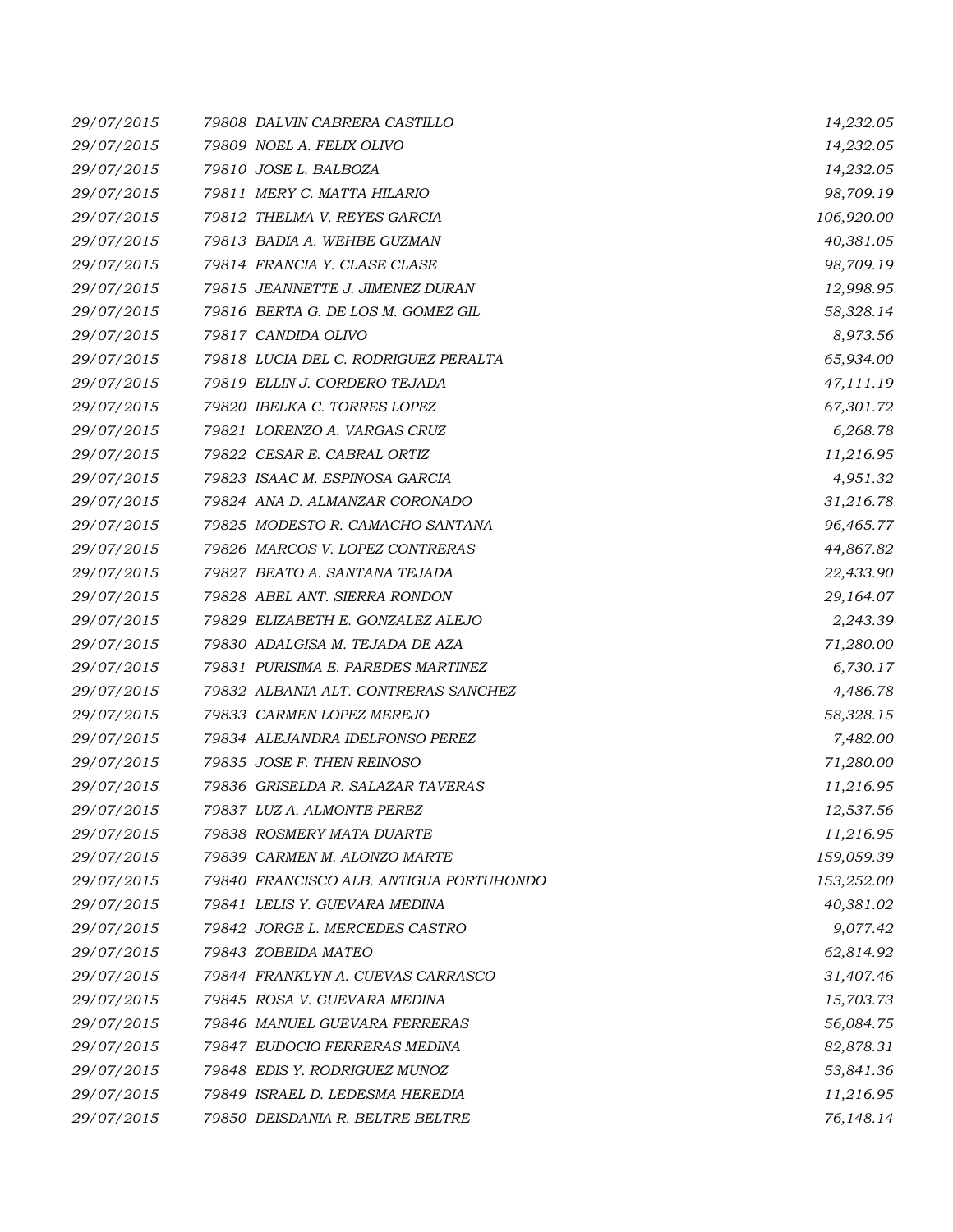| 29/07/2015 | 79851 MANUEL ALB. PEREZ GELL           | 49,354.58 |
|------------|----------------------------------------|-----------|
| 29/07/2015 | 79852 MIGUEL A. PEREZ MENDEZ           | 68,558.75 |
| 29/07/2015 | 79853 LIBIS M. MEREJO PEREZ            | 56,084.75 |
| 29/07/2015 | 79854 RUTH E. BRIOSO DE LEON           | 12,935.39 |
| 29/07/2015 | 79855 ISABEL A. CARABALLO ALCANTARA    | 91,979.02 |
| 29/07/2015 | 79856 MELANIO MATOS JIMENEZ            | 14,319.56 |
| 29/07/2015 | 79857 DIOGENES OGANDO OGANDO           | 19,204.17 |
| 29/07/2015 | 79858 CARLOS V. CASTILLO MATEO         | 4,486.78  |
| 29/07/2015 | 79859 JOSELYN A. MATEO SALCIE          | 5,807.39  |
| 29/07/2015 | 79860 BARTOLO OGANDO SUBERBI           | 2,243.39  |
| 29/07/2015 | 79861 MARIANA CANELA PEREZ             | 98,010.00 |
| 29/07/2015 | 79862 NELY J. ARNAUT DE LOS SANTOS     | 17,820.00 |
| 29/07/2015 | 79863 MARIBEL CUELLO DIAZ              | 35,640.00 |
| 29/07/2015 | 79864 LUIS CASTILLO CABRAL             | 2,243.39  |
| 29/07/2015 | 79865 EDGAR E. PIÑA MATEO              | 2,243.39  |
| 29/07/2015 | 79866 SERVIO ANT. MONTILLA MONTILLA    | 26,395.73 |
| 29/07/2015 | 79867 DOMINGA T. MORILLO MONTERO       | 2,243.39  |
| 29/07/2015 | 79868 WILFREDO ENCARNACION JIMENEZ     | 4,486.78  |
| 29/07/2015 | 79869 JAVIERCA ANT. GOMEZ              | 65,058.33 |
| 29/07/2015 | 79870 JACKELINE DE JS. TORIBIO FORTUNA | 26,920.68 |
| 29/07/2015 | 79871 ANA A. HENRIQUEZ GUZMAN          | 22,433.90 |
| 29/07/2015 | 79872 BRUNILDA FORTUNA RUBEN           | 35,894.24 |
| 29/07/2015 | 79873 ALEYDA FRANCO TEJADA             | 42,624.41 |
| 29/07/2015 | 79874 WANDA Y. VARGAS PERALTA          | 60,571.53 |
| 29/07/2015 | 79875 ALIRO DE JS. RODRIGUEZ VELAZQUEZ | 8,973.56  |
| 29/07/2015 | 79876 HIPOLITO CANDELARIO CASTILLO     | 4,486.78  |
| 29/07/2015 | 79877 JOHNNY F. PEREZ RODRIGUEZ        | 17,947.12 |
| 29/07/2015 | 79878 FRANCISCO JIMENEZ RODRIGUEZ      | 4,486.78  |
| 29/07/2015 | 79879 PEDRO L. MENDEZ MEJIA            | 4,486.78  |
| 29/07/2015 | 79880 GRISELDA RODRIGUEZ REYES         | 4,486.78  |
| 29/07/2015 | 79881 CARMEN L. CASTRO F.              | 2,243.39  |
| 29/07/2015 | 79882 BERNICE E. DOTEL VERAS           | 8,973.56  |
| 29/07/2015 | 79883 EDWARD R. GARABITO LANFRANCO     | 6,730.17  |
| 29/07/2015 | 79884 KAREN G. CASTILLO CASTILLO       | 15,703.73 |
| 29/07/2015 | 79885 ANGELA M. GONZALEZ HERRERA       | 17,947.12 |
| 29/07/2015 | 79886 FRANKLING M. ARISTY ARIAS        | 2,243.39  |
| 29/07/2015 | 79887 FRINE A. RIVERA SANTANA          | 4,486.78  |
| 29/07/2015 | 79888 MARTHA M. PEREZ SOTO             | 2,243.39  |
| 29/07/2015 | 79889 RAFAEL D. MEJIA MEDINA           | 4,486.78  |
| 29/07/2015 | 79890 LENNYS Z. CUSTODIO LLUBERES      | 2,243.39  |
| 29/07/2015 | 79891 SONIA DE LOS A. RUIZ MATOS       | 2,243.39  |
| 29/07/2015 | 79892 MANUELICA MEDINA BELTRE          | 4,486.78  |
| 29/07/2015 | 79893 JEANNERET DEL C. DIAZ PRESINAL   | 4,486.78  |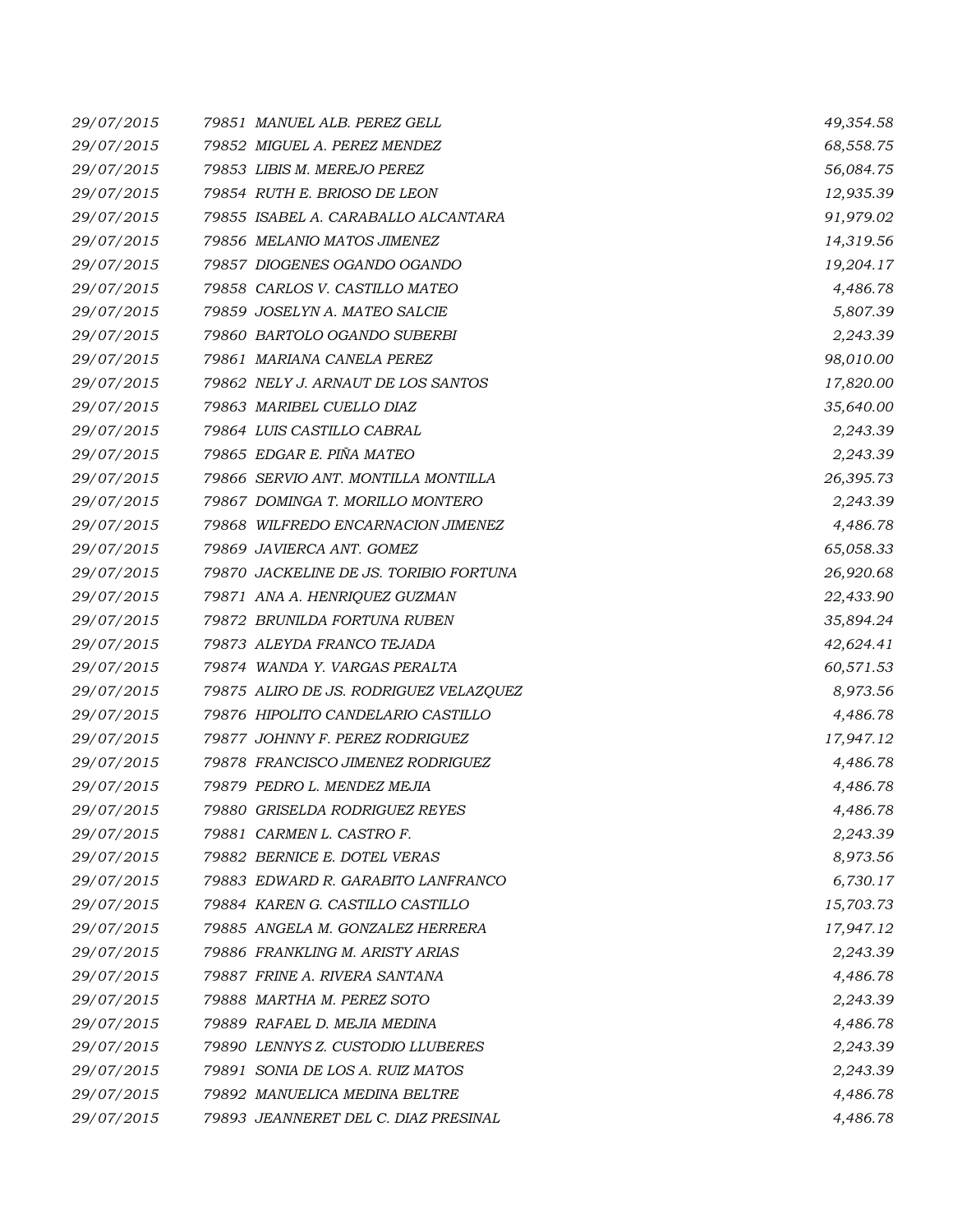| 29/07/2015 | 79894 JOSE M. DE LA ROSA                | 2,243.39     |
|------------|-----------------------------------------|--------------|
| 29/07/2015 | 79895 CARMENNELIA BELTRE DIAZ           | 4,486.78     |
| 29/07/2015 | 79896 ZOILA A. RAMIREZ CASTILLO         | 13,460.34    |
| 29/07/2015 | 79897 MARIA L. GUZMAN OROZCO            | 4,486.78     |
| 29/07/2015 | 79898 RAFAEL B. SOTO SEPULVEDA          | 11,216.95    |
| 29/07/2015 | 79899 LINCOL ORTIZ CUSTODIO             | 2,243.39     |
| 29/07/2015 | 79900 CARMEN M. HOLGUIN PEÑA            | 8,973.56     |
| 29/07/2015 | 79901 ANTIGUA MARIA DE LEON             | 6,730.17     |
| 29/07/2015 | 79902 JOSE A. REYES MEJIA               | 6,730.17     |
| 29/07/2015 | 79903 ROMELYN TAVAREZ SOSA              | 10,122.71    |
| 29/07/2015 | 79904 ALEXIS A. NAVARRO OZUNA           | 10,122.71    |
| 29/07/2015 | 79905 MAXIMILIANO PEGUERO DE AZA        | 20,190.51    |
| 29/07/2015 | 79906 MODESTO BIGAY BERNARDINO          | 2,243.39     |
| 29/07/2015 | 79907 MARIA I. BONE CRUZ                | 6,730.17     |
| 29/07/2015 | 79908 CRISEIDY P. MEJIA RIJO            | 3,520.94     |
| 29/07/2015 | 79909 MARIAN E. CARPIO PIMENTEL         | 18,925.06    |
| 29/07/2015 | 79910 ARANIBAL MANZANO ZAPATA           | 4,486.78     |
| 29/07/2015 | 79911 MEDARDO ANT. RINCON MARTINEZ      | 4,025.39     |
| 29/07/2015 | 79912 DOMINGO ANT. GUERRERO CALDERON    | 11,216.95    |
| 29/07/2015 | 79913 JESUS D. MORLA CORNIELL           | 1,782.00     |
| 29/07/2015 | 79914 JANNA P. DE LA CRUZ DE LOS SANTOS | 22,875.11    |
| 29/07/2015 | 79915 GERTRUDIS M. ADAMES BATISTA       | 42,624.44    |
| 29/07/2015 | 79916 YOKARY I. GAUTREAUX DE LA CRUZ    | 26,920.71    |
| 29/07/2015 | 79917 OSCAR MOQUETE CUEVAS              | 38,137.66    |
| 29/07/2015 | 79918 MARGARITA DE LOS S. REYES PAULINO | 8,973.56     |
| 29/07/2015 | 79919 ROBERT H. MEDRANO NOVAS           | 17,947.12    |
| 29/07/2015 | 79920 JUAN L. AQUINO CORNIELES          | 2,243.39     |
| 29/07/2015 | 79921 RAUL ROSARIO HERNANDEZ            | 13,460.34    |
| 29/07/2015 | 79922 VALENTINA A. MATOS DE LOS SANTOS  | 20,190.51    |
| 29/07/2015 | 79923 CARMEN CRUZ                       | 11,216.95    |
| 29/07/2015 | 79924 LEONIDO BELLO QUEZADA             | 2,243.39     |
| 29/07/2015 | 79925 AGUSTIN CONCEPCION CHALAS         | 2,243.39     |
| 29/07/2015 | 79926 CELIA ALT. ROJAS NUÑEZ            | 58,328.14    |
| 29/07/2015 | 79927 SARA MARTE MARTINEZ               | 24,677.29    |
| 29/07/2015 | 79928 RAFAEL O. REYES VEGA              | 53,460.00    |
| 29/07/2015 | 79929 PATRICIO VENTURA HIRALDO          | 5,545.48     |
| 29/07/2015 | 79930 HECTOR F. MARTINEZ                | 22,433.90    |
| 29/07/2015 | 79931 ROSA E. ALMONTE R. DE VENTURA     | 26,920.68    |
| 29/07/2015 | 79932 MARIA E. ESTEVEZ MEJIA            | 26,920.68    |
| 29/07/2015 | 79933 AIDA L. TREJO ROSARIO             | 8,973.56     |
| 31/07/2015 | 79934 COLECTOR DE IMPUESTOS INTERNOS    | 31,904.90    |
| 31/07/2015 | 79935 COLECTOR DE IMPUESTOS INTERNOS    | 274,065.35   |
| 31/07/2015 | 79936 COLECTOR DE IMPUESTOS INTERNOS    | 1,124,508.87 |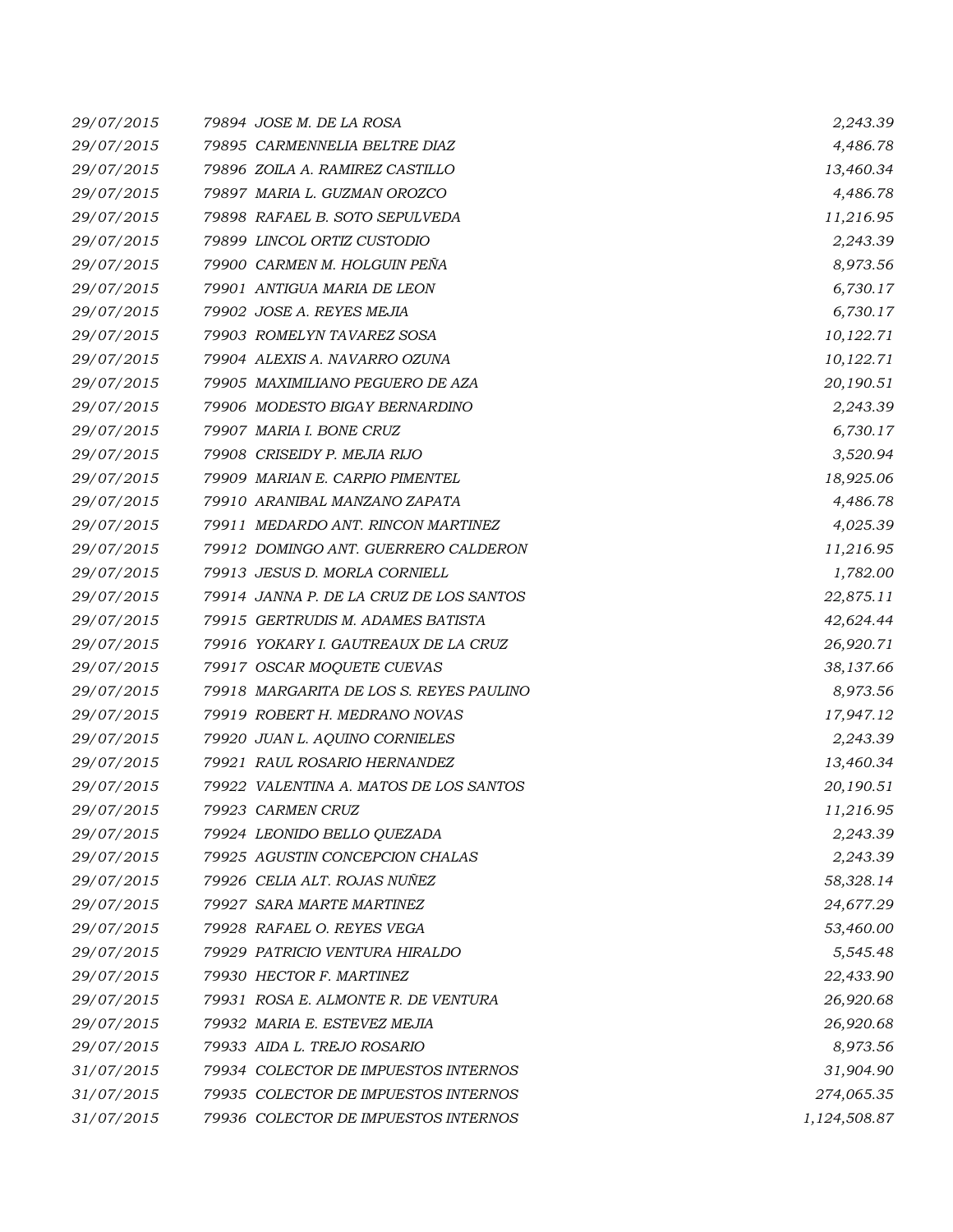|            | TOTAL RD\$                                                       | 57,330,687.19 |
|------------|------------------------------------------------------------------|---------------|
| 31/07/2015 | 79961 COLECTOR DE IMPUESTOS INTERNOS                             | 17,997,041.85 |
| 31/07/2015 | 79960 COLECTOR DE IMPUESTOS INTERNOS                             | 378,767.21    |
| 31/07/2015 | 79959 COOPNASEJU                                                 | 4,986.57      |
| 31/07/2015 | 79958 CONSEJO DEL PODER JUDICIAL                                 | 14,751.53     |
| 31/07/2015 | 79957 CONSEJO DEL PODER JUDICIAL                                 | 5,850.00      |
| 31/07/2015 | 79956 PAGO SUELDO BONO VAC. Y REG. PASCUAL ANO 2015, UNID. DE SE | 12,203.80     |
| 31/07/2015 | 79955 CARLOS ALB. RODRIGUEZ HIDALGO                              | 2,547.62      |
| 31/07/2015 | 79954 RAFAEL E. DEL VILLAR ASTACIO                               | 19,382.14     |
| 31/07/2015 | 79953 JOHN M. URENA PERALTA                                      | 12,905.23     |
| 31/07/2015 | 79952 ELIGIO MENDEZ SENA                                         | 12,954.45     |
| 31/07/2015 | 79951 FRANKLIN MONTERO BAEZ                                      | 16,646.21     |
| 31/07/2015 | 79950 SALLY Y. CASTILLO RODRIGUEZ                                | 52,283.66     |
| 31/07/2015 | 79949 WILLIAMS DE JS. RODRIGUEZ COLLADO                          | 10,370.84     |
| 31/07/2015 | 79948 DOMI J. ORTIZ                                              | 31,833.33     |
| 31/07/2015 | 79947 CESAR A. MOQUETE MOQUETE                                   | 33,442.22     |
| 31/07/2015 | 79946 YNOSENCIO FRANCO PEREZ                                     | 12,488.33     |
| 31/07/2015 | 79945 SIULETT A. MARTE ALEVANTE                                  | 31,521.25     |
| 31/07/2015 | 79944 DINAVIA FCA. URENA PARACHE                                 | 38,001.16     |
| 31/07/2015 | 79943 COOPNASEJU                                                 | 94,524.43     |
| 31/07/2015 | 79942 CONSEJO DEL PODER JUDICIAL                                 | 23,541.01     |
| 31/07/2015 | 79941 CONSEJO DEL PODER JUDICIAL                                 | 11,872.66     |
| 31/07/2015 | 79940 BANCO DE RESERVAS DE LA REP. DOMINICANA                    | 6,930.81      |
| 31/07/2015 | 79939 LETICIA C. GONZALEZ PEREZ                                  | 42,497.29     |
| 31/07/2015 | 79938 BLADIMIR RUBIO GARCIA                                      | 2,243.39      |
| 31/07/2015 | 79937 YISSEL E. ALMONTE                                          | 8,910.00      |

# *ANEXO 05*

## *RELACION DE TRANSFERENCIAS DEBITOS MES DE JULIO 2015*

| <b>FECHA</b> | NUM. | <b>DESCRIPCION</b>                                      | <b>VALOR RD\$</b> |
|--------------|------|---------------------------------------------------------|-------------------|
| 13/07/2015   |      | 380 TRANSF. DE FONDO PARA EL PAGO DE BONO VAC. 2015     | 165,629.54        |
| 13/07/2015   |      | 381 TRANSF. DE FONDO PARA EL PAGO DE BONO VAC. 2015     | 32,840.00         |
| 13/07/2015   |      | 382 TRANSF. DE FONDO PARA EL PAGO DE BONO VAC. 2015     | 62,590.16         |
| 15/07/2015   |      | 383 TRANSF. DE FONDO PARA EL PAGO DE BONO VAC. 2015     | 154,820.10        |
| 15/07/2015   |      | 384 TRANSF. DE FONDO PARA EL PAGO DE BONO VAC. 2015     | 171,490.83        |
| 15/07/2015   |      | 385 TRANSF. DE FONDO PARA EL PAGO DE BONO VAC. 2015     | 295,147.15        |
| 15/07/2015   |      | 386 TRANSF. DE FONDO PARA EL PAGO DE BONO VAC. 2015     | 615,203.34        |
| 15/07/2015   |      | 387 TRANSF. DE FONDO PARA EL PAGO DE BONO VAC. 2015     | 236,601.54        |
| 21/07/2015   |      | 388 TRANSF. DE FONDO PARA EL PAGO DE SUELDO JULIO 2015  | 2,399,068.31      |
| 21/07/2015   |      | 389 TRANSF. DE FONDO PAGO DE SUELDO Y BENEF. JULIO 2015 | 678.258.89        |